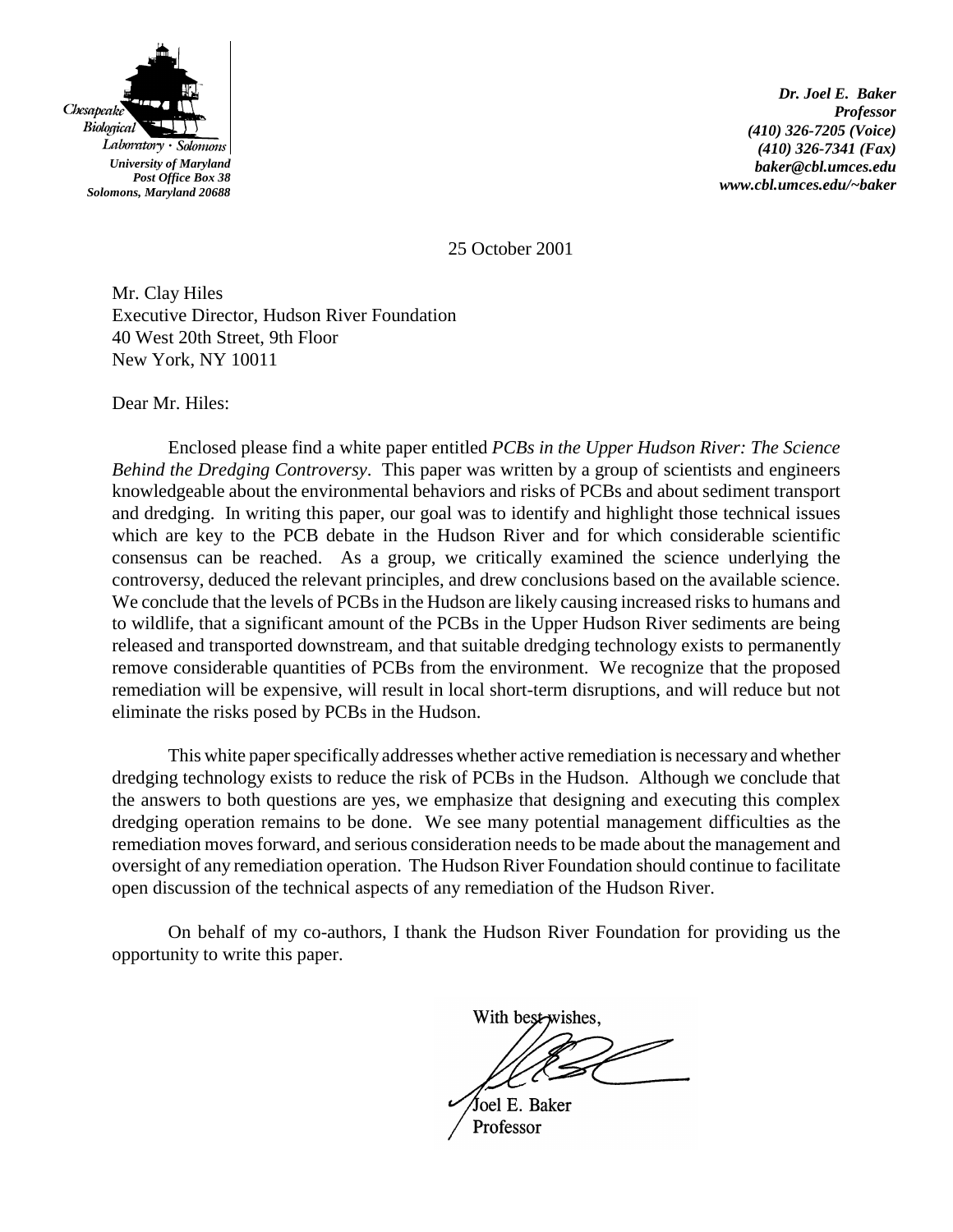# *PCBs in the Upper Hudson River: The Science Behind the Dredging Controversy*

A White Paper Prepared for the Hudson River Foundation by:

Joel E. Baker, Professor, University of Maryland W. Frank Bohlen, Professor, University of Connecticut Richard Bopp, Associate Professor, Rensselaer Polytechnic Institute Bruce Brownawell, Associate Professor, State University of New York--Stony Brook Tracy K. Collier, Ecotoxicology Program Manager, National Marine Fisheries Service Kevin J. Farley, Associate Professor, Manhattan College W. Rockwell Geyer, Senior Scientist, Woods Hole Oceanographic Institution

Rob Nairn, Principal, Baird & Associates

25 October 2001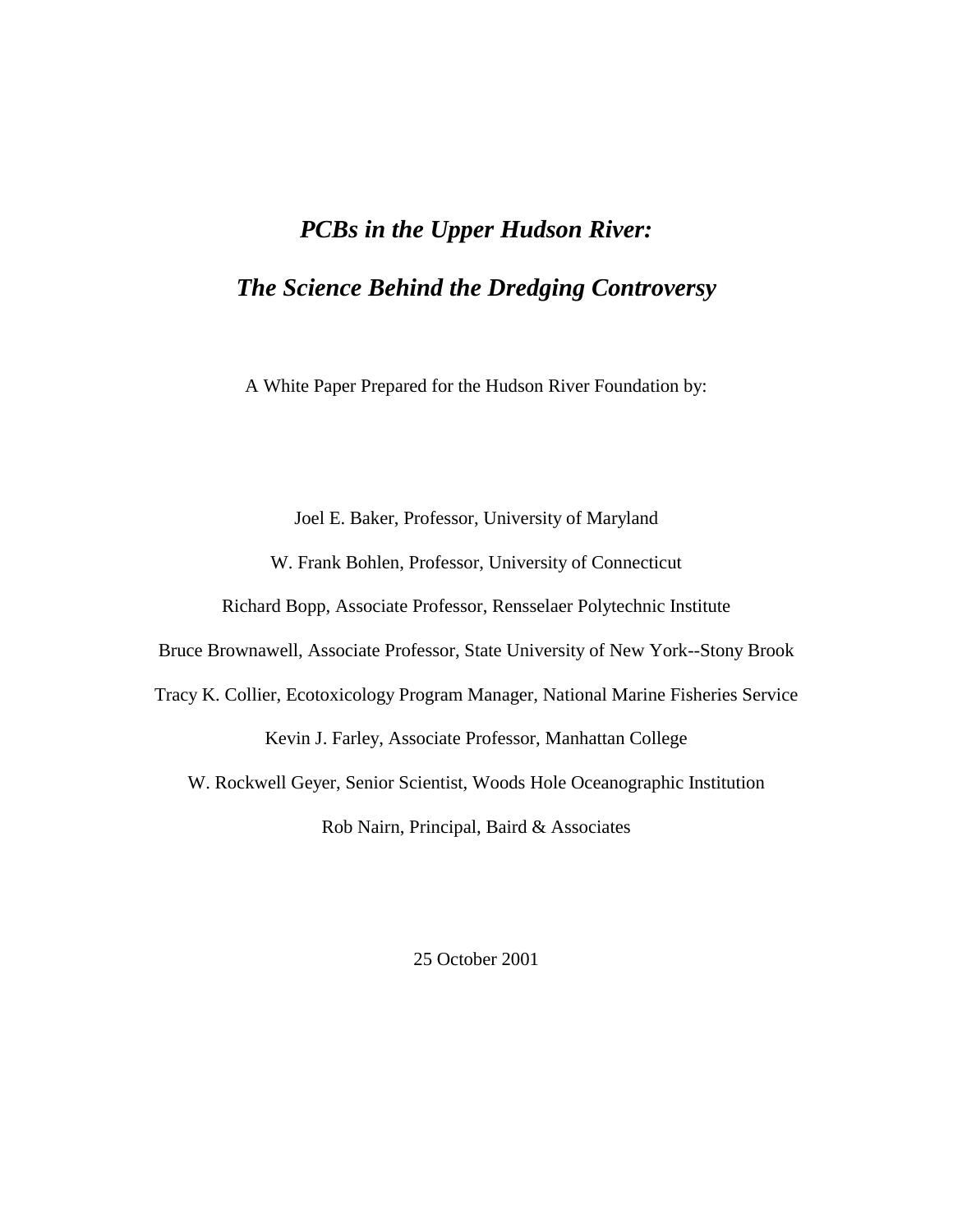#### **Introduction**

From the latter 1940's until 1977, the General Electric Corporation (GE) discharged an estimated 200,000 to 1.3 million pounds<sup>1</sup> of polychlorinated biphenyls (PCBs) into the Hudson River from two electrical capacitor manufacturing plants at Hudson Falls and Fort Edward, NY (Figure 1). In 1977, under a settlement agreement with the New York State Department of Environmental Conservation, GE stopped direct

discharges of PCBs to the river, although leakage of PCBs from the factory sites to the river continues to this day. PCBs used at the GE plants were oily liquids containing dozens of distinct PCB compounds. Most of these components are persistent in the environment, attach strongly to soils and river sediments, and readily accumulate in fish, wildlife, and humans<sup>2</sup>. These properties, combined with the large discharges of PCBs from the GE plants over 50+ years, have led to elevated levels of PCBs in the water, sediments, and biota of the Upper Hudson River (defined here as the stretch upstream of the Troy lock and dam). Levels of PCBs in the Hudson



Figure 1. The Upper Hudson River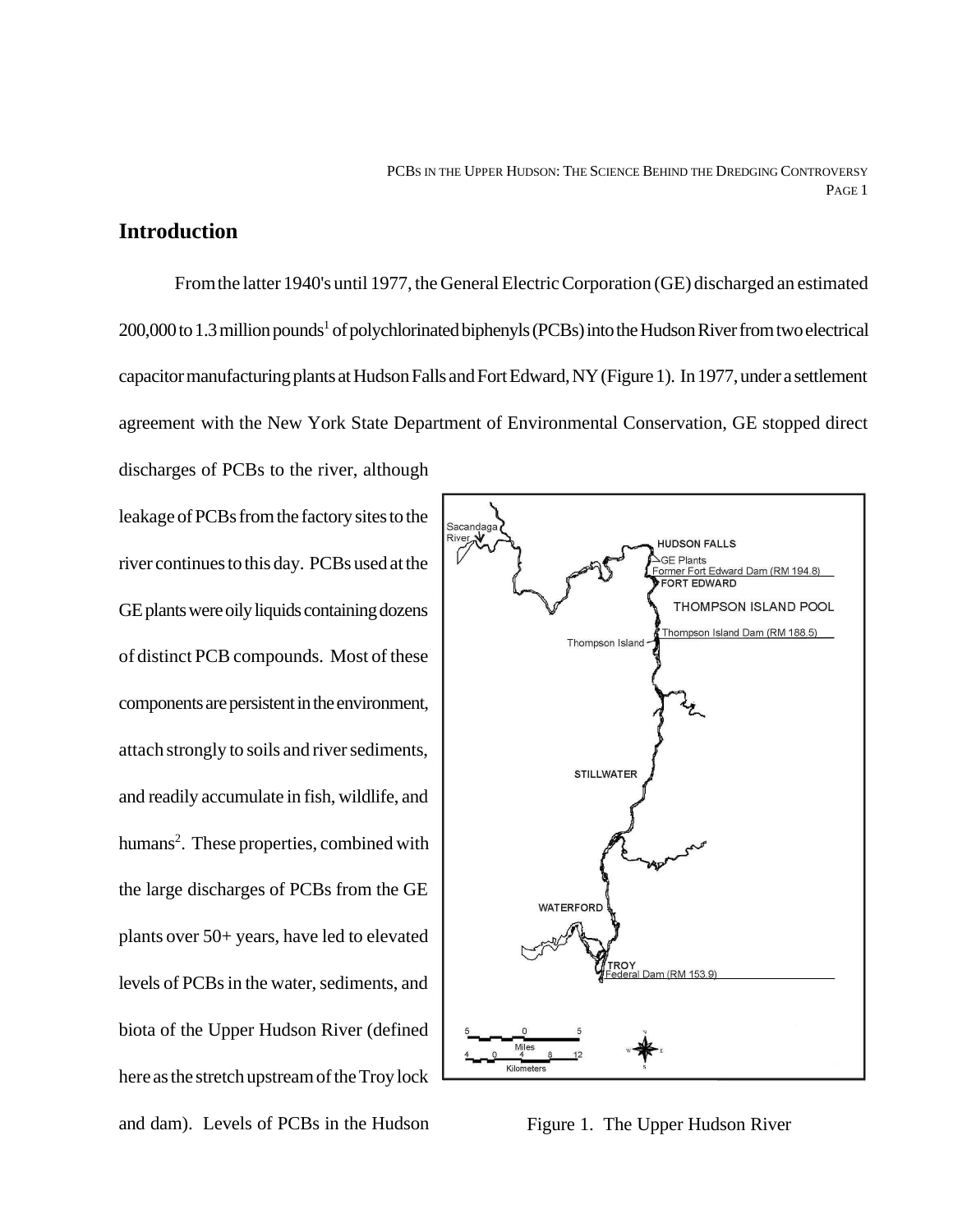River ecosystem are among the highest in the United States.

PCB contamination in the Hudson River is a management problem for the public because it has likely increased human health risks (primarily from consumption of fish), increased ecological risks to fish and fish-eating birds and mammals, and caused losses of river use and the resulting economic impacts (catch and release only fishery; advisories on fish consumption; restrictions on navigational dredging limiting access to the Champlain canal; restrictions on and the increased costs of dredging; and commercial fishery closure). PCB levels found in the Upper Hudson between Hudson Falls and the Federal Dam at Troy exceed numerous risk-based guidelines<sup>1</sup>, and PCB transport over the Federal Dam is a major source of contamination affecting the lower tidal river and estuary<sup>3</sup>. Consequently, the U.S. federal government is compelled to address the problem of PCBs in the Upper Hudson River.

Public awareness of PCBs in the Upper Hudson River dates back to the early 1970's. In 1976, the New York State Department of Environmental Conservation banned all fishing from Hudson Falls to the Federal Dam and commercial fishing for striped bass in the lower Hudson.<sup>4</sup> Investigations of the sources and impacts of PCB contamination were conducted, and in 1984, the U.S. Environmental Protection Agency (EPA) designated the lower 200 miles of the Hudson River a "Superfund" site<sup>1</sup>. It is among the largest Superfund sites in the country. Under federal law, listing a Superfund site sets in motion a series of policy and management steps to evaluate the extent of the problem, identify the parties responsible for the contamination, design and implement clean-up and restoration, and assess economic damages. In 1984, EPA selected an interim 'No Action' remedy for the contaminated sediments because the agency believed that the feasibility and effectiveness of sediment remediation technologies was too uncertain<sup>1</sup>. In 1995, the NYS Department of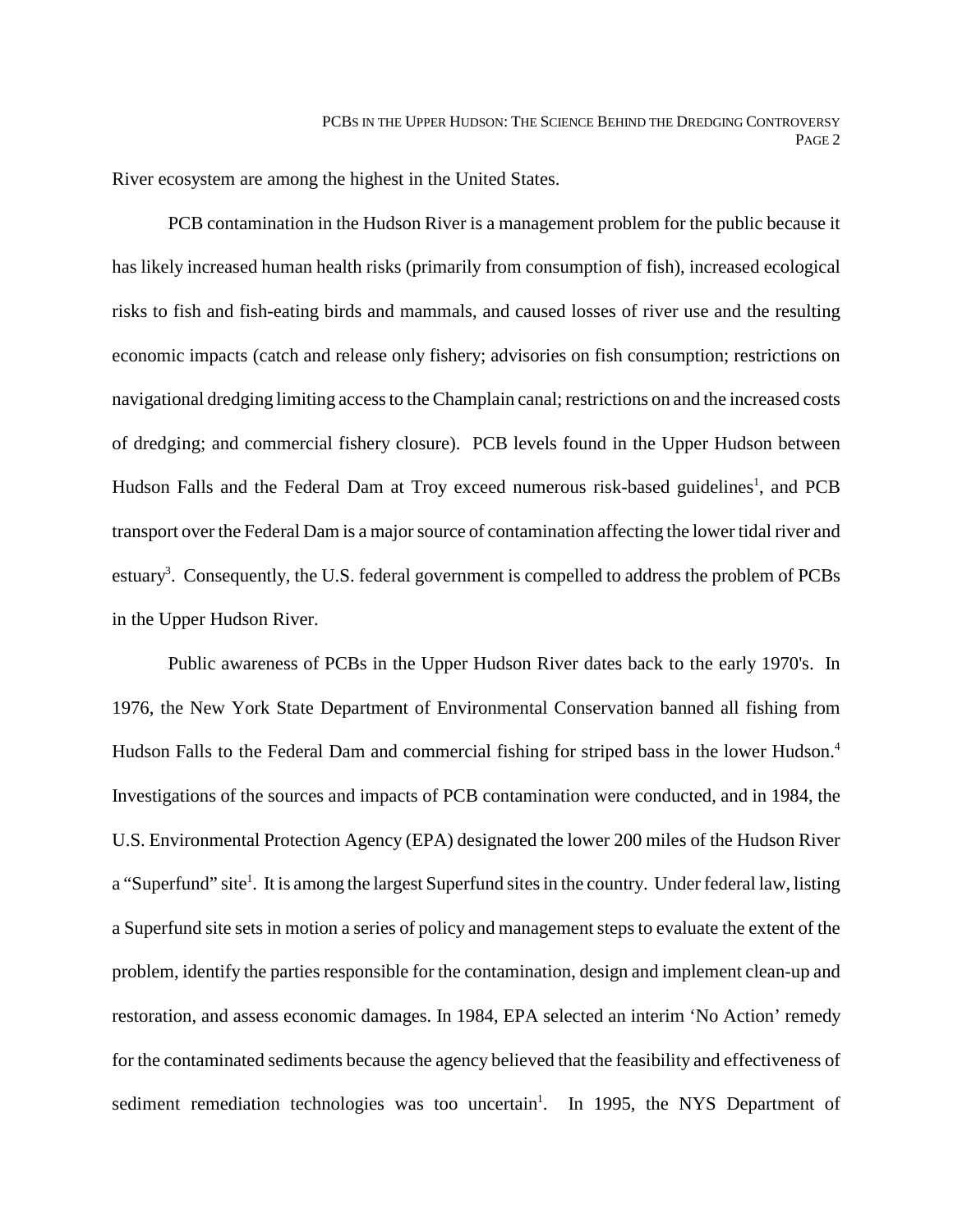Environmental Conservation replaced the ban on all fishing in the Upper Hudson River with a "catch-and-release" program, but the ban on commercial fishing for striped bass in the Lower Hudson River remains in effect.<sup>4</sup> In December 2000, EPA published its 'Superfund Proposed Plan' for the Upper Hudson River<sup>1</sup>, in which it recommended that 2.65 million cubic yards of contaminated sediments, containing over 100,000 pounds of PCBs, be dredged from the Upper Hudson River. In August, 2001, EPA Administrator Whitman announced that EPA would continue to pursue that cleanup plan<sup>5</sup>.

During the twenty-five years since PCB contamination in the Hudson River was first brought to the public's attention, a large number of studies have been conducted to determine the sources, movements, ultimate fates, and effects of PCBs in the system. Studies of PCB contamination have generally resulted in high quality data, with excellent measurements of PCB concentrations in Hudson River water, sediments, and fish<sup>6</sup>. These data, along with complementary analyses and modeling studies, have provided us with a detailed description of PCB distributions in the Hudson River and a good understanding of many key aspects of PCB fate and transport under present conditions. Although these studies have been extensive, one could still argue that our understanding of the science behind the PCB problem is not complete and that further studies are necessary to add to our knowledge and to help reduce the uncertainty surrounding the issue. However, after two decades of study, there is likely to be a point of diminishing returns and there are costs in further delaying the decision. In the case of the Hudson River, as with any policy debate centering on a technically-complex issue, decisions must be made based upon the preponderance of the data, knowing full well that our ability to predict the consequences of our actions is not perfect.

The fact that our scientific understanding of PCBs in the Hudson River is not perfect has led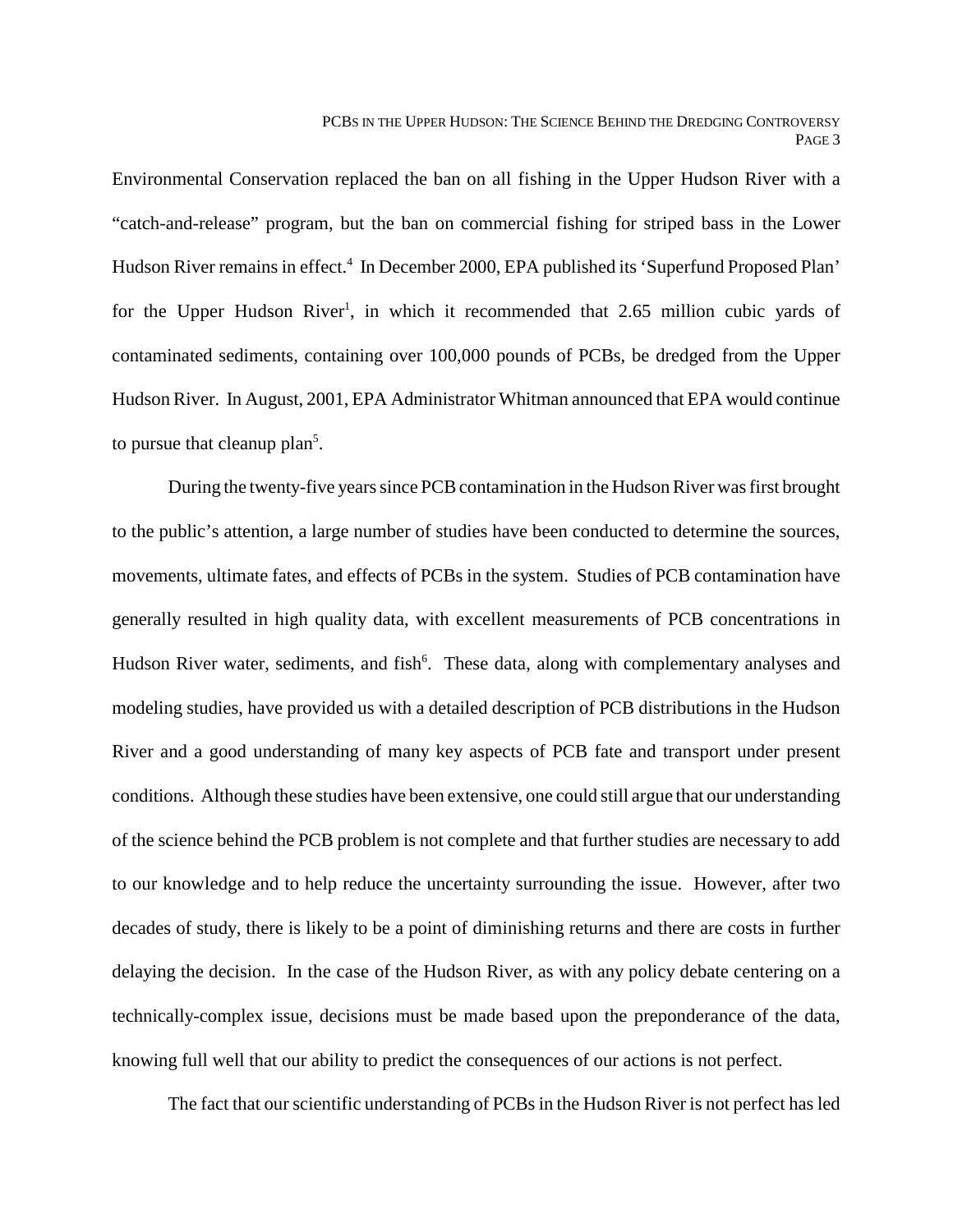to a vigorous debate as to the nature of the PCB problem and to the most effective course of remediation. Such a debate, which is critical to resolving complex technical issues, has allowed all sides of the PCB problem to be explored in detail and has played a critical role in advancing the state of the science. Controversy, however, still surrounds the interpretation of technical information on PCB fate and effects, and on the effectiveness of dredging technologies. Nevertheless, we believe that PCBs in the Upper Hudson River have been extensively studied and debated, and informed decisions can be made now.

This report has been written by a panel of independent experts convened by the Hudson River Foundation<sup>7</sup>. Our charge was to critically examine the science underlying the controversy, deduce the relevant principles, and draw conclusions based on the available science. Volumes have been written about PCBs in the Hudson River, ranging from exhaustive scientific and technical reports to numerous articles in the popular press. While we have reviewed much of this information, our objective here is not to comprehensively summarize all of this material. Rather, we wish to convey those aspects of the problem for which we believe the science and engineering are clear. We take a "weight-of-evidence" approach to reach our findings based on our considerable collective expertise and experience. We believe these findings are supported by the available scientific information and are consistent with underlying scientific principles.

The role of science in public policy is not to make decisions *per se*, but to provide clear interpretations of existing information relevant to key issues, and to project possible consequences of societal actions. After reviewing the science of the issue, we conclude that the decision whether and how to clean up the PCBs in the Upper Hudson River hinges on four key questions: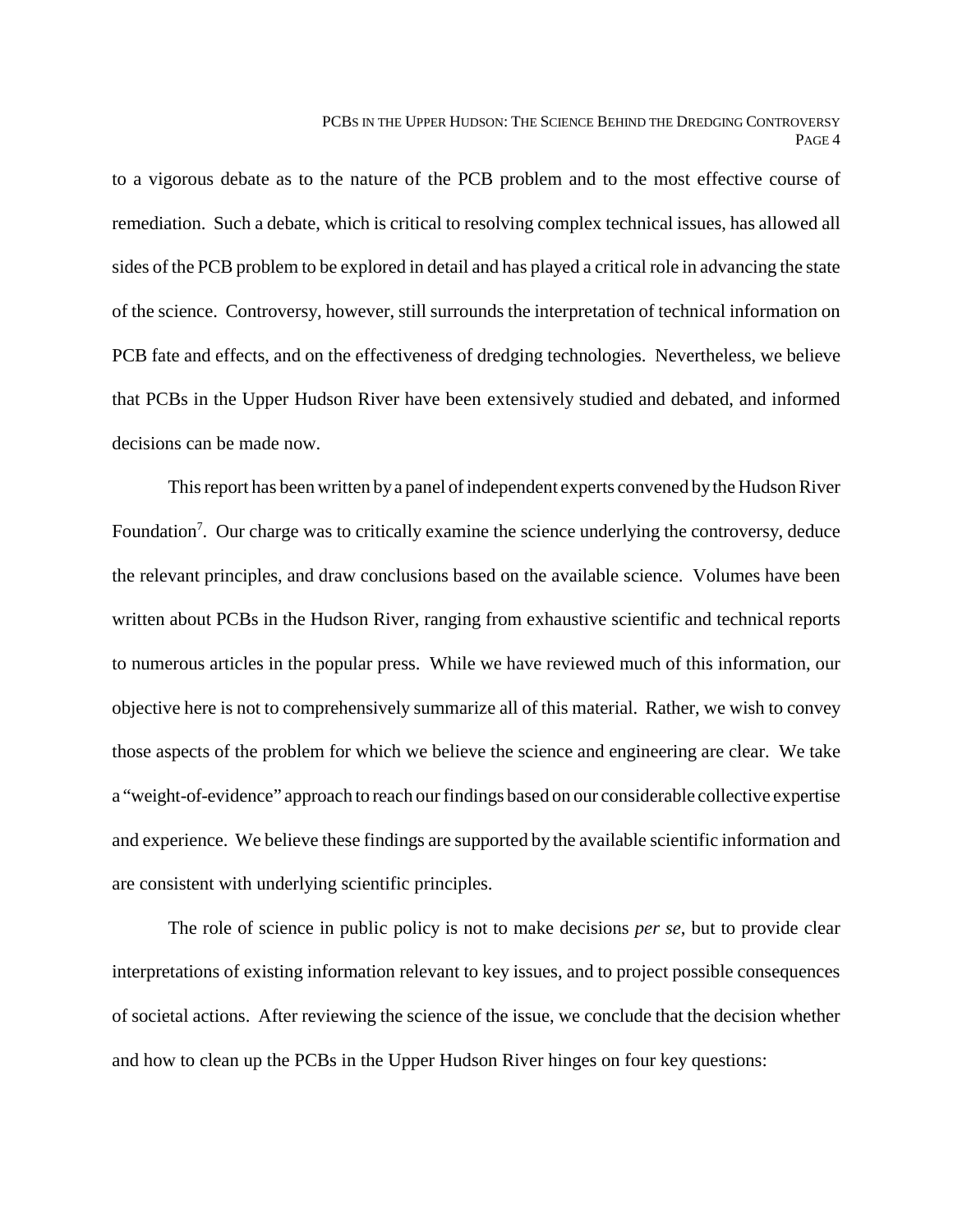- 1. Are the current levels of PCBs in the Upper Hudson River causing harm to the residents and environment of the Upper and Lower Hudson River?
- 2. Are the PCBs in the Upper Hudson River sediments an important continuing source of contamination to the Lower Hudson under average flow conditions?
- 3. What are the chances that a large quantity of the PCBs currently buried in the sediments of the Upper Hudson River will be released sometime in the future under extreme weather conditions?
- 4. Can active remediation be implemented in such a way that it provides a net long-term benefit to the Hudson River?

Each of these key questions is addressed below.

Key Question 1. Are the current levels of PCBs in the Upper Hudson River causing harm to the residents and environment of the Upper and Lower Hudson River?

## Findings PCB levels in Hudson River fish far exceed those believed<sup>8</sup> to impact the health of *people who consume fish.*

#### *Concentrations of PCBs in fish and wildlife exceed levels believed8 to cause harm.*

*Effects of PCBs on People.* The effects of PCBs on individual humans and on human populations have been studied extensively over the past 30 years<sup>9</sup>. As a result of this research, PCBs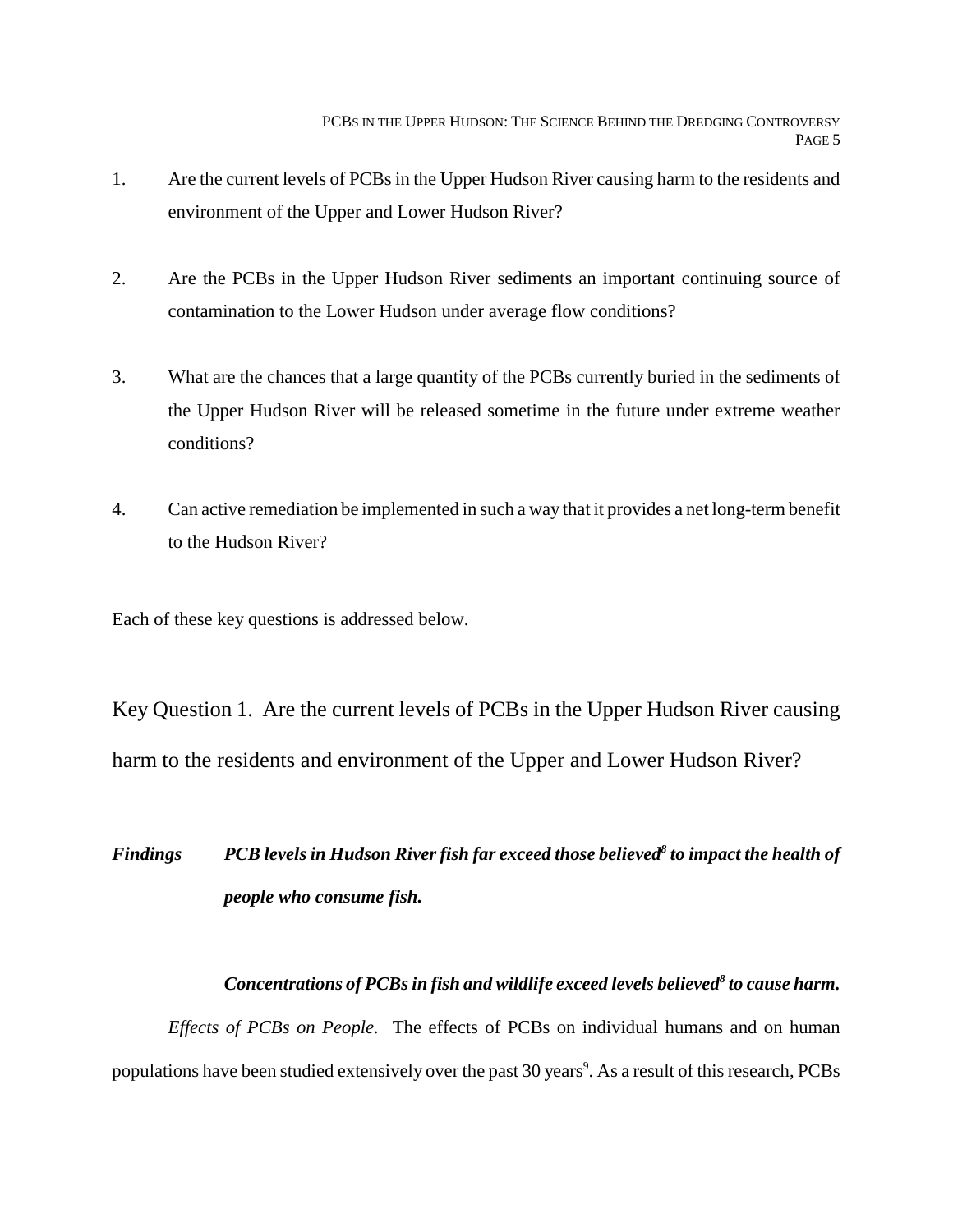have been labeled "probable human carcinogens" by the EPA, and are also suspected of inducing developmental and learning disorders, impairing human immune systems, and causing low birth weights<sup>8</sup>. Production of these chemicals has been banned internationally under terms of the United Nations' recent treaty on Persistent Organic Pollutants<sup>10</sup>.

 It is very difficult to prove that exposure to an environmental contaminant harms people, as evidenced by debates over tobacco smoke and asbestos. Risks usually have to be judged in terms of probabilities. The science of risk assessment has matured considerably since the National Academy of Sciences endorsed it in 1983<sup>11</sup>. Risk assessment has been widely adopted within the public health profession. The risk to people exposed to PCBs in the fish they eat depends upon the amount of fish they consume, the PCB concentrations in those fish, and their vulnerability to PCB-induced diseases. Only the first two of these factors can be controlled.

To determine the "safe" level of PCB exposure for a human population, environmental epidemiologists first decide what level of risk is "acceptable." The U.S. Food and Drug Administration has set the acceptable PCB level in fish sold for human consumption in interstate commerce at 2 parts per million (ppm, or milligram PCB per kilogram of edible fish tissue on a wet weight basis). This guidance, now 17 years old, was based on the average amount of fish consumed by the American public and the known PCB effects on humans at the time. Since the FDA guidance level was set, the average U.S. diet has changed to include more fish<sup>12</sup>. Also, our understanding of the subtle impacts of PCBs on humans, including non-cancer effects such as developmental impairment has greatly improved<sup>9</sup>. More recent human health risk assessments of PCBs suggest that the FDA guidance level does not protect recreational fishers, certain ethnic groups, and coastal dwellers who consume more fish than the average U.S. resident. Non-cancer threats of PCBs,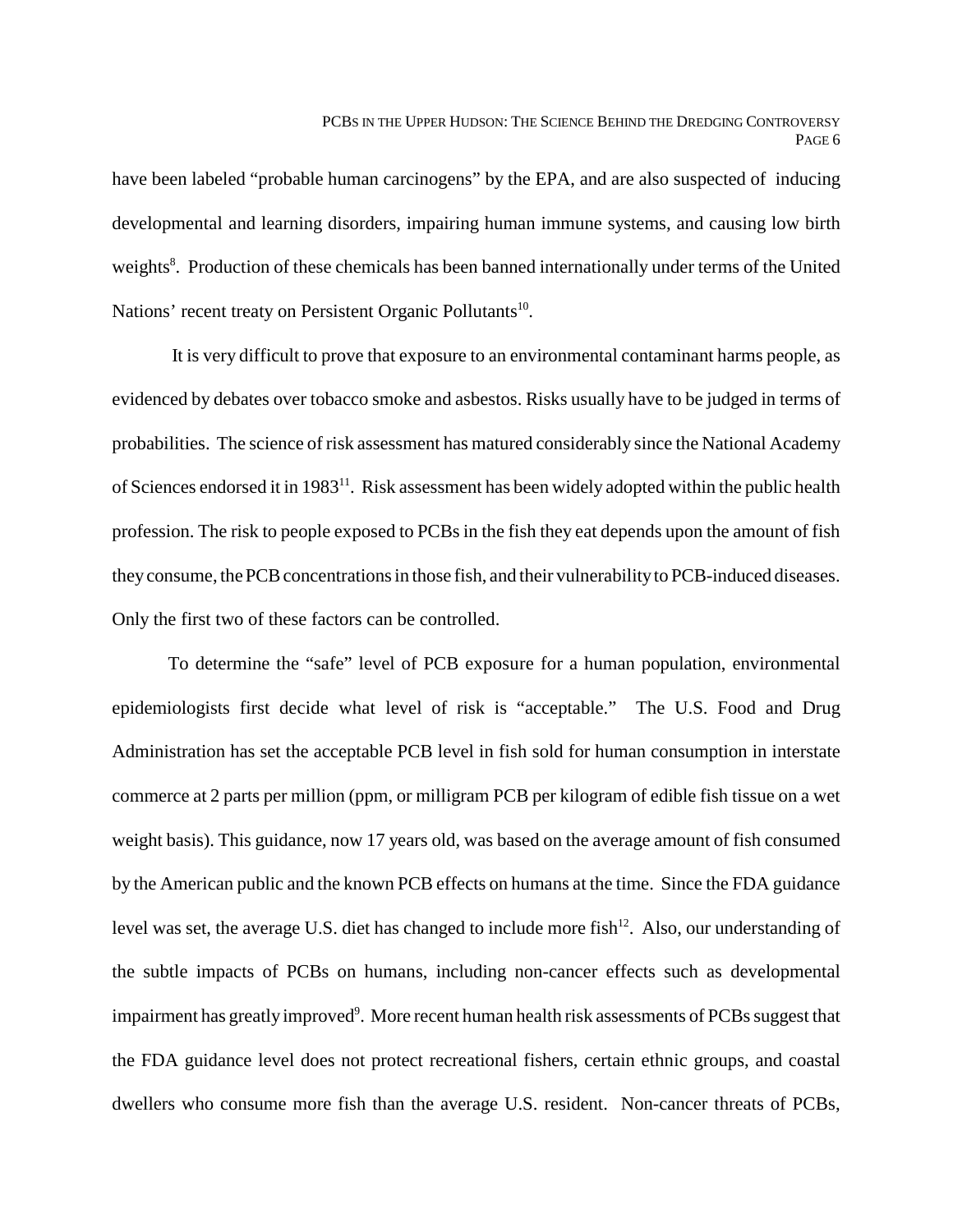especially to children and women of child-bearing age, have led some coastal states to set more stringent PCB guidelines<sup>13</sup>. Although the EPA provides some advice on how the states should evaluate PCB risks and set guidelines<sup>14</sup>, each individual state currently sets its own PCB

| Table 1. The Great Lakes Protocol Risk-Based PCB Advisory |                                                    |
|-----------------------------------------------------------|----------------------------------------------------|
| PCB Concentration in Edible Fish Tissue                   | Advisory                                           |
| Less than $0.05$ ppm                                      | Unlimited consumption, no advisory                 |
| $0.06 - 0.2$ ppm                                          | Restrict intake to one fish serving per week       |
| $0.21 - 1.0$ ppm                                          | Restrict intake to one fish serving per month      |
| $1.1 - 1.9$ ppm                                           | Restrict intake to one fish serving every 2 months |
| Greater than 2 ppm                                        | Do not eat                                         |

advisory level. Many coastal states are following the Great Lakes Protocol, a risk-based approach for setting PCB advisory levels developed by a consortium of eight Great Lakes states (Table  $1$ )<sup>15</sup>. While the public health advisories produced by individual states vary somewhat, in general they are very close to the Great Lakes Protocol.

In the Upper Hudson River, mean PCB levels in edible fillets of fish commonly caught in recreational fisheries range from 2 to 41 ppm (Table  $2)^{16}$ . These levels exceed by more then ten-fold the most recent risk-based levels developed to protect human health by coastal and Great Lakes states.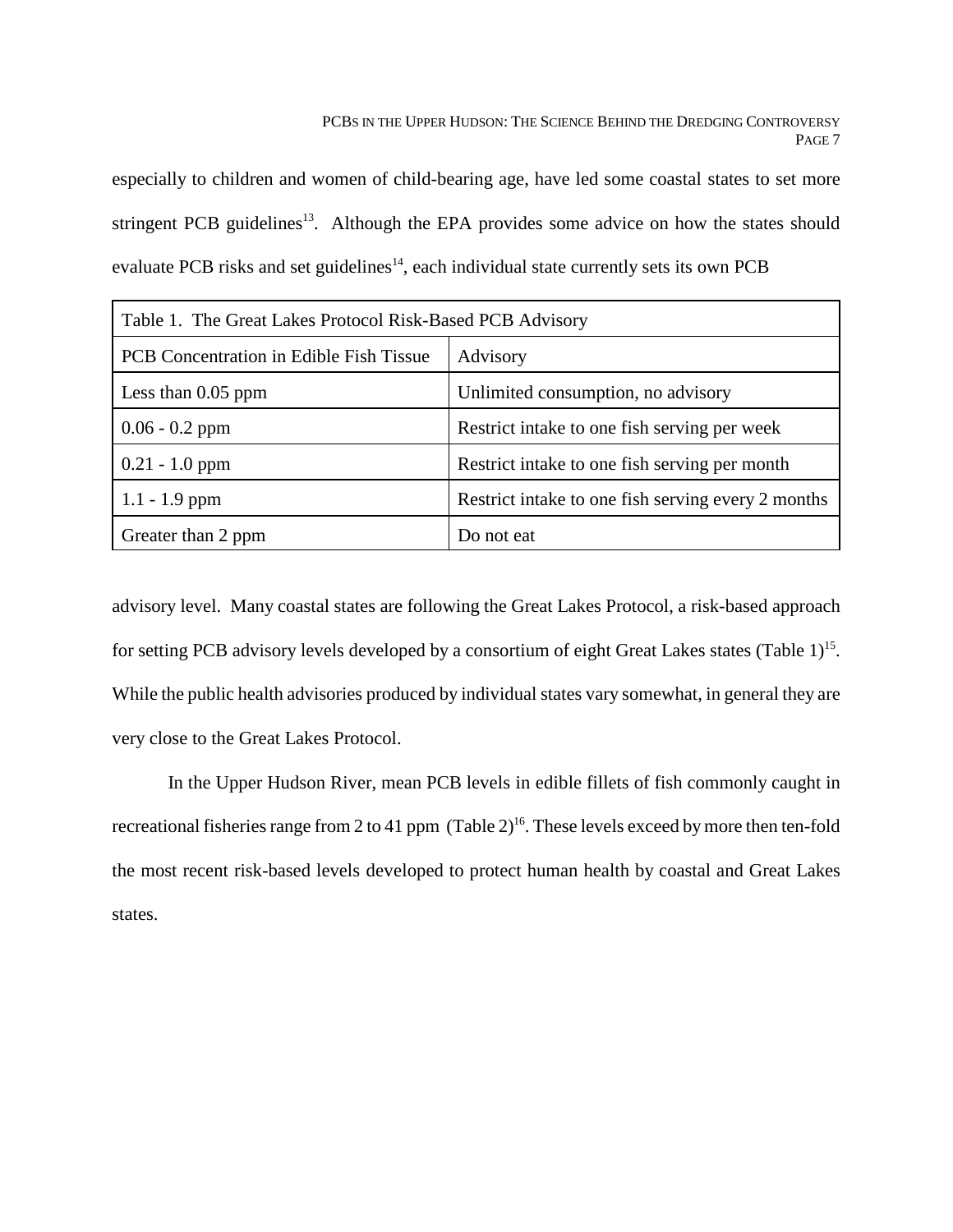| Table 2. Comparing PCB levels in Upper Hudson River Fish to those from Other Coastal<br>Waters |              |
|------------------------------------------------------------------------------------------------|--------------|
|                                                                                                |              |
| Hudson River <sup>16</sup>                                                                     |              |
| <b>Thompson Island Pool</b>                                                                    | $7 - 29$     |
| Stillwater Reach                                                                               | $1.6 - 41$   |
| <b>Waterford Reach</b>                                                                         | $3 - 19$     |
| <b>Below Federal Dam</b>                                                                       | $1.1 - 11$   |
| Great Lakes <sup>17</sup>                                                                      | $0.4 - 1.9$  |
| Delaware Bay <sup>18</sup>                                                                     | $0.4 - 0.7$  |
| Chesapeake Bay <sup>19</sup>                                                                   | $0.05 - 1.0$ |

Even below the Federal Dam at Troy, PCB levels in fish are up to five times the Great Lakes criterion for no consumption. The closure of the striped bass fishery in the Lower Hudson River due to PCB contamination has resulted in a significant economic impact. Since the consumption advisory program in New York State is linked to the licensing program for recreational fishing, advisories are only provided in non-tidal waters above the Federal Dam where licenses are required. Some local residents have probably consumed enough Hudson River fish to affect their health. Possible effects, however, have not yet been quantified in any comprehensive epidemiological studies.

*Effects on Fish and Wildlife.* PCBs are persistent bioaccumulating compounds that cause a wide range of biological dysfunction in exposed biota. A substantial body of literature describes the results of laboratory and field investigations on the consequences of PCB exposure to a variety of animals (invertebrates, fish, reptiles, birds and mammals).<sup>21</sup> Some of the more common effects seen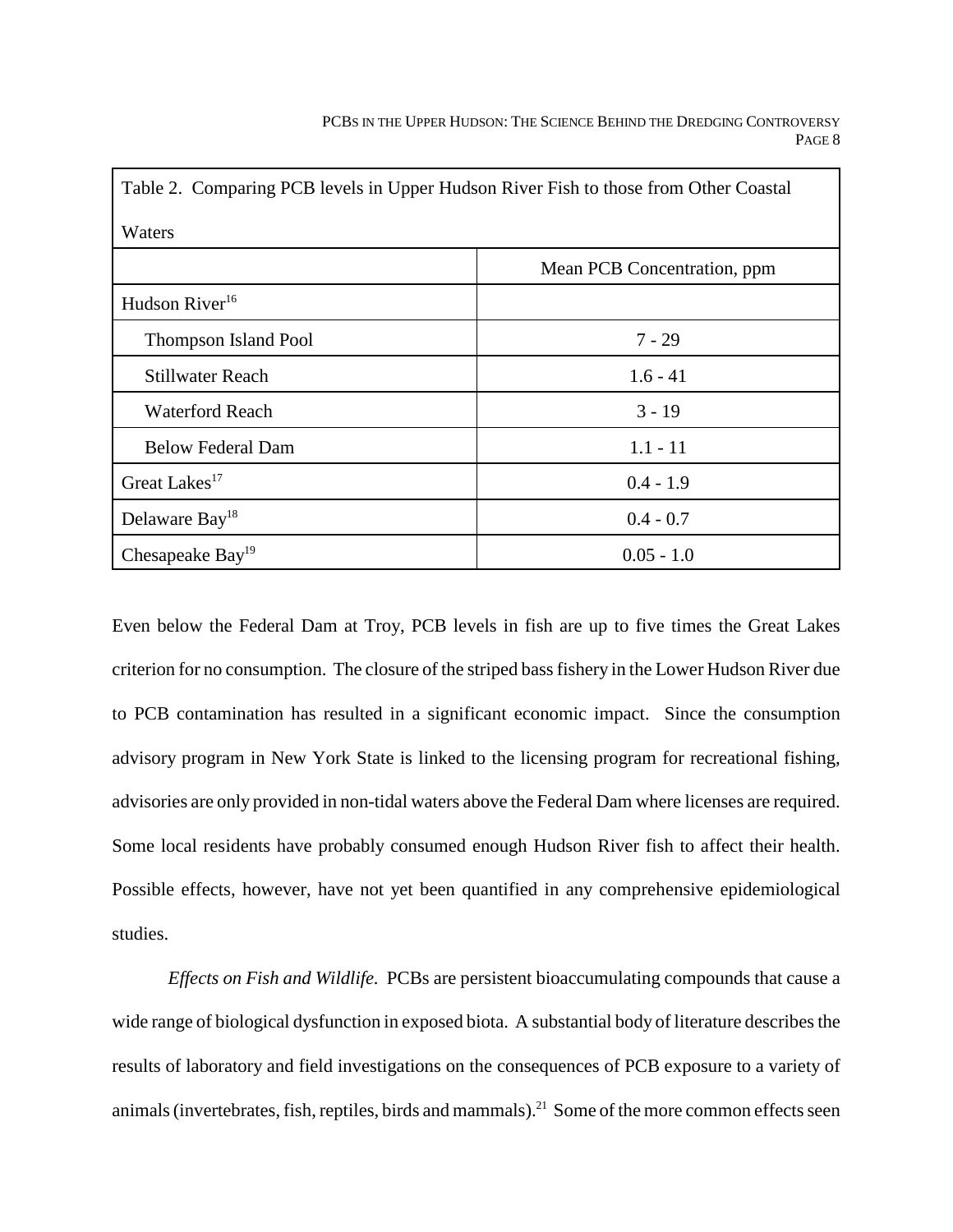

Figure 2. PCB levels in fish (wet weight basis) from the Upper Hudson long-term trends site (Stillwater/Coveville). Recent year-to-year variation is most clearly seen in the inset. [Figure supplied by Ron Sloan of the New York State Department of Environmental Conservation (NYSDEC), based on data from NYSDEC  $(2001)^{20}$ .]

after animals have been exposed to PCBs include reproductive dysfunction (including feminization of males), impaired development, reduced growth, immunotoxicity, induction of histological changes, and alterations in biochemical processes, including induction of enzyme synthesis as well as inhibition of enzyme activities.

A substantial issue to be considered in the Hudson River decision-making process is whether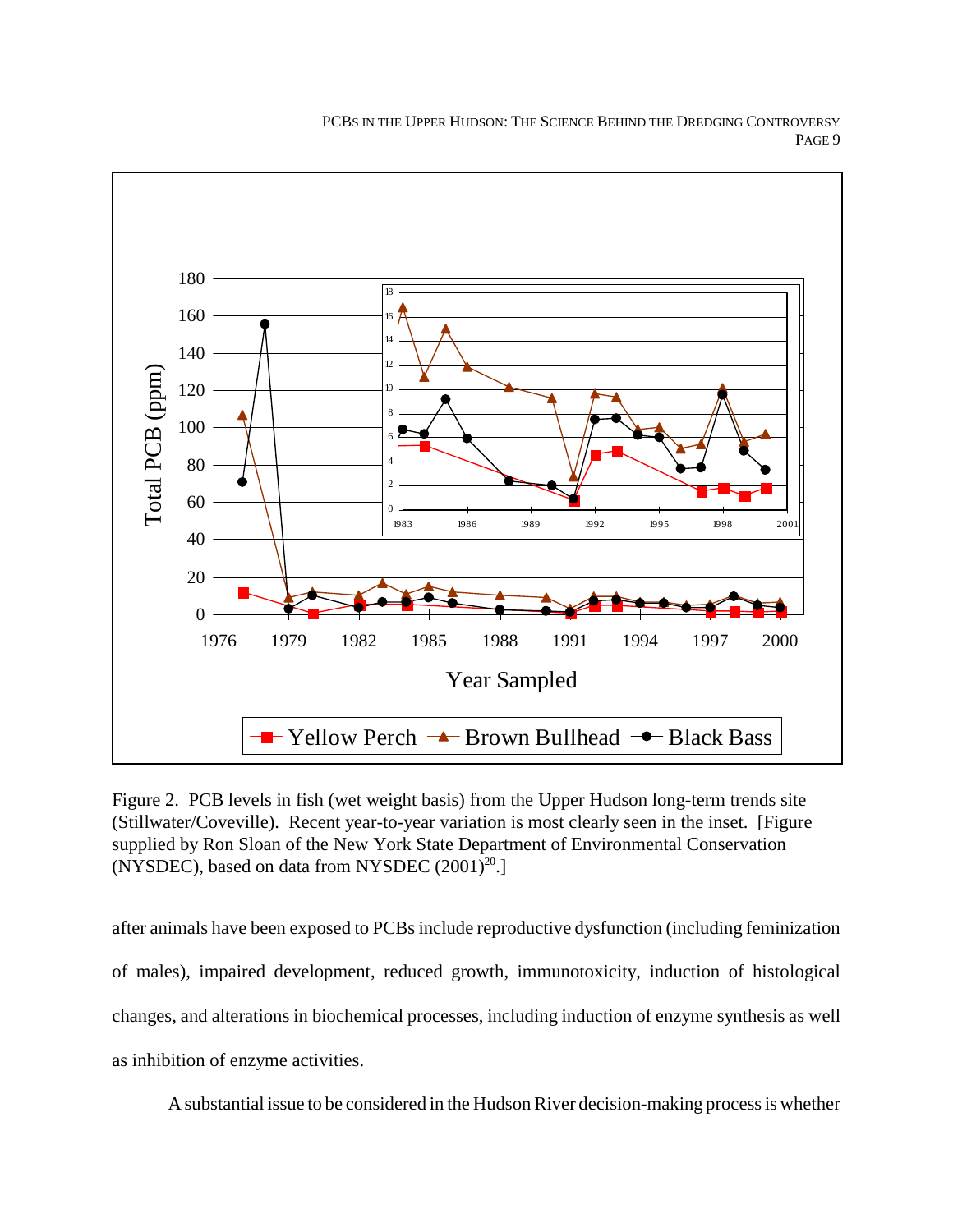current exposures of animals to PCBs pose ecological risks. The most recent data show that many species sampled in and adjacent to the Upper Hudson River continue to have substantial body burdens of PCBs.<sup>22</sup> The most comprehensive Hudson River PCB data set, compiled by the New York State Department of Environmental Conservation<sup>23</sup>, is for fish, with the majority of the analyses conducted on fish fillets. Concentrations in fillets are relevant to human fish consumption, but they may underestimate those in whole fish bodies, which tend to be consumed almost entirely by fish and wildlife predators. For several species in the Upper Hudson, average fillet PCB concentrations range from 1.6 ppm to 41 ppm PCBs (Table 2)  $^{16, 23}$ . For the same species in the Lower Hudson within 11 miles of the Federal Dam, concentrations range from 1.1 ppm to 11 ppm. PCB concentrations vary greatly within each species, and PCB levels in individual fish have exceeded these mean values by several fold. In recent years, maximum PCB concentrations in fillets from individual Hudson River fish have been found to be as high as 480 ppm in common carp, 290 ppm in white sucker, 160 ppm in American eel, 150 ppm in largemouth bass, 50 ppm in red-breasted sunfish, 42 ppm in walleye, 39 ppm in smallmouth bass, 37 ppm in brown bullhead, 30 ppm in yellow perch, and 27 ppm in black crappie.<sup>22</sup> In the lower Hudson River, recent maximum concentrations of 77 ppm in shortnose sturgeon liver, 42 ppm in Atlantic sturgeon gonad, and 31 ppm in striped bass fillet have been documented.<sup>22</sup> Fewer data are available for wildlife species other than fish, but several bird and mammal species sampled near the Hudson River also exhibit increased levels of PCBs in their tissues.<sup>24</sup>

For Upper Hudson River fish, PCB concentrations declined substantially between the 1970's and 1980's and experienced an increase in the early 1990's due to the Allen Mill event (the collapse of a wooden gate structure adjacent to the riverbank at the GE Hudson Falls plant site that resulted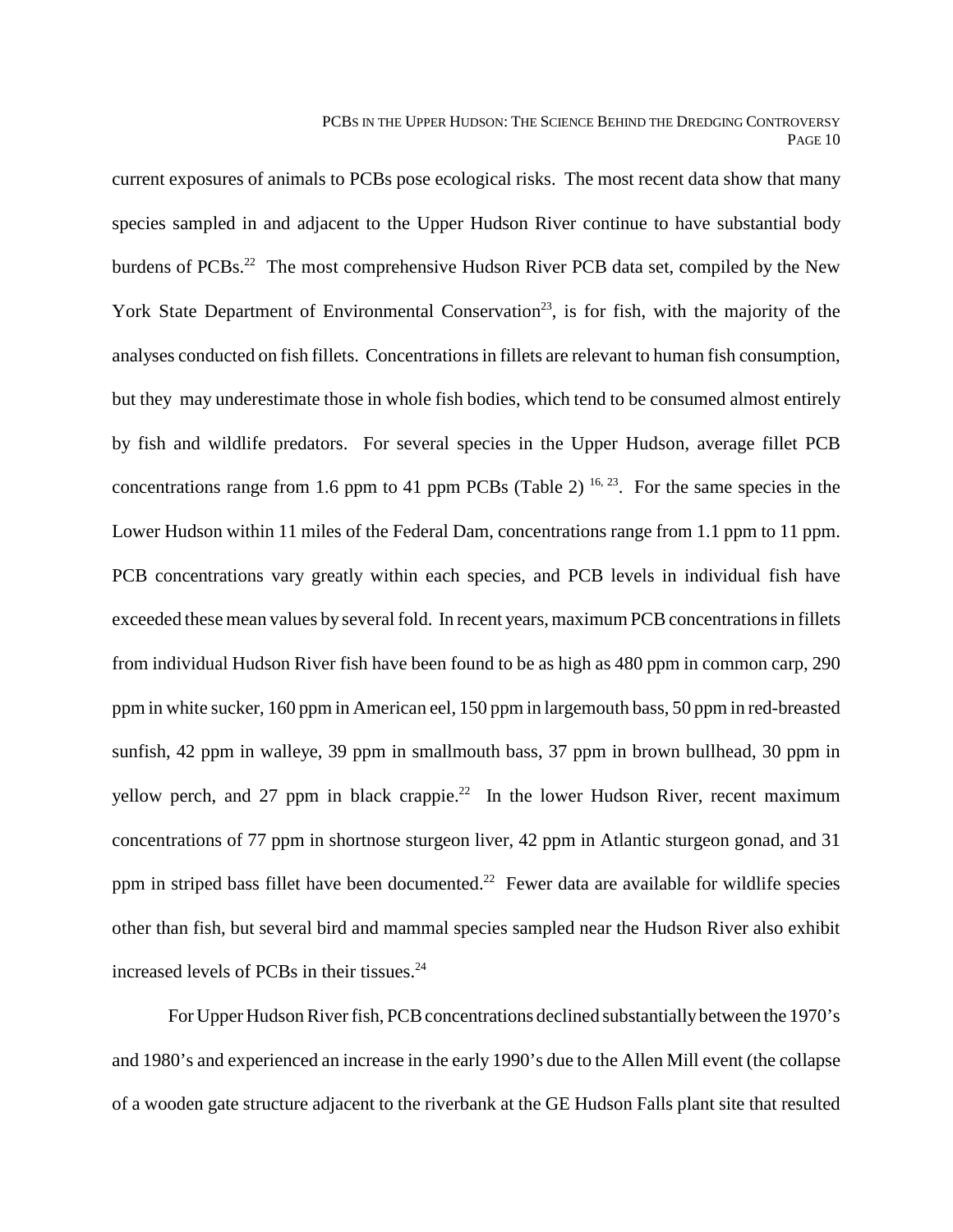in a release of PCBs). The most recent data show considerable year-to-year variability and less obvious declining trends (Figure 2).<sup>20</sup> Comparing these tissue burdens of PCBs with published guidelines demonstrates that the current levels of exposure of fish and wildlife in the upper Hudson River drainage basin are high enough to cause concern for environmental effects. To protect piscivorous wildlife in the Great Lakes, a guideline for total PCB loads in fish of approximately 0.1 ppm was recommended by the International Joint Commission.25

Some of the strongest evidence of adverse PCB consequences to fish-eating animals has been documented for mink and otter, two mammals that are especially sensitive to PCBs.<sup>26</sup> When mink eat fish containing PCB levels comparable to those recently and historically reported in the Upper Hudson fish, they experience impaired reproduction, reduced offspring (kit) survival, and reduced kit body weight. Results of three long-term studies in which PCB-contaminated fish were fed to mink allowed development of a dose-response curve relating the rate of PCB ingestion (milligram of PCB ingested per kg body weight per day, mg/kg-day) to a decline in fecundity.26 That analysis suggests that a daily dose of 0.69 mg PCB/kg-day (corresponding to approximately 5 ppm PCBs wet weight in their food) will result in greater than a 99% decline in mink reproductive fecundity, while approximately 0.1 and 0.025 mg/kg-day (equivalent to ca. 0.7 and 0.2 ppm) will result in 50% and 10% declines in mink reproduction, respectively.<sup>26</sup> PCBs levels in Hudson River fish exceed levels demonstrated to cause reproductive impairment in mink. Moreover, recent analyses of PCBs in the livers of mink and otter collected from the Upper Hudson River valley showed levels in some individuals that exceed values reported to cause negative impacts.<sup>23,27</sup>

Thus our current knowledge strongly suggests that the health of some sensitive mammalian species, such as mink and otter, may be seriously impaired along the Upper Hudson River. EPA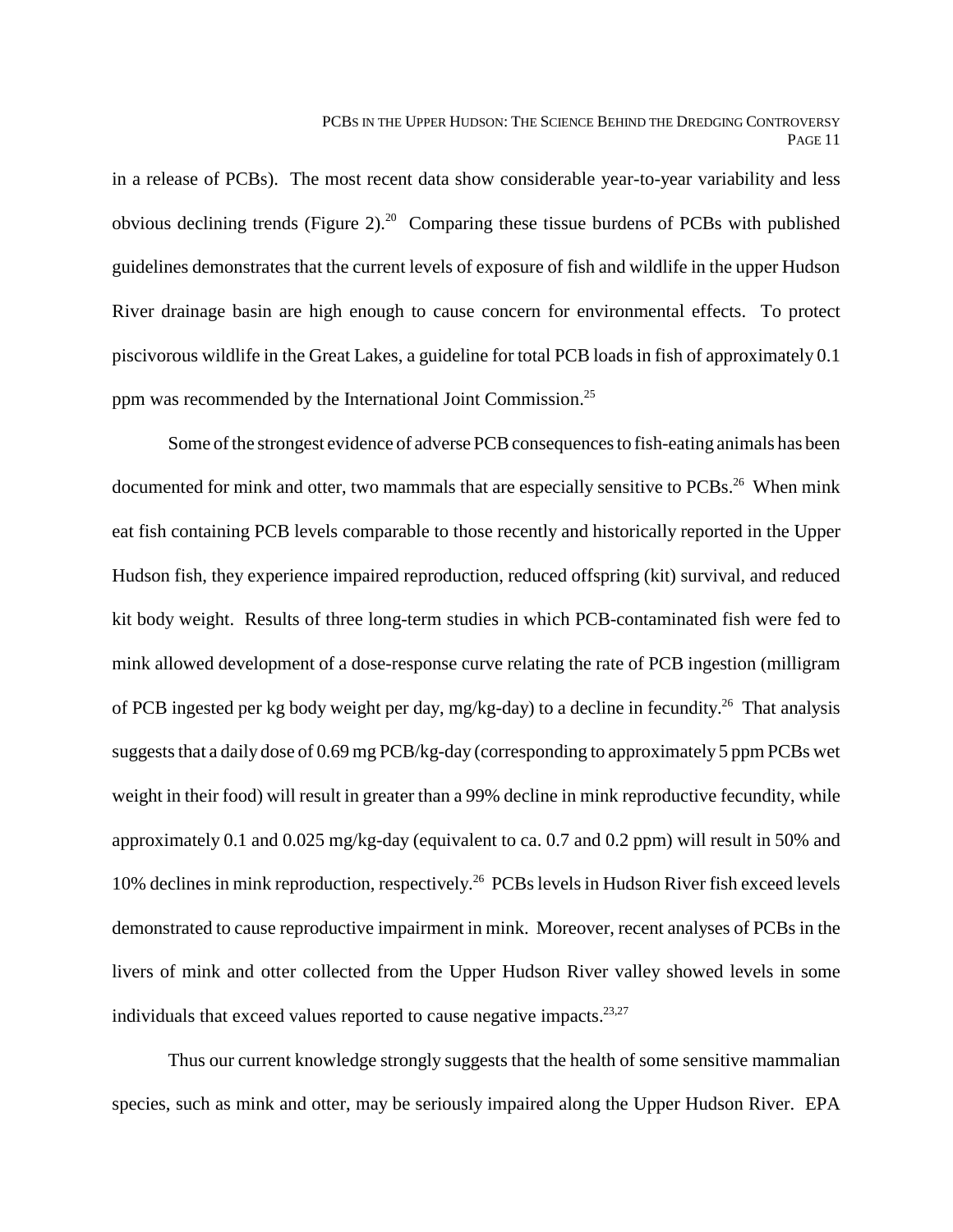considers otter to be at slightly greater risk than mink, because otter diets have higher proportions of fish, and the agency has designated whole body fish concentrations of 0.03-0.3 ppm (mg/kg) total PCBs (approximately corresponding to 0.012-0.12 mg/kg total PCBs in fish fillets) as the upper limit for protection of otter.<sup>28</sup> Fish concentration goals designed to protect mink and otter should afford protection to the other less sensitive species that inhabit the Hudson River ecosystem. A corollary to this is that the less sensitive species should recover sooner in response to decreasing PCB levels in the Hudson River than the more sensitive species.

Besides being a source of PCB contamination to consumers, fish themselves are vulnerable to these chemicals. Recommended levels for protecting fish from exposure to PCBs range from a median threshold value of 1.1 ppm total PCBs in whole body  $^{29}$  to 25-70 ppm in adult fish liver,  $^{30}$ and 5-125 ppm in the body of fish larvae. Current levels of PCB contamination in Upper Hudson River fish often exceed those associated with health effects on fish and wildlife. Because PCBs have such wide-ranging effects on the health of biota, and are so persistent once exposure occurs, it is very likely that current levels of contamination are causing injury to species that depend on the Upper Hudson River ecosystem.

Key Question 2. Are the PCBs in the Upper Hudson River sediments an important continuing source of contamination to the lower Hudson under average flow conditions?

*Findings PCBs leaking from the GE plant sites and remobilized from the sediments continue to add PCBs to the Hudson River and to the food chain.*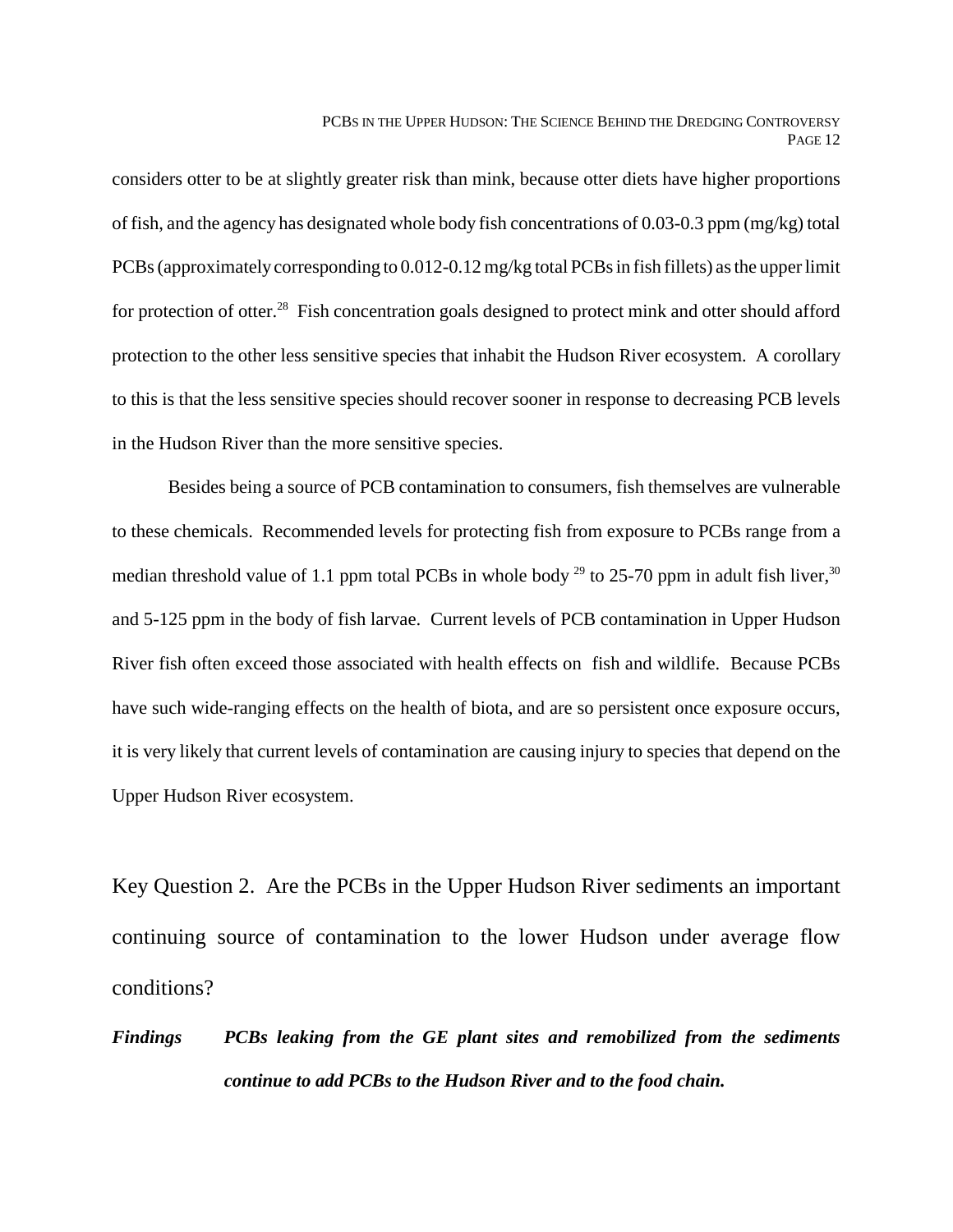*In recent years, contaminated sediments have become the dominant source of PCBs to the river. As a result of source controls being implemented at the plant site, contaminated sediments are expected to serve as the dominant source of PCBs to the river for years to come.*

*Analyses conducted to date by both GE and EPA using relatively coarse-scale numerical models31 lack the required fine-scale spatial resolution in the sediment transport model and use of an overly simplistic PCB distribution and bioaccumulation model. These deficiencies limit the ability of either model to accurately project future PCB levels in the Upper Hudson River, with or without active remediation. More sophisticated field evaluations and models would greatly improve efforts to define and monitor the remediation of the Hudson River.*

The current releases of PCBs from the GE facilities are substantially less than those during active operation of the plants. GE has spent and will continue to spend considerable amounts of money to stem the flow of PCBs from their properties. Nonetheless, given the large amount of PCB contamination on these sites, and their immediate proximity to the Hudson, a small but significant amount of PCBs is expected to continue to enter the river from the GE sites for many years. Based on the amount of PCB in the river near the GE facilities, this small amount of leakage is presently estimated to be no more than 3 ounces per day (or 30 kilograms per year, see below), whereas the average PCB releases from the facilities were 2,700 to 16,000 kilograms per year between the 1940's and  $1977<sup>1</sup>$  In addition to this recognized leakage of PCBs from the plant sites, PCBs that were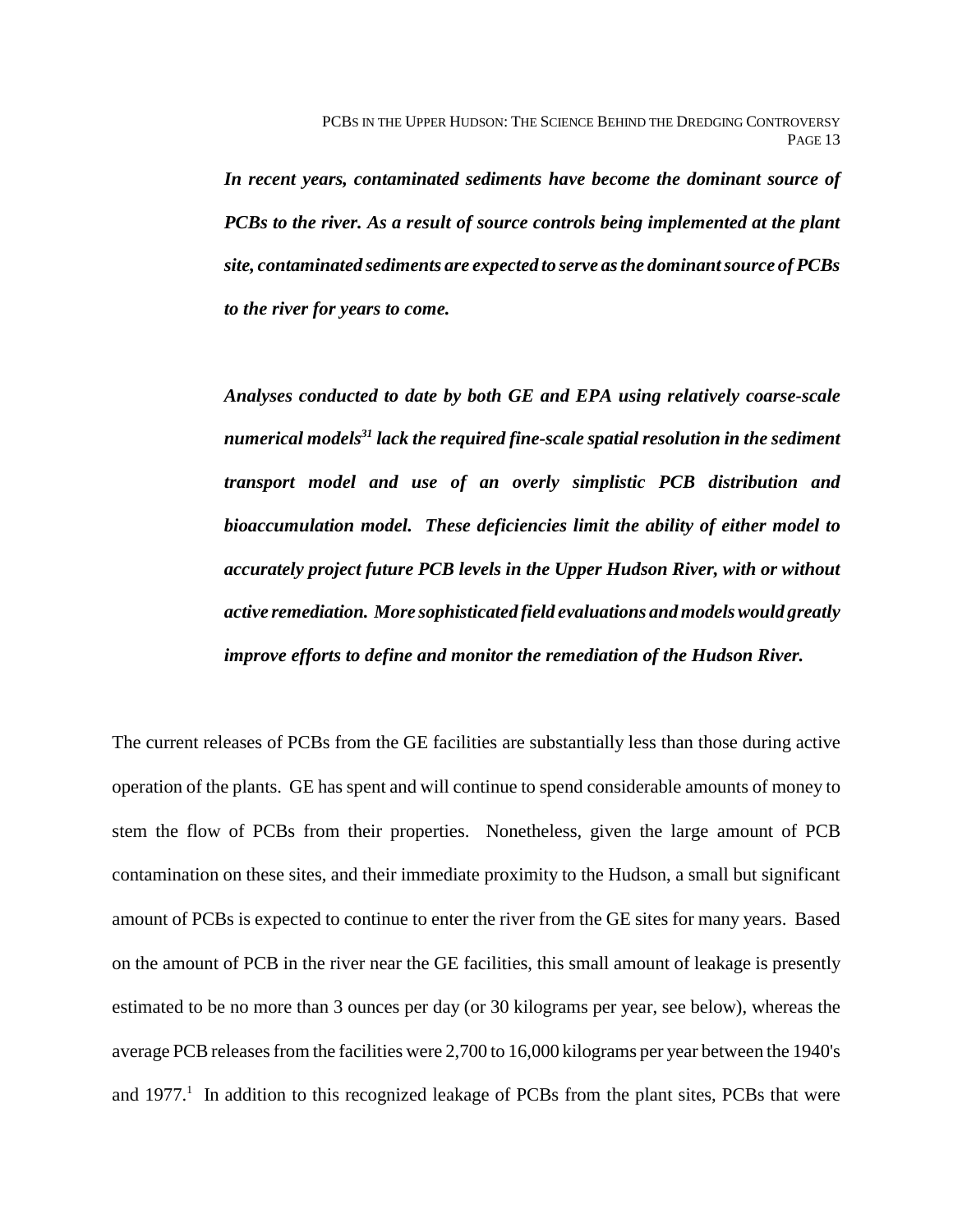previously discharged from the plants and now reside in river sediments downstream from the plants are being released into the river's waters. PCBs may be released from the sediments during resuspension by currents and by diffusion and mixing of PCBs.

To estimate the relative importance of these two sources of PCBs to the Upper Hudson River, we examined monitoring data collected by  $GE^{32}$  at two locations downstream of their facilities (Figure 3). The first site is at Rogers Island downstream of GE's Fort Edward plant (Figure 1). Here PCB concentrations are (relatively) low and quite constant. By multiplying the PCB concentration in the river by the river's flow rate at Fort Edward, we estimate that about 30 kilograms of PCBs per year were moving down the river at this point in the late 1990's.<sup>33</sup> In contrast, PCB concentrations



Figure 3. PCB concentrations in weekly water sample collections at the upstream  $($  $\blacktriangle)$  and downstream  $(\blacksquare, \blacklozenge)$  ends of the Thompson Island Pool in 1997 through 1999. Increased levels at the downstream end indicate that the contaminated sediments in the Thompson Island Pool are the major current source of PCBs to the Upper Hudson River water column, contributing on the order of 180 kg/y. [Plot prepared by Jennifer Tatten as part of RPI (2001) based on data from General Electric Company as reported in the database supplied by GE to  $NYSDEC.<sup>32</sup>$ ]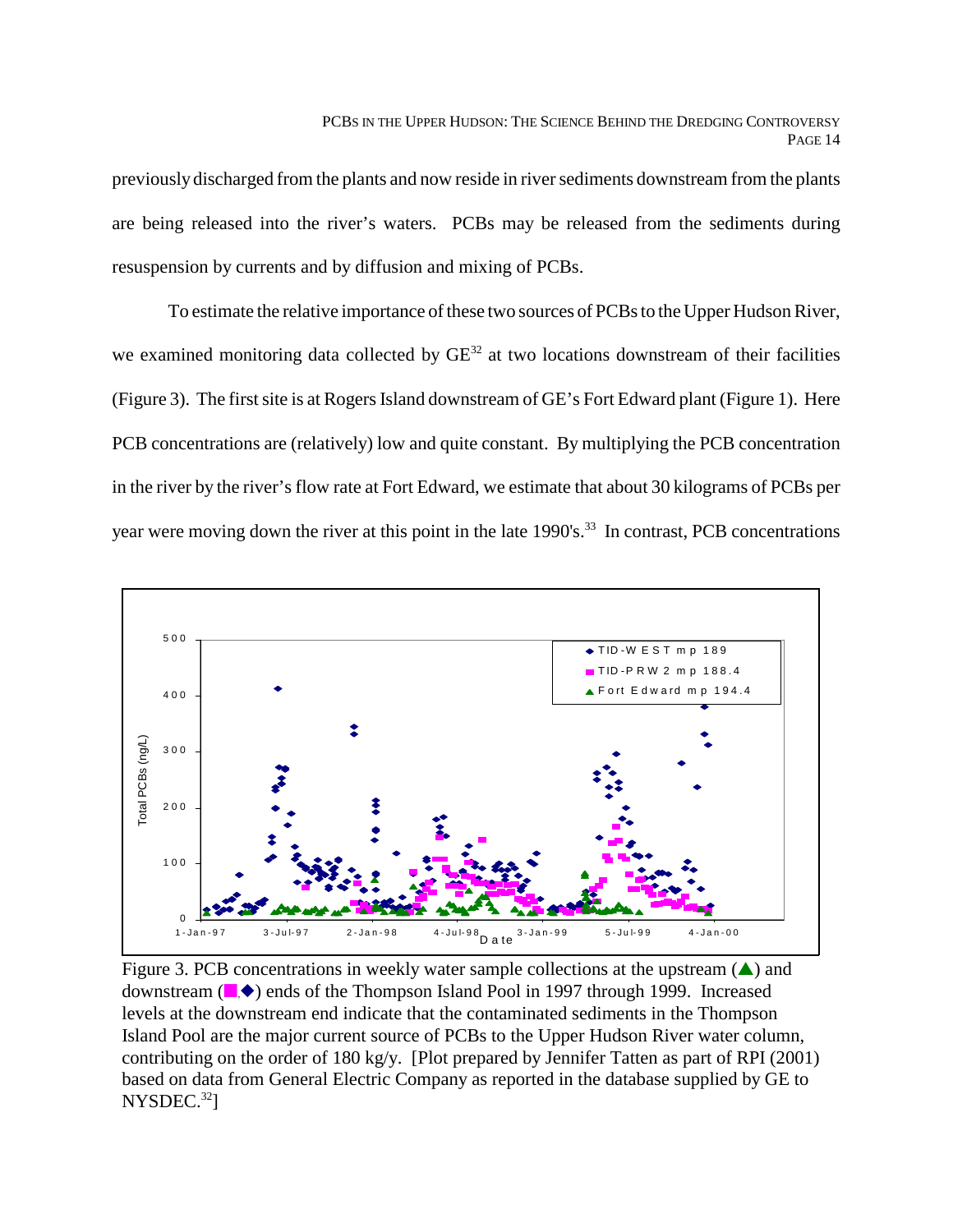

Figure 4. Approximate mass balance for PCB fluxes in the Thompson Island Pool for 1998, based on data shown in Figure 3.

in the waters passing over the Thompson Island Dam six miles downstream were much higher and more variable than at the upstream site (Figure 3). These higher PCB concentrations, multiplied by the river flow, yield an estimate of 180 kilograms of PCBs per year passing over the Thompson Island Dam. We conclude, therefore, that about 150 kilograms of PCBs per year enter the river as it moves

through the Thompson Island Pool (Figure 4). The only plausible source of these PCBs is release from the Thompson Island Pool sediments. These sediments are highly contaminated with PCBs that can be released into the water column under a variety of flow conditions and there are no other likely significant PCB sources to this stretch of the river. It is important to note that these releases have occurred during relatively typical flow conditions.

These observations are consistent with our understanding of PCB behavior in rivers. Measurements of PCBs in the river indicate that the release of PCBs from sediments in the Upper Hudson River, including those below the Thompson Island Pool, is currently occurring and that this release is the dominant source of PCBs to the Hudson River downstream from the GE facilities at Hudson Falls and Fort Edward. GE has asserted that this current on-going PCB supply is transient, resulting from the contamination of near surface sediments in the Thompson Island Pool (and, presumably, a number of other spots downstream) by the Allen Mill gate failure (1991) and more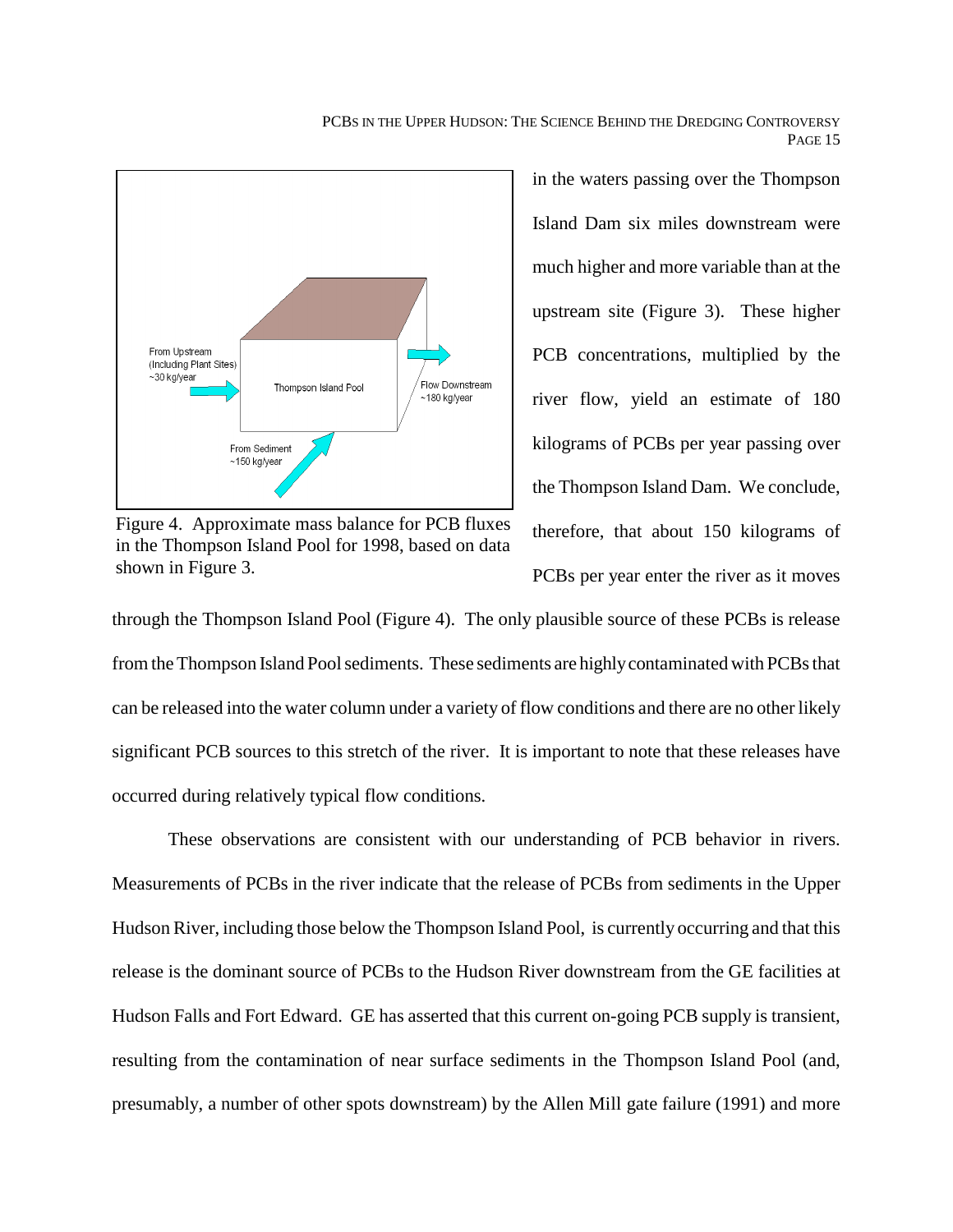recent releases from the plant sites. Both the GE and EPA models indicate that the Thompson Island Pool is a region of net deposition and GE maintains that its ongoing program to control releases from the plant sites will lead to burial by relatively clean materials in short order, isolating these sediments and associated PCBs from the overlying water column.<sup>34</sup>. As a result, the company says, dredging of contaminated sediments would be counterproductive, invasive and expensive because it could expose deeply buried, highly PCB-contaminated sediment layers and increase downstream transport of contaminated sediments. If this were the case, monitored natural attenuation of PCB impacts by allowing new sediments to bury the contaminated sediments within the Thompson Island Pool and elsewhere would clearly be the preferred course.

If the Thompson Island Pool were a quiescent area of net deposition, one would expect that the sediments would accumulate in a rather orderly fashion, layer by layer, forming a stable, stratified deposit in which the deeper, older sediments and their associated contaminant burden would be efficiently isolated from the surface layers and the overlying waters. Transport and material exchange would be confined to the immediate surface layers even during the extreme flow events. This idealized description of sediment accumulation, however, is not consistent with the bulk of the available data. While there are a few sediment cores that show orderly and progressive deposition as evidenced by radionuclide dating, there are many more showing a disturbed and irregular sediment column in which the record of sediment accumulation cannot be readily deciphered.<sup>35</sup> In contrast to the well-ordered cores, these irregular distributions of properties provide clear indication that significant areas of the sediment deposit resident within the Thompson Island Pool are subject to time-variant disturbance involving vertical distances similar in magnitude to the observed depths of contaminant burial. When viewed collectively (rather than selectively), these disparate field data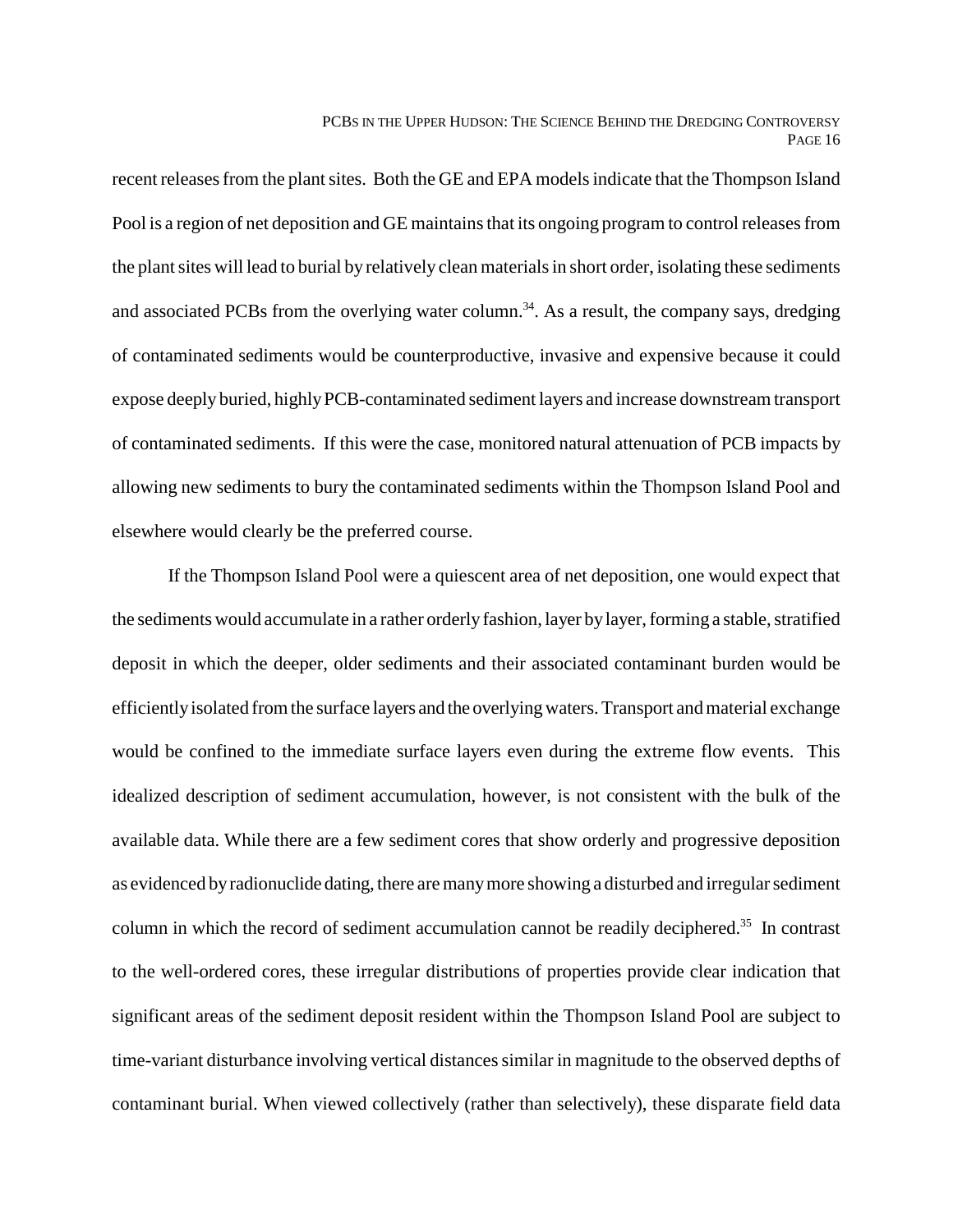indicate that the Thompson Island Pool sediment deposit is not an ordered, stratified mass with near horizontal uniformity in sediment properties, but rather is more accurately described as a spatially heterogeneous "patchwork quilt." In this deposit, sediment characteristics and the associated PCB concentrations display significant spatial variability. These variations affect the ability of the sediment to be moved by bottom currents under average ambient flows as well as the aperiodic high energy storm event. As a result, a given flow condition might find some areas of the pool experiencing net deposition while other areas erode. A change in flow state could significantly alter the locations of deposition and erosion and might change the pool from net depositional to net erosional or *vice versa*.

We believe that the heterogeneous nature of the Thompson Island Pool sediment deposit in space and time makes it impossible to specify the "age" of the PCBs being added to the water passing by. Whether the PCBs being added to the water at present are simply remnants of those introduced by the Allen Mill gate failure or contaminants introduced much earlier and subsequently remobilized by physical and biological processes, or some combination of these two sources, cannot be accurately determined from the field data alone. Nonetheless, we conclude that under the prevailing average flow conditions the sediments of the Thompson Island Pool are a continuing source of PCBs to the overlying waters.

Having concluded that PCB release from the sediments of the Upper Hudson River is the dominant current source of these contaminants to the water column and food web, the next question is how long this condition will persist in the river. Will PCBs continue to bleed from the sediments indefinitely, or will natural processes gradually sequester the PCBs within the river's sediments? If all of the PCBs in the Thompson Island Pool sediments (approximately  $15,000 \text{ kg}$ )<sup>1</sup> were available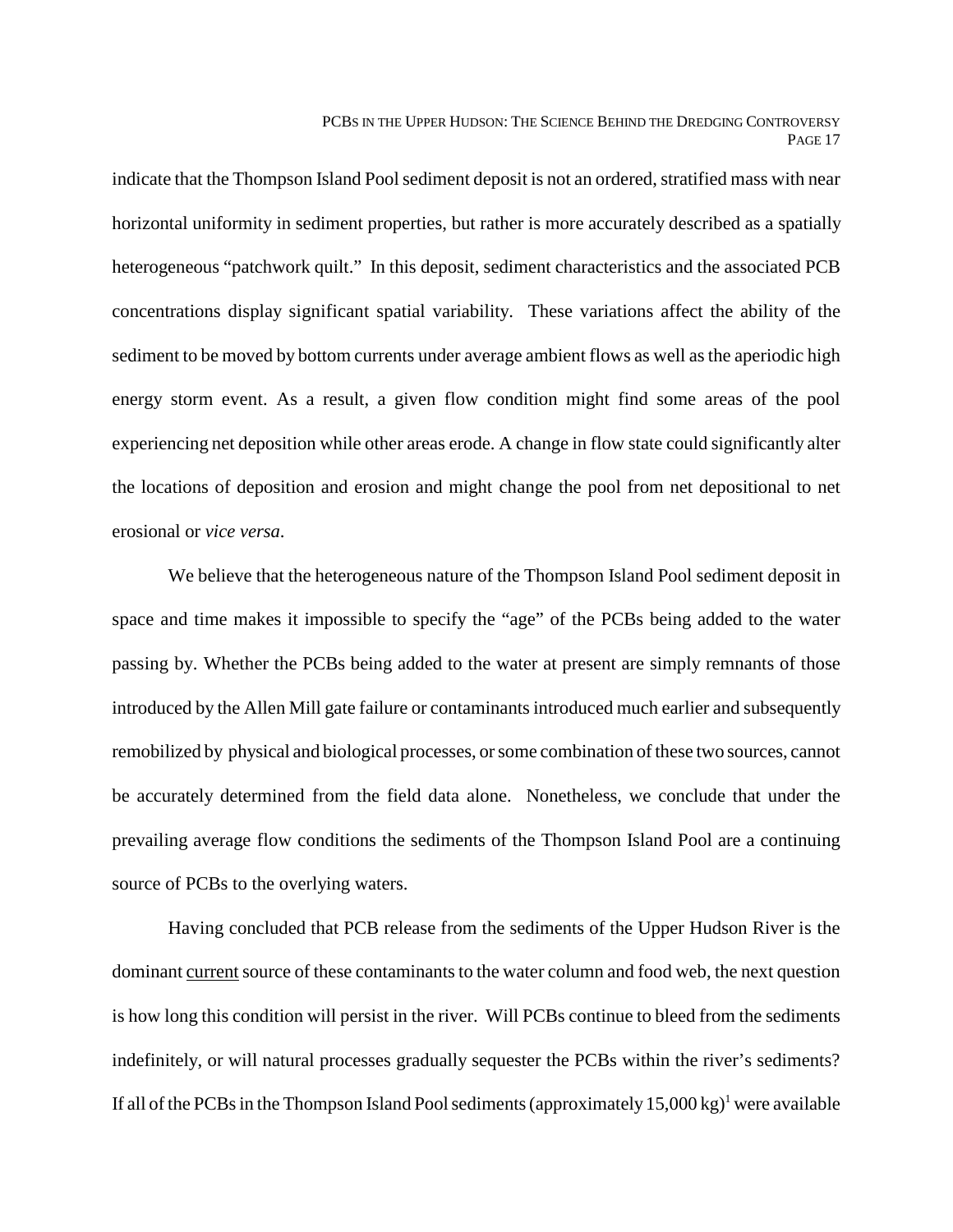to be reintroduced back into the river and the rate of release continued at the present level (150 kg/year), there would be sufficient PCB in the sediment to support release for 100 years. This approximation is not realistic, however, as some of the 15,000 kg are undoubtedly trapped within the sediments, and one would not expect the release rate to remain constant in the face of declining PCB inventories in the sediments. To refine this estimate requires a coherent understanding of the movements of water, sediments and PCBs in the river, as well as addressing the difficult problem of quantifying remobilization of sediment. Predicting the future consequences of environmental actions is quite difficult, especially in a dynamic river system that has already been altered through the construction of locks and dams, reservoirs, canals, and dredged channels. Numerical models are tools used to estimate how PCB levels in the Hudson River sediments, water, and biota will change in the future, with and without active remediation. If the main motivation for active remediation is to reduce PCB levels in the future, our ability to design and evaluate the effectiveness of proposed remediation depends almost entirely on the accuracy of such models.

Both GE and EPA have developed numerical models that describe PCB transport in the Upper Hudson River.<sup>31</sup> While these two models share many similarities, there are also some key differences related to the extent of PCB release from the sediments. The two models predict similar levels of PCBs in the Upper Hudson River during the next several decades.<sup>36</sup> Both models predict slowly declining PCB levels in the Upper Hudson River over the next several decades as the system continues to respond to the gradual depletion of PCBs in the 'active' layer of sediment. In other words, the results of the models are driven by the underlying assumption that the sediments are a source of PCBs to the river water, but that the magnitude of this source will gradually decrease over the next several decades. This decrease results from the continued burial of PCBs by ongoing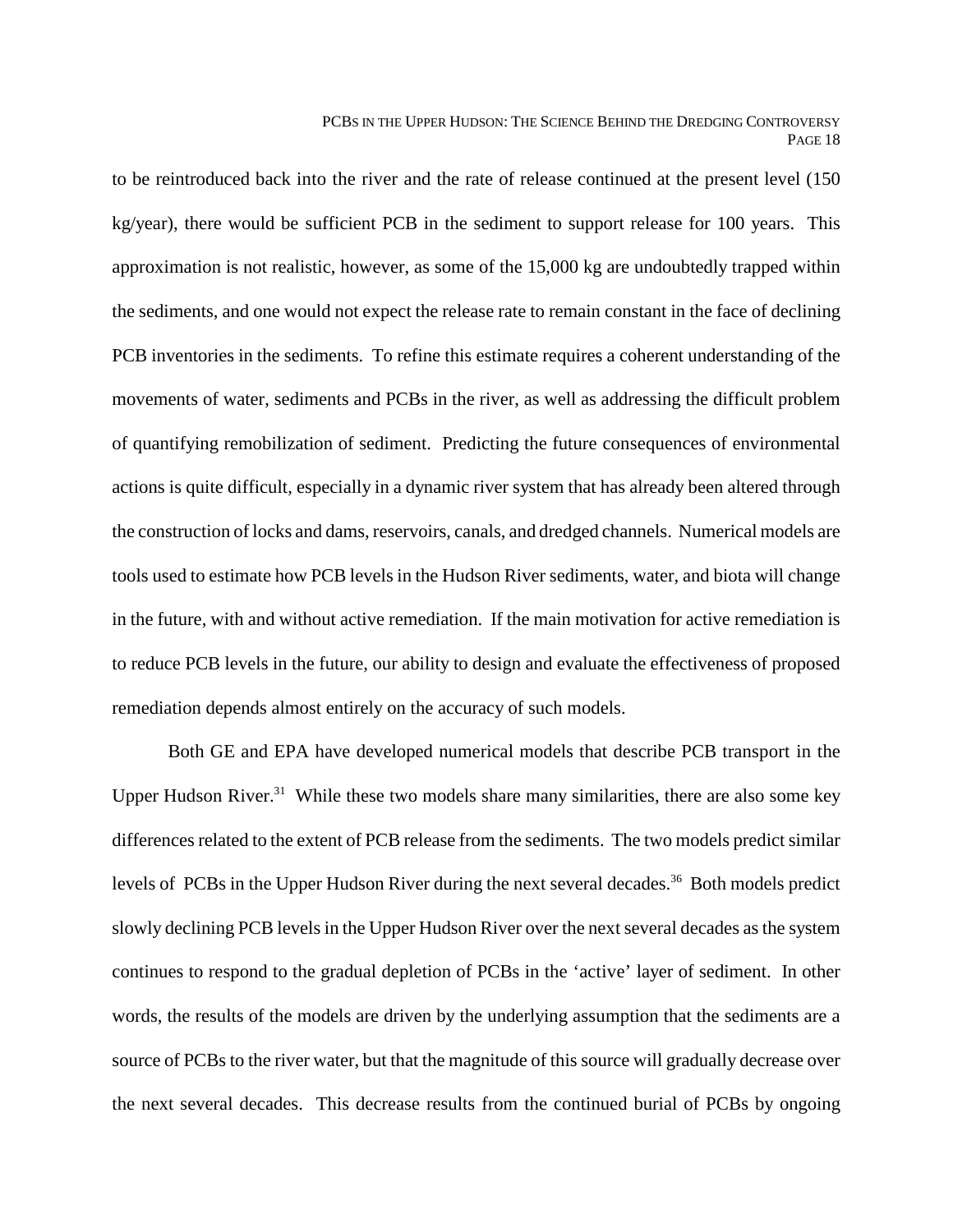deposition of clean "new" sediment and from the release into the overlying water. Neither model predicts that the PCB levels will approach zero within the next 65+ years, reflecting both the likely continual chronic release of PCBs from upstream and the inherently slow response time of the system. As discussed above, it is not clear to us that the Thompson Island Pool is net depositional. Therefore, we question whether on-going burial will significantly deplete PCBs in the surface sediment as fast as predicted by these models.

Because the long-term recovery of the river from PCBs depends explicitly on the amount of PCBs in the river sediments and the rate at which these PCBs are removed from the active surface sediment, our ability to assess the future course of PCB levels in the Hudson River, with or without active remediation, depends upon our ability to model sediment transport processes. This is a challenging exercise because the sediment transport regime with the upper river is highly dynamic and is significantly variable in space and time. River sediments are constantly being reworked and those which settle in one location are often later resuspended and displaced. A fraction of these materials may accumulate within the Thompson Island Pool, while others move downstream. The extent of this "trapping" of sediments within any stretch of river is difficult to estimate. The retention efficiency of the Thompson Island Pool (*i.e.*, the fraction of the solids entering the pool which remain in the pool for long times) is believed to be low, and the associated sedimentation rates are low (on the average of a few tenths of a centimeter per year, averaged over the entire pool).<sup>37</sup> Temporal variations in sediment transport and accumulation result in a heterogeneous sediment deposit whose characteristics vary significantly over small vertical and horizontal distances. As a result, the bottom throughout the upper river is a complex mosaic of fine sands, silts, clays, wood chips and other organics formed by the combination of constantly changing currents and sediment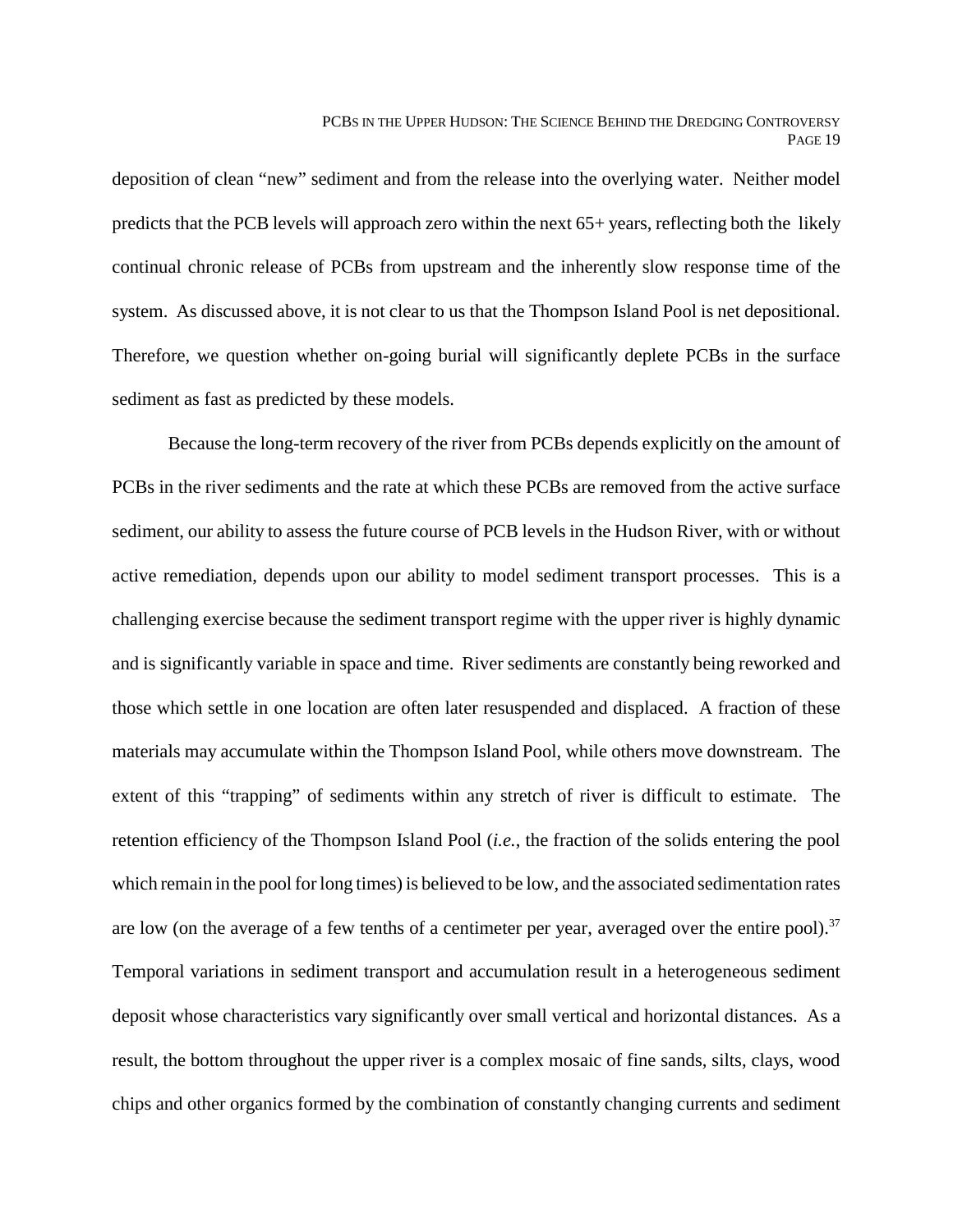supplies. Predicting sediment and PCB transport within such a system requires the use of a numerical model with sufficient spatial resolution to accurately represent this heterogeneity . Unfortunately, the models used by both the EPA and GE employ relatively coarse spatial segmentation that effectively masks the heterogeneity of the river bottom. Only the GE model attempts to address the complexities associated with the transport of sediments of mixed composition. This approach, although commendable, is essentially untested, leaving its accuracy open to question.

In addition, we feel that the numerical models used by both EPA and GE to describe PCB transport and accumulation in biota are too simplistic in their chemical descriptions. Although a large amount of high quality measurements of PCB components were made in the Hudson River, the models treat the complex and variable mixture of PCB components as a single 'chemical' (called Tri+ PCB, equal in concentration to the sum of all PCB components in the Hudson with three or more chlorines). The behavior of the PCB mixture varies markedly depending on the properties of the individual PCB components, especially as a function of the number of chlorines. The PCB composition changes with space and time in the Hudson. We are concerned that extrapolating a PCB model into the future that has been calibrated primarily on data collected over a relatively short period in which the PCB composition has not varied markedly introduces important uncertainties into the projections of long-term recovery. Based on our knowledge of PCB behavior, we believe that the recovery time of the more highly chlorinated PCB congeners (those that accumulate most in the food web) could be longer than that projected by the models.

Both the EPA and GE models appear to reasonably match previous field measurements. One should not conclude from this general agreement, however, that the underlying processes are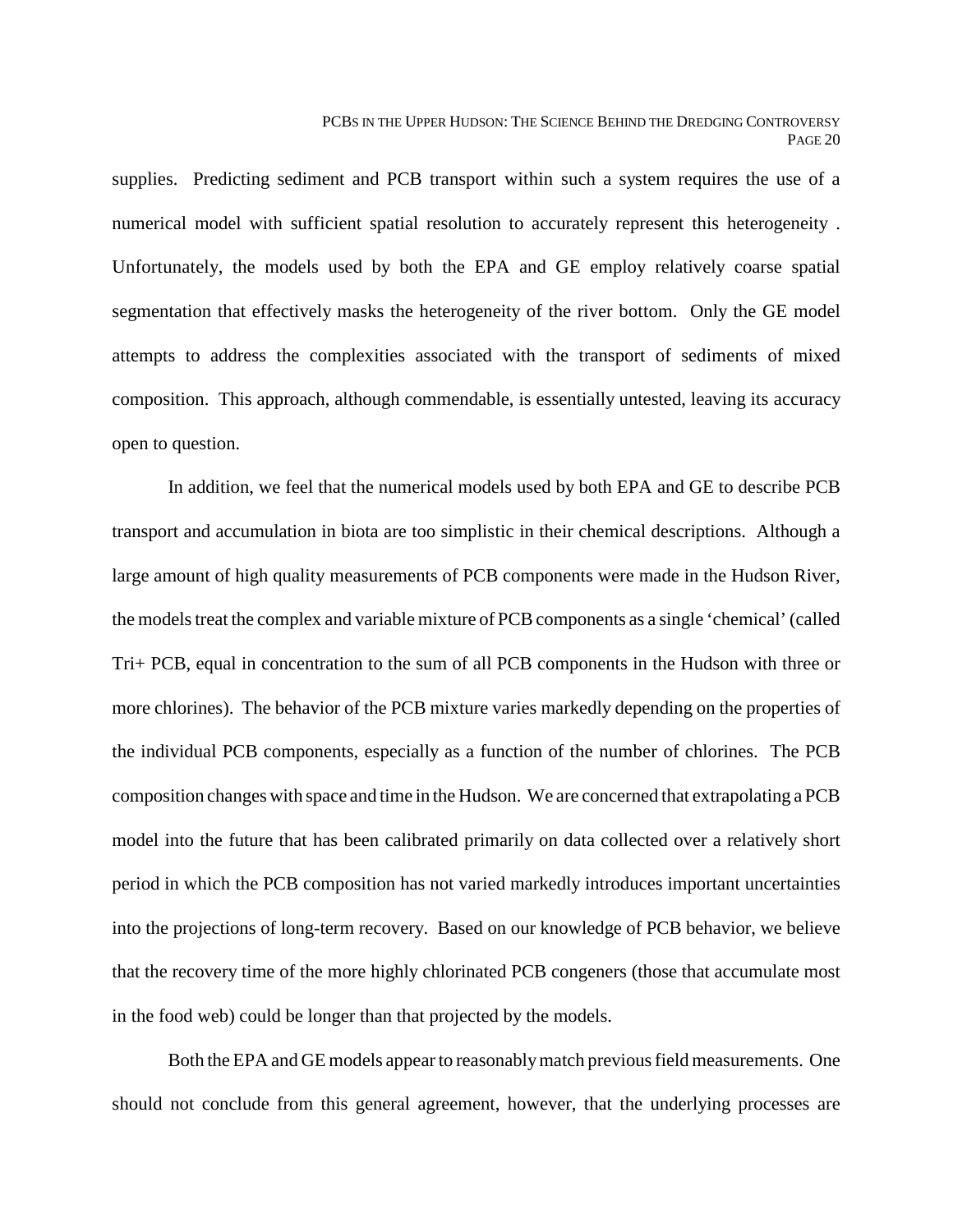correctly modeled. As noted above, we are concerned that the lack of fine-scale spatial resolution in the sediment transport model and the use of an overly simplistic PCB distribution and bioaccumulation model limits the ability of either model to accurately project future PCB levels in the Upper Hudson River, with or without active remediation. More sophisticated field evaluations and models would greatly improve the efforts to define and monitor the remediation of the Hudson River.

Key Question 3. What are the chances that the PCBs currently buried in the Upper Hudson River will be released sometime in the future under extreme weather conditions?

*Findings The extent of remobilization of "buried" PCB-contaminated sediments during episodic high flow events (e.g., 100-year or 200-year floods) may have been underestimated and remains a concern.*

> *Based on current releases of PCBs from sediments and potential remobilization of "buried" PCBs during episodic events, we do not see monitored natural attenuation as a sufficient remedy.*

As if modeling sediment and PCB movements in the dynamic Upper Hudson River was not difficult enough, the modeling of extreme weather events, such as a 100- or 200-year flood, is particularly challenging. Models are calibrated with available data, which typically do not include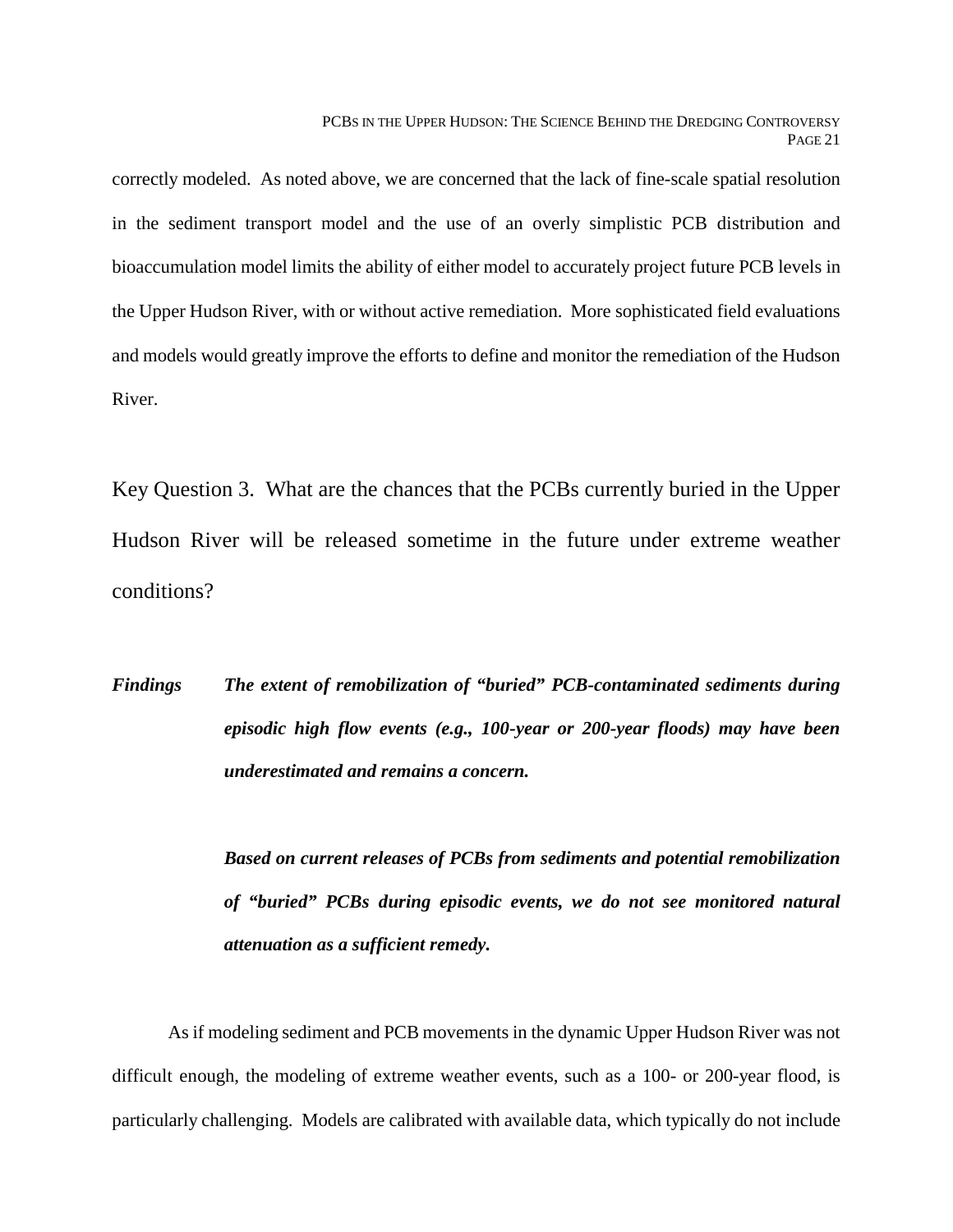extreme events and often do not include flood periods. The spatial patterns of sediment erosion and deposition vary as functions of river flow. It is quite likely that an extreme event such as a 100-year storm will occur in the Upper Hudson River during the recovery period. Whereas a 100-year storm is an event that occurs, on average, every one hundred years, there is a 10% probability of a 100-year storm occurring in the next 10 years, a 25% probability in the next 30 years, and a 40% probability within the next 50 years. A question central to the PCB issue in the Upper Hudson is the depth of remobilization of sediments under different flow conditions. More energy in the river in the form of water currents can cause a deeper disturbance of the sediments and a greater release of the associated PCBs to the water column. To assess the potential impact of high flow events, both GE and EPA modeled the bottom current velocities under a high flow of 47,000 cubic feet per second.<sup>31</sup> The two models predict substantially different amounts of non-cohesive sediment remobilization in the Thompson Island Pool, with the EPA model predicting as much as 13 cm eroded (averaged over the pool)<sup>38</sup> *versus* 0.14 cm from the GE model.<sup>39</sup> This important discrepancy underscores the difficulty in using hydrodynamic and sediment transport models to estimate sediment remobilization during extreme events in the Upper Hudson River.

We are also concerned that the flows used to model the impact of extreme events do not adequately account for high flows from the Sacandaga Reservoir, which drains to the Hudson upstream from the GE plants. Since the Sacandaga River was dammed in 1930, one storm (May 1983) was large enough to cause water to spill over the dam and raised flows in the Sacandaga River above 12,000 cubic feet per second, $40$  which is 50% higher than the worst-case Sacandaga River flows used in the sediment transport modeling. In addition, the operation of the Sacandaga dam has recently changed. Relicensing agreements between Orion Power and surrounding communities on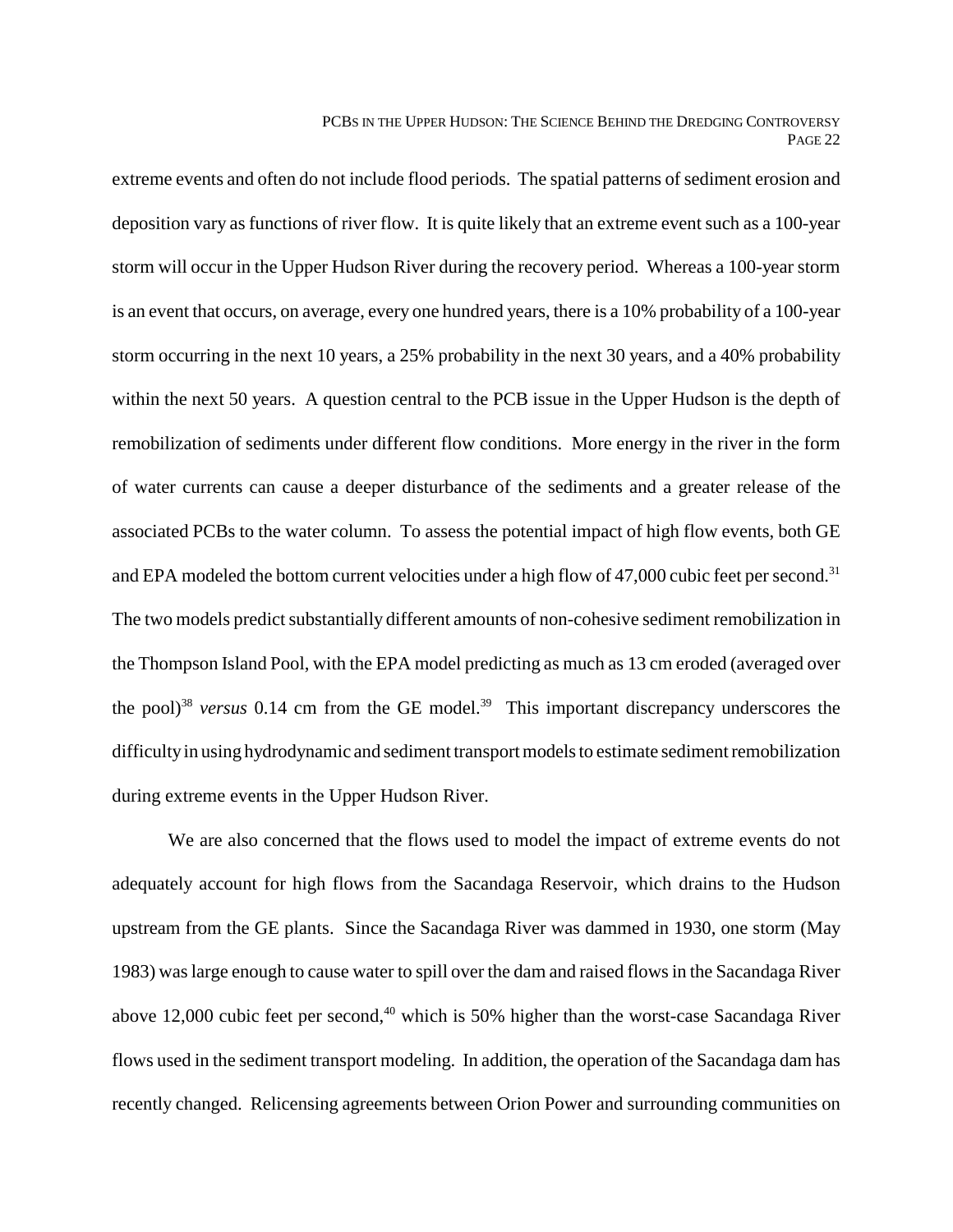the Sacandaga Reservoir and along the downstream Hudson River dictate that Orion Power will keep the reservoir at higher levels both during summer and winter months.<sup>41</sup> The new agreement signals a shift in management practices away from one favoring flood control, towards one favoring recreational uses of the reservoir and river. This loss in reservoir capacity decreases the dam's ability to hold back precipitation during extreme events, and increases the likelihood of flows through the Upper Hudson River that have not been experienced since the dam was constructed 70 years ago.

Neither the GE nor the EPA model adequately explains the observed current PCB releases from the Thompson Island Pool. We believe this is partly due to the coarse spatial and temporal resolution of those models and their corresponding inability to properly represent small-scale and ongoing redistribution of sediments within the pool. As we mentioned previously, both GE and EPA maintain that the Thompson Island Pool is net depositional, without any supporting geophysical evidence. The overall result of their modeling is that less than 20% of the total reservoir of PCBs in the Thompson Island Pool will be released over the next 30 years without dredging, with the remainder buried indefinitely.<sup>37</sup> Due to shortcomings of the modeling with respect to the ongoing redistribution of sediments under low to moderate flows and large-scale changes under extreme flood events, we believe the eventual release of PCBs from the Thompson Island Pool could be much greater than the 20% of the current PCB reservoir predicted by the models. We believe that both GE and EPA have likely underestimated the magnitude and probability of PCB release from the sediments and subsequent transport downstream.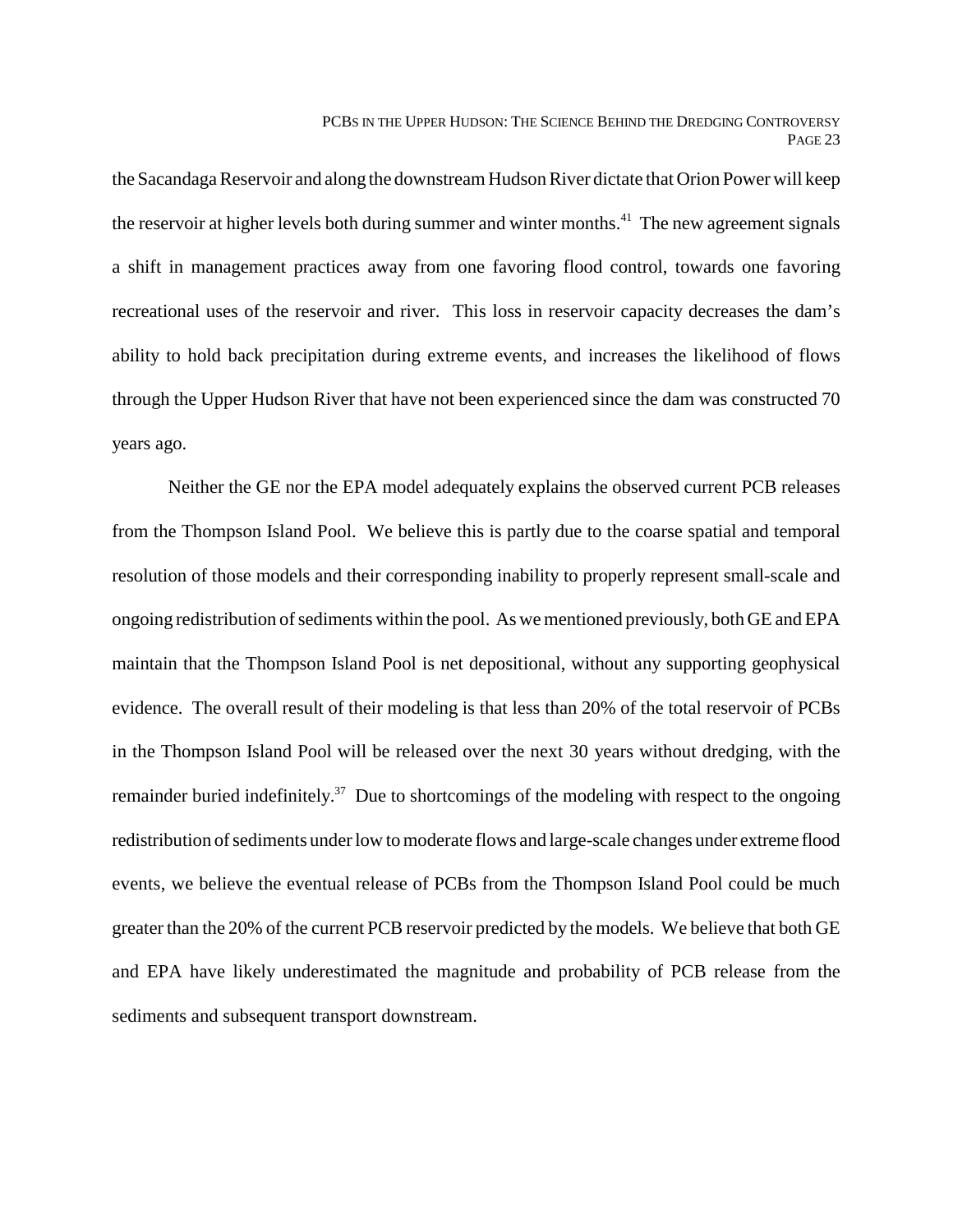Key Question 4. Can active remediation be implemented in such a way that it provides a net long-term benefit to the Hudson River?

*Findings In other locations, active remediation of contaminated sediments resulted in lower contaminant levels and risk in wildlife. While the most sensitive species will continue to be impacted for decades, other less sensitive species will benefit sooner from declining PCB levels resulting from active remediation.*

> *With the best dredging techniques, only a very small fraction of PCBs are released to the water, likely less than 2% of the total PCBs dredged. In the Thompson Island Pool, this short-term release is comparable to the rate at which PCBs are currently being released from the sediments. Thus, with properly designed and executed techniques, dredging may result in no more than a doubling of the present day PCB flux during the project period.*

> *Effectively managing the dredged materials stream is critical to the success of the active remediation.*

> *Dredging with appropriate techniques is technically feasible, but requires rigorous oversight to minimize contaminant dispersion and community disruption.*

> *There will be short-term impact of the dredging operations on local communities*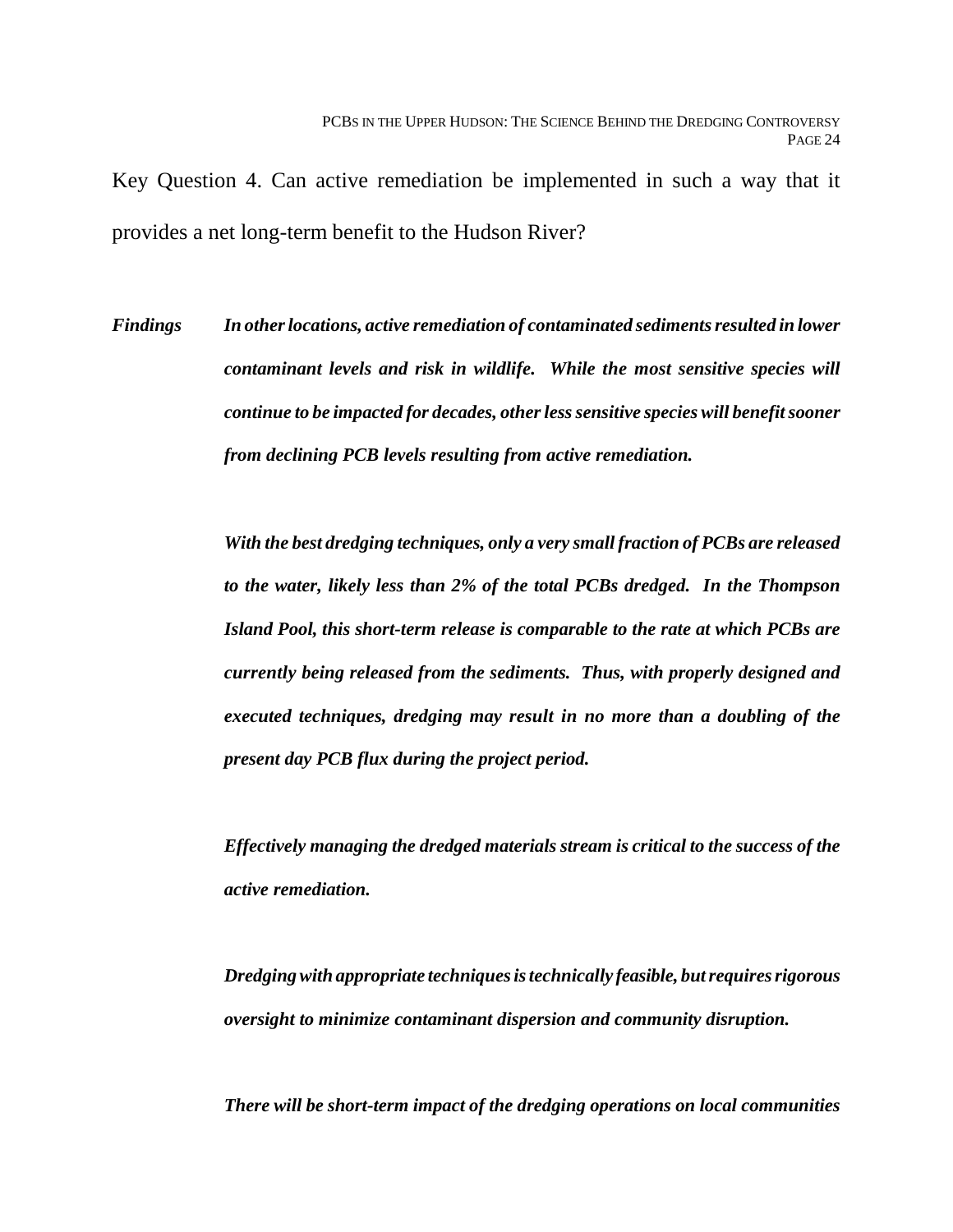*and habitats but, properly managed, these impacts need be no greater than those of other large construction activities (road/bridge construction, navigation dredging, lock and dam repair and maintenance).*

The estimated average concentration of PCBs in surface sediment in Thompson Island Pool is approximately 40 ppm, with maximum concentrations reaching  $2,000$  ppm.<sup>1</sup> Elsewhere, concentrations of this magnitude and less required or led to remedial actions under state and federal laws. For example, sediment remediation in Commencement Bay near Tacoma, Washington is proposed to reduce the PCB level to 0.45 ppm, although the National Oceanic and Atmospheric Administration and the Department of Interior, the federal stewards of natural resources, have requested a lower target of 0.2 ppm in the interests of chinook salmon and fish-eating birds.<sup>42</sup> Target PCB concentrations have been set at 1 ppm for cleanup of the Housatonic River (Connecticut-- Massachusetts), the St. Lawrence and Raquette rivers (New York), the Kalamazoo River (Michigan), and the Delaware River (New Jersey–Pennsylvania); at 0.5 ppm for the Sheboygan River and harbor (Wisconsin); and at  $0.25$  ppm for the Fox River (Wisconsin).<sup>43</sup>

Although active PCB remediations have not always been successful due to design and operational problems<sup>44</sup>, there are other examples where biological benefits have followed active remediation. We note that whether a specific remediation is deemed 'successful' depends upon the criteria established for that project. Short-term degradation resulting from the dredging activity can mask eventual benefits, and one must recognize that judging the 'success' or 'failure' of a remediation will likely require a long-term view. Examples where biological benefits followed active remediation include Sweden's Lake Järnsjön, where after two years PCB concentrations in 1-year-old Eurasian perch in the lake and 50 miles downstream were half those before dredging.45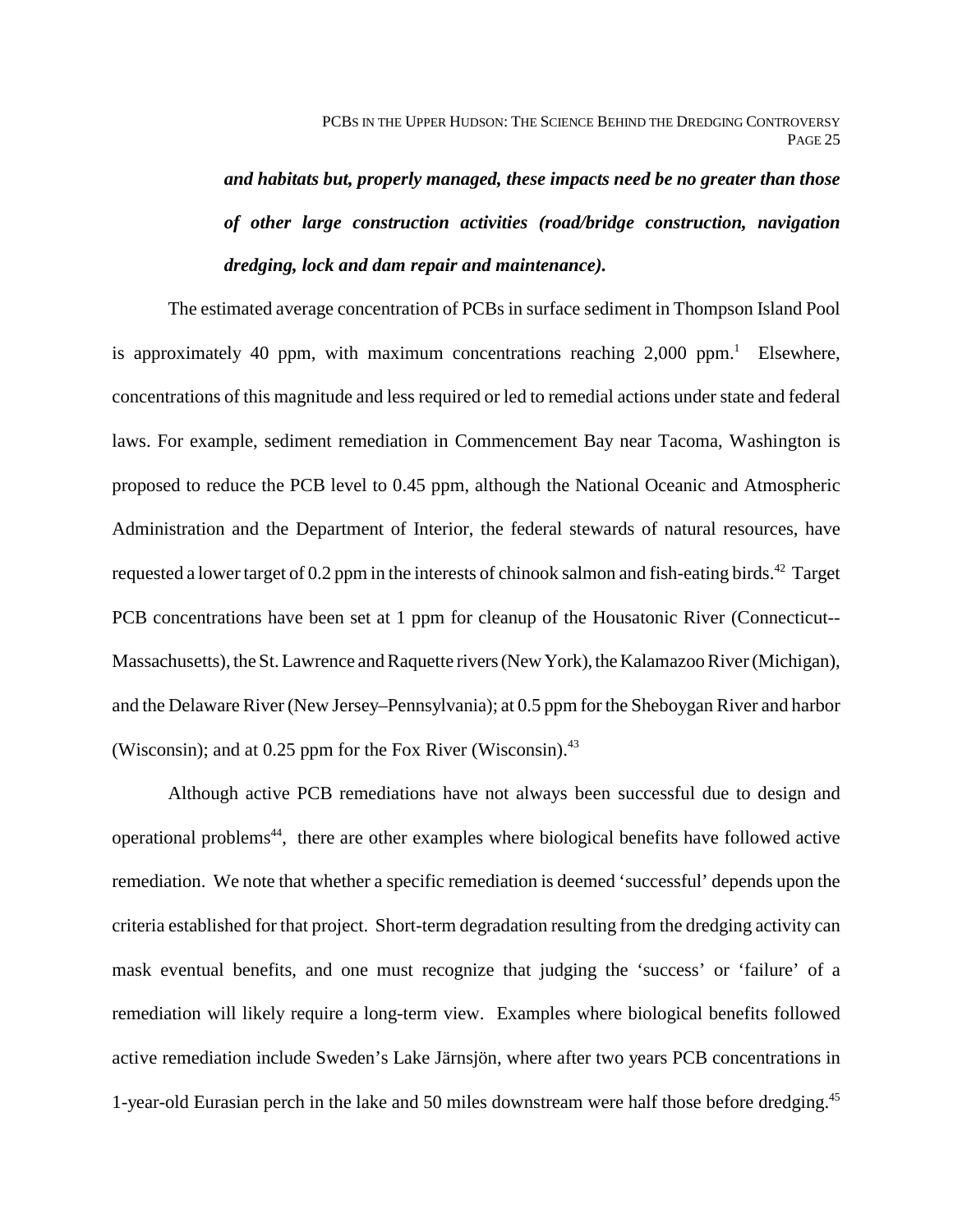Removal of PCB-contaminated soils and near shore sediments along the Upper Hudson River at Queensbury, New York (upstream from the two GE plants) led to significant declines of PCBs in yellow perch except near a remnant hot spot.46

Active remediation has relieved stress from other contaminants as well. Marsh and openwater sediments along the Lower Hudson River at Cold Spring were badly polluted with heavy metals (mainly cadmium but also cobalt and nickel). These sediments were excavated or dredged. The marsh area was covered with an absorptive clay fabric liner and clean fill and then replanted. Subsequently, five years of monitoring showed notable decreases of cadmium in the bodies of local plants, birds, invertebrates, and test fish.47

Similar finding have been reported for sediments contaminated with polycyclic aromatic hydrocarbons (PAHs), a class of synthetic organic compounds that are toxic to animals. Brown bullheads living over PAH-contaminated sediments in the Black River, Ohio, had high prevalences of liver tumors. Dredging of the sediments brought a temporary increase in tumors among resident bullheads, but bullheads spawned after the dredging had no tumors 4 years later.<sup>48</sup> The age class structure of the bullhead population improved, and the benefit of dredging was greater than that observed after onshore source control of the PAHs.<sup>49</sup> Similarly, liver tumors in English sole at a PAH Superfund site in Eagle Harbor of Puget Sound, Washington, decreased 15-fold over the six years after the site was capped with cleaner sediments.<sup>50</sup> Eleven years of monitoring before this remediation had shown no evidence of natural PAH attenuation in either the sediments or the fish.<sup>48</sup>

These case studies indicate that active remediation of contaminated sediments can more effectively reduce toxic pollution in most aquatic systems than natural dissipation of the pollutants. In addition to reducing surface contaminant concentrations, dredging will greatly reduce the reservoir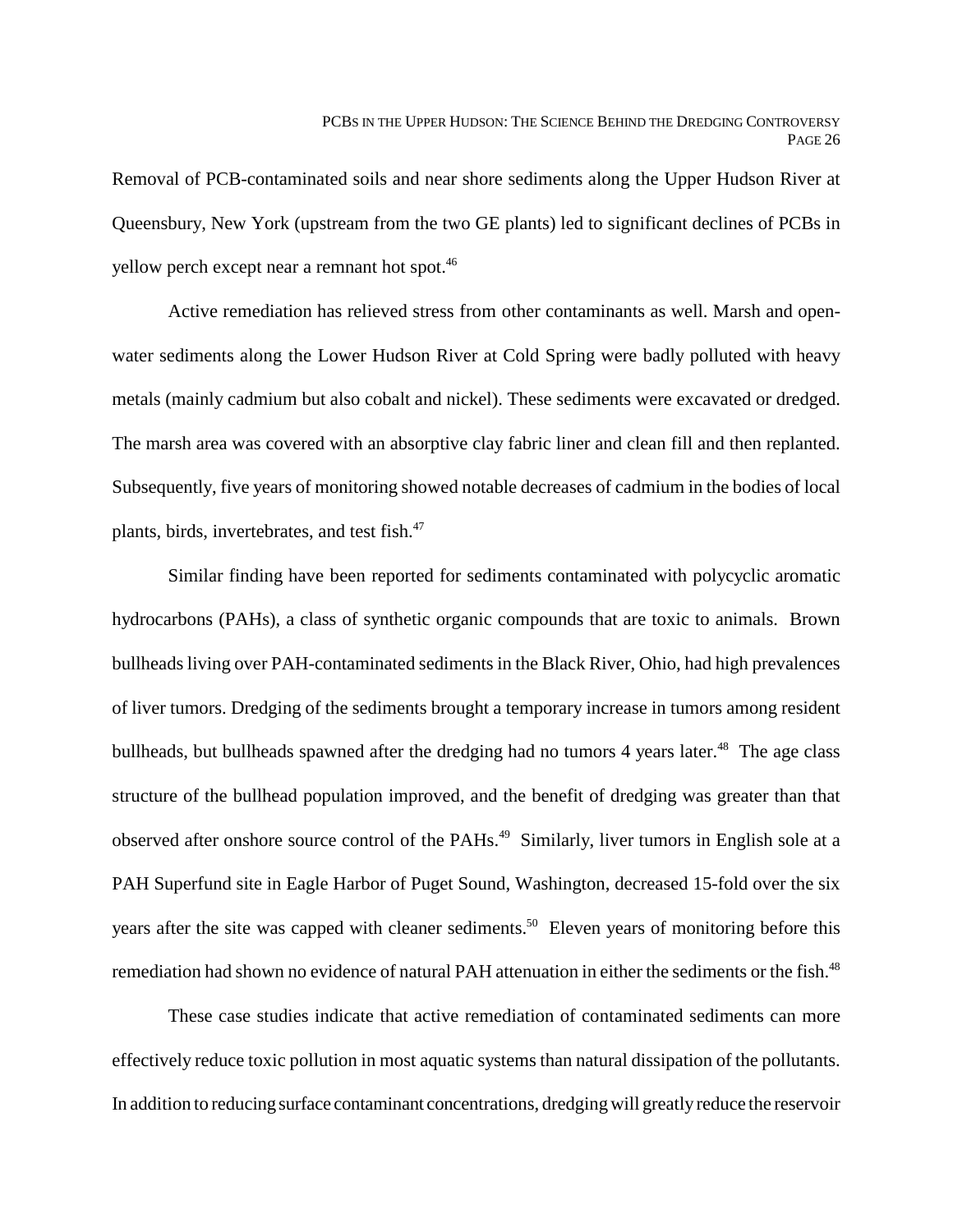of buried contaminants that could be remobilized during an extreme event. Lessening the risk of event-driven release of PCBs is one of the most valuable long-term benefits of dredging. Our professional opinion is that removal of contaminated sediments from the Upper Hudson River will accelerate recovery of the river.

Dredging will bring problems, of course. Some contaminants inevitably will be released when dredging disturbs the sediments. Previously buried muds with high PCB concentrations might be encountered and disturbed. Aquatic habitats will be disrupted in and downstream from dredging areas. Management of waste sediments will be a large and challenging operation. Nearby human communities will be bothered by noise, lights, odors, and temporary closures of roads and navigation channels. We believe these problems are less serious than commonly perceived and can be minimized.

Dredging technology has greatly improved in the past decade.<sup>2</sup> An ability to "surgically" dredge has developed in response to demand for such technology around the world, and firms specializing in remediation dredging (as distinct from navigation dredging) now exist. As with any engineering project, success or failure of Hudson River dredging will depend equally on the quality of the project design *and* the rigor and responsiveness of the project's oversight. Both factors can be encouraged and facilitated by performance-based contracting, but it will be very important to carefully specify the expected outcomes of dredging in terms of contaminant removal. Detailed site assessments will be needed before dredging begins to refine our knowledge of the current spatial distributions of sediments and contaminants in PCB hot spots. The collection and analysis of high spatial resolution data detailing sediment and PCB distributions through the project area will allow managers to select the best removal technology (for example, hydraulic versus mechanical dredging),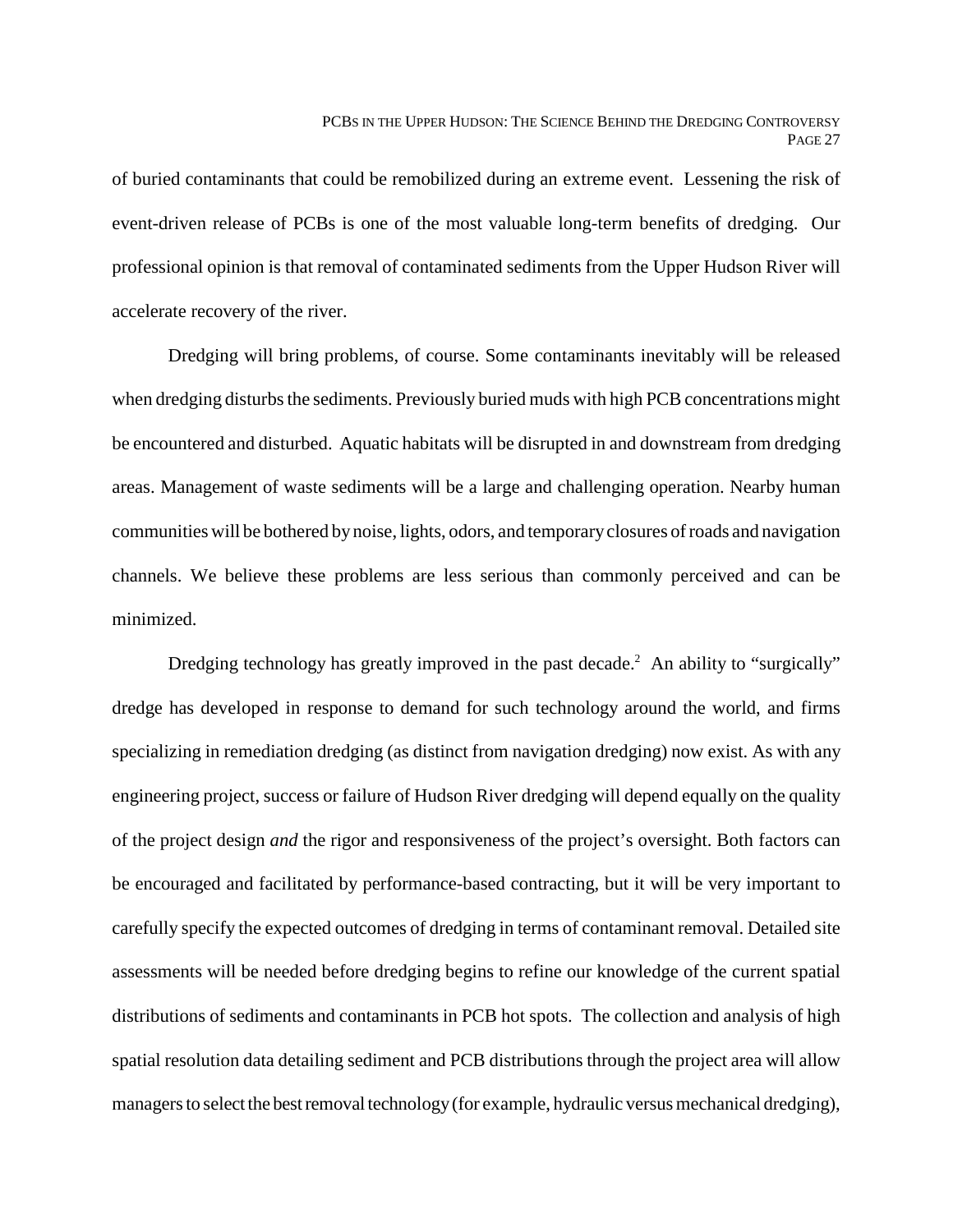access points, and waste management procedures. Such information also is needed for accurately estimating overall project costs.

Any disturbance of contaminated sediments can release both particle-associated and dissolved PCBs. Operations must be designed to minimize these releases. In a well-documented study in the Fox River, Wisconsin<sup>51</sup>, the release of particulate and dissolved contaminants was  $2\%$ of the total weight of PCB's removed. No particular attempt was made to optimize PCB confinement in this project. We believe that substantial improvements can be realized and that ultimate losses will be less than 2%. However, even at the 2% loss level, the additional release and downstream transport of PCBs would amount to 180 kilograms per year under the proposed EPA alternative<sup>52</sup>, an amount comparable to the current annual release from the Thompson Island Pool sediments. In this "worst case," the total amount of PCBs released into the Upper Hudson with dredging could be doubled, relative to not dredging, over the duration of the project period.

Dredging will temporarily destroy habitat in several ways besides changing the substrate: local flows will be altered and submerged aquatic vegetation and marginal wetlands will be lost. However, aquatic vegetation will readily recolonize disturbed areas from upriver sources once dredging is finished. Wetlands can be restored by established techniques with full consideration of the concerns raised recently by the National Research Council<sup>53</sup> regarding implementation, monitoring, and selection of success criteria. Fish undoubtedly will be driven from areas of dredging because of bottom disruptions, turbidity, and noise. The stress of displacement and of crowding on established populations elsewhere may increase fish mortality for a period of time. However, fish and aquatic invertebrates typically recolonize abandoned areas rapidly after disturbances have ended. Scheduling of operations to avoid known periods of spawning and migration will be important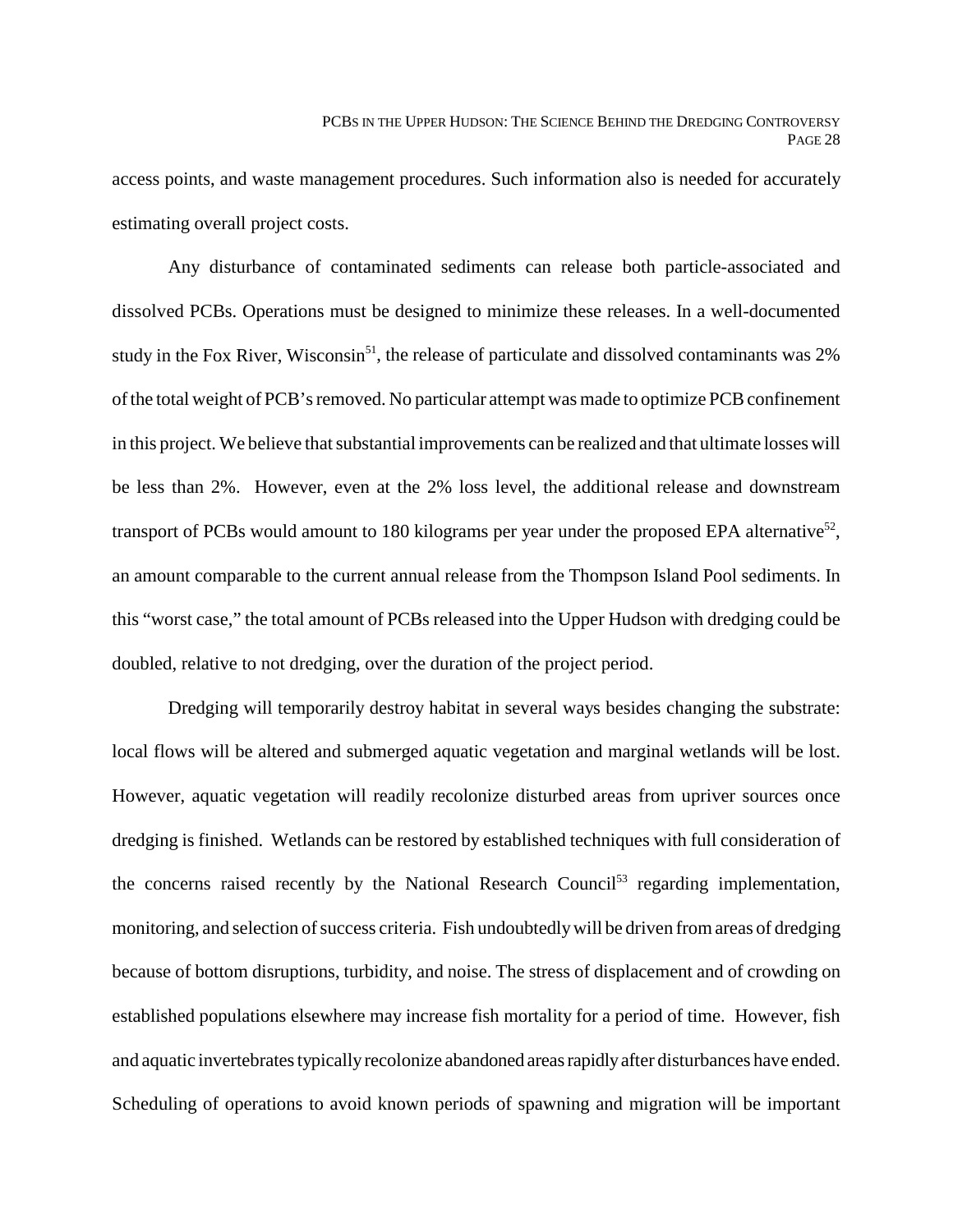nonetheless.

Management of waste sediments can greatly disturb adjacent human communities if it is not carefully designed and implemented.<sup>2</sup> The plan as presented calls for the wastes to be ultimately transported to an out-of-state Hazardous Waste Landfill<sup>1</sup>, but operational aspects must be considered. These include the de-watering facility, waste transfer stations, and transport of waste from the dredging site to the processing site by pipeline, barge, or rail. The de-watering facility consists of a settling basin and a filter press to remove interstitial water from dredged sediments. Residual waters will be treated to remove PCBs and returned to the river. Dried sediments may be moved directly or barged to a transfer station for out-of-state rail transport and disposal. If these operations are sited and managed to minimize the number of times sediment is handled, community impacts will be lower than otherwise. Efforts to reduce these impacts will benefit from early and continuing consultation with community representatives.

No data indicate that dredging operations themselves will directly affect public health. Despite claims to the contrary<sup>54</sup>, construction projects similar in magnitude to and larger than the proposed Hudson River dredging occur regularly in densely populated areas and are accommodated by the affected communities. Although the entire proposed dredging operation along the upper Hudson will take several years, particular communities will be affected for much shorter times. Economic impacts can be offset by care in planning and scheduling and, when unavoidable, financial compensation. Lighting and noise intrusions often can be reduced below expectations. Continuous operations (night and day, seven days per week) are most efficient and therefore preferred from an operational standpoint, but more accommodating schedules might be adopted in areas of high population density. Innovation and a willingness to compromise will be needed by all.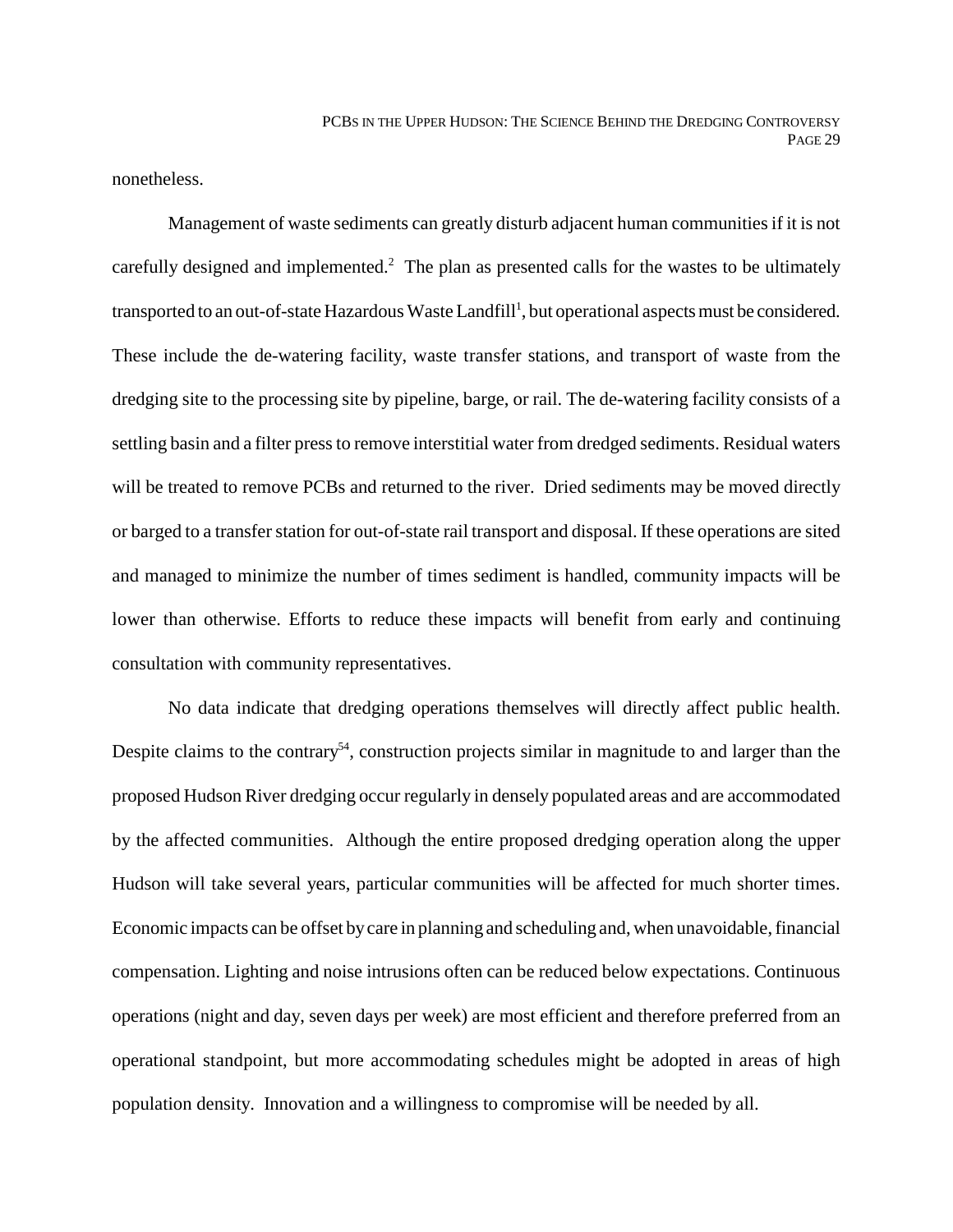#### **Conclusions.**

Based on our evaluation of the current levels of PCBs in the Upper Hudson River relative to a wide variety of benchmarks, we conclude that PCBs are very likely causing harm to the environment and are sufficiently high to pose risks to human health. PCB levels in the upper river have declined since the discharges from the GE facilities were curtailed, and will continue to decrease over the next century even without active remediation. However, the large quantity of PCBs residing in the sediments of the Upper Hudson River are not permanently sequestered, but rather are currently leaking back into the water, comprising the largest single source of PCBs to the river. Based on our review of field data and models, we believe that both EPA and GE have likely underestimated both the potential magnitude of PCB release from these sediments under typical conditions and the probability of large releases during extreme weather conditions. For these reasons, we believe active remediation such as the planned dredging is beneficial, as it takes advantage of the present opportunity to permanently remove this large quantity of PCBs from the environment. We recognize that cleaning up the PCBs that had been discharged into the Hudson over the past 50+ years will be expensive and will take many years. The technology exists to dredge, treat, and dispose of the contaminated sediments. Successful dredging, which will require careful planning and diligent execution, will accelerate the recovery of the Upper Hudson River and substantially reduce the risks to the Lower Hudson. The issue of PCBs in the Hudson River has been studied and debated for a generation. We conclude that the risks are real, the problem will not solve itself, and that the proposed remediation (with monitoring) is feasible, appropriate, and prudent.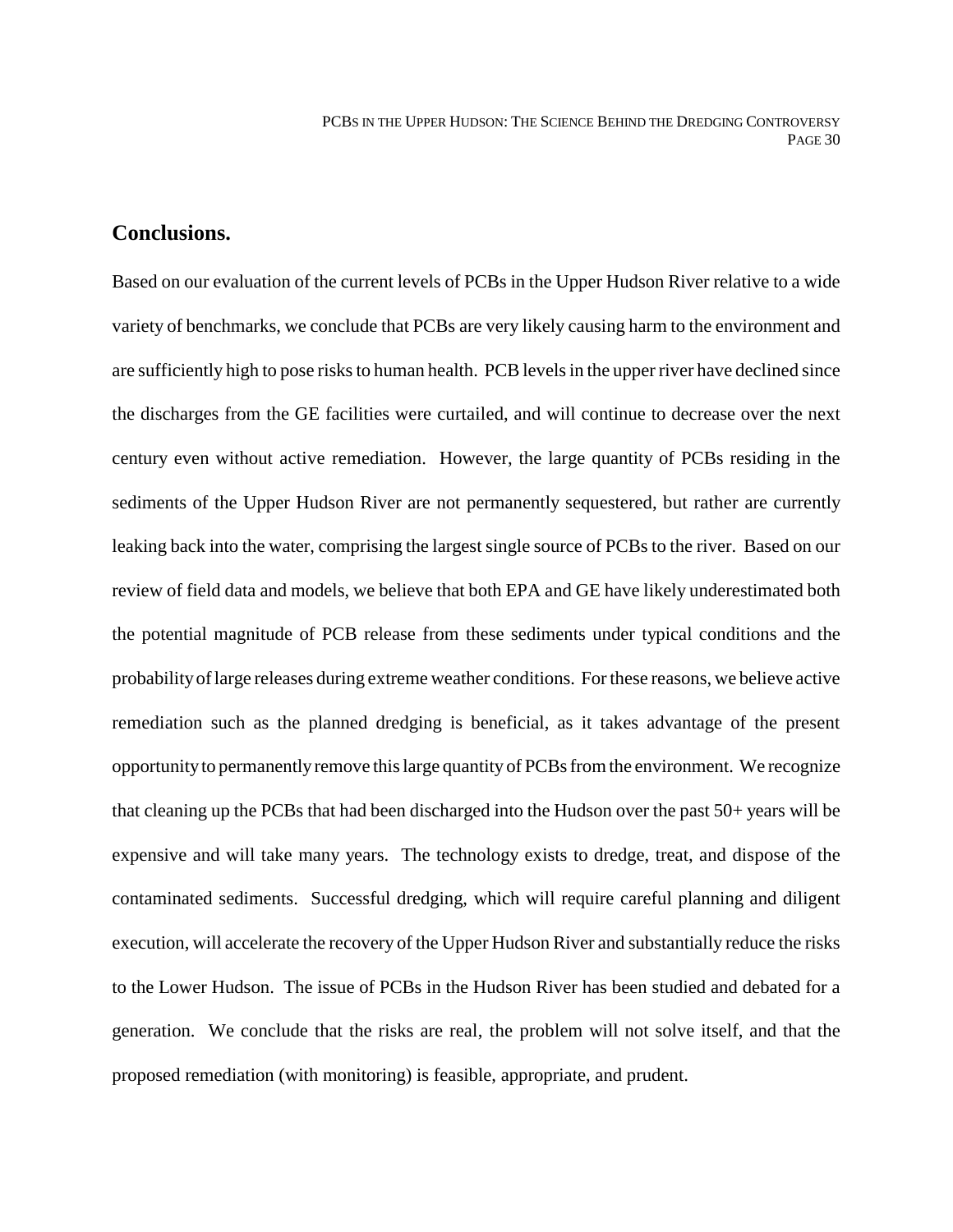**Acknowledgment.** We thank Lisa Rosman (NOAA) for sharing her considerable knowledge about PCBs in the Hudson River, Edward Shuster (RPI) for his insights on the hydrology of the Upper Hudson River, Ross Norstrom (National Wildlife Research Centre, Environment Canada) for his insights into environmental toxicology and his review of this paper, and Robert Kendall for editorial assistance.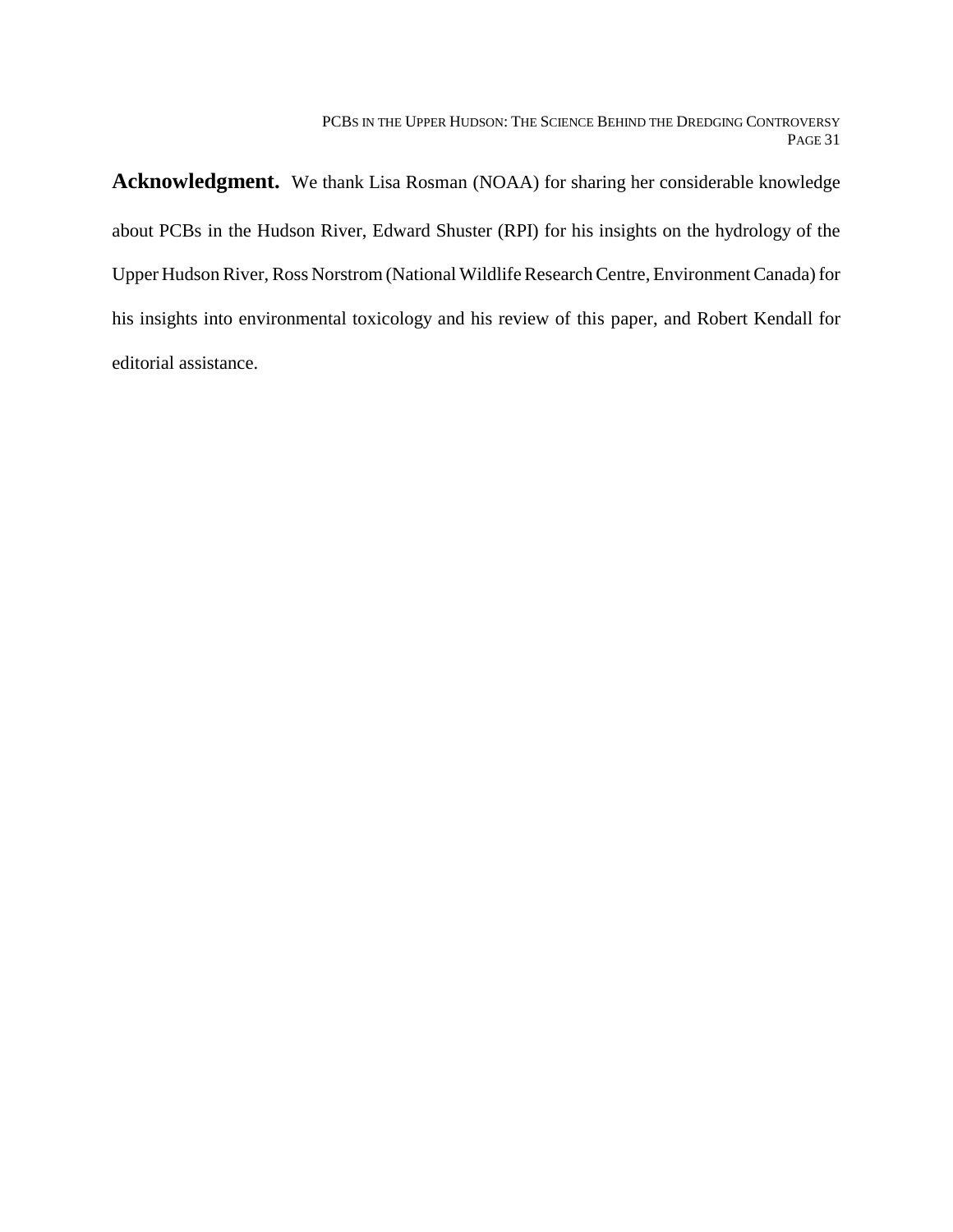#### **The Authors**

**Joel E. Baker, Professor, University of Maryland.** Joel Baker is a Professor of Environmental Chemistry at the University of Maryland's Chesapeake Biological Laboratory in Solomons, Maryland. He earned his B.S. degree in Environmental Chemistry from the State University of New York in Syracuse, a M.S. degree in 1985 and a Ph.D. in 1988, both in Civil Engineering at the University of Minnesota. Dr. Baker's research interests center about the transport of hydrophobic organic contaminants in the atmosphere and in surface waters, and he has lead extensive field studies of PCB cycling in the Great Lakes and the Chesapeake Bay. Currently, his research group studies atmospheric transport and deposition of organic chemicals, aerosol particle chemistry, the dynamics of contaminant transport in estuaries, the exposure and transfer of bioaccumulative chemicals in the Great Lakes and coastal waters, and the physical properties of hydrophobic chemicals. He is currently chairing the Model Evaluation Group for the NY/NJ Harbor Contaminant Assessment and Reduction Program and serving on the National Research Council Committee on Oil in the Sea. He has co-authored over fifty papers on contaminant cycling in the Great Lakes, Chesapeake Bay and coastal waters.

**W. Frank Bohlen, Professor, University of Connecticut.** W. Frank Bohlen is a physical oceanographer and Professor in the Department of Marine Sciences at the University of Connecticut in Groton. He earned his B.S in Electrical Engineering from the University of Notre Dame in 1960 and his Ph.D. in Physical Oceanography from the MIT/WHOI Joint Program in 1969. Dr. Bohlen's primary research interests include the dynamics of sediment transport in estuarine and coastal waters, numerical modeling of transport processes, and instrument system design for long-term time series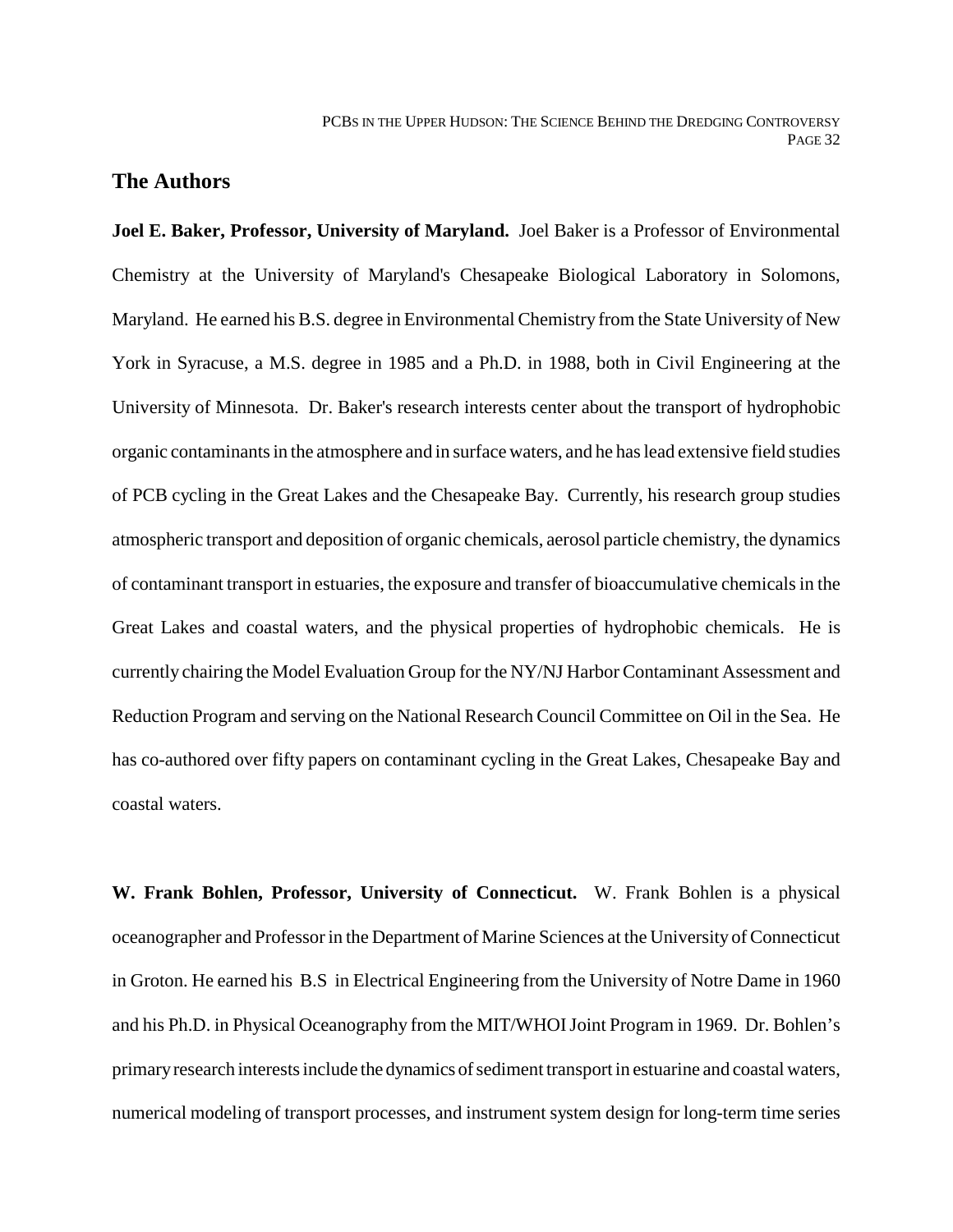observations. Over the past thirty years he has conducted a variety of field and laboratory investigations of the processes governing sediment transport, with particular emphasis on the effects of storms and similar high energy aperiodic events both natural and man-induced. These studies have included evaluations of fine grained sediment transport in coastal, estuarine and lacustrine waters, wetland sedimentation and viability, processes affecting the infilling of navigational channels, port designs to minimize sedimentation and the associated maintenance, resuspension induced by mechanical dredging and dredged material disposal, the dispersion of drilling muds, and a variety of studies dealing with the transport of sediment associated contaminants. Dr. Bohlen is a member of the American Geophysical Union, the Estuarine Research Federation, the Marine Technology Society, and The Oceanography Society. He has recently completed service on the NAS/NRC Committee on Remediation of PCB-Contaminated Sediments.

**Richard Bopp, Associate Professor, Rensselaer Polytechnic Institute.** Richard Bopp is an Associate Professor in the Department of Earth and Environmental Sciences at Rensselaer Polytechnic Institute (RPI) in Troy, NY. He received an undergraduate degree in Chemistry from MIT and a Ph.D. in Geological Sciences from Columbia University. Dr. Bopp has been conducting research on PCBs and other sediment-associated contaminants in the Hudson for over twenty-five years. From 1992 to 1994, his research group at RPI was involved in the sample collection and analysis for the USEPA reassessment of the Hudson River PCBs Superfund Site. Since that time he has been principal investigator on several collaborative projects with the New York State Department of Environmental Conservation (NYSDEC) related to the PCB problem in the Hudson. His contributions to this document benefitted greatly from collaborations with Frank Estabrooks,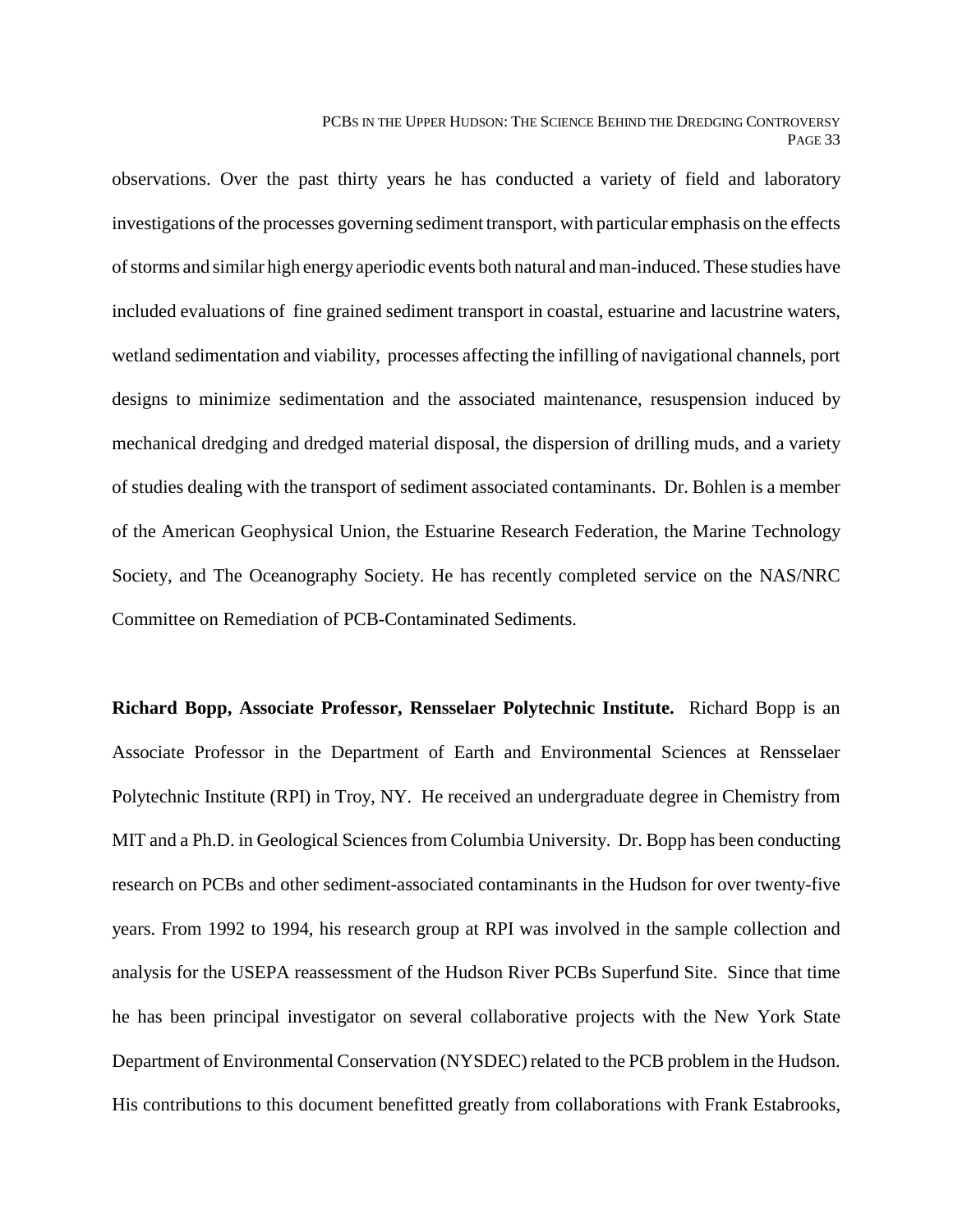William Ports, and Ronald Sloan at NYSDEC and from the efforts of Edward Shuster and Jennifer Tatten at RPI.

**Bruce Brownawell, Associate Professor, SUNY Stony Brook**. Bruce Brownawell is an Associate Professor in the Marine Sciences Research Center at SUNY Stony Brook. He received his bachelors degree in Chemistry (1980) from DePaul University and his PhD in Oceanography (1986) from the Woods Hole Oceanographic/MIT Joint Program. His research focuses on the detection, transport, fate and effects of organic contaminants in surface and groundwaters. For over 20 years Dr. Brownawell has directed or been involved in numerous studies of the environmental behavior of PCBs, and most of those studies have involved field studies in the Hudson River Estuary. Results from his Ph.D. research on PCBs in New Bedford Harbor were used to support early development of equilibrium partitioning models, now used to guide risk assessment of sediments contaminated with hydrophobic organic chemicals. In recent years, Dr. Brownawell has had an active role in the development of NY/NJ Harbor Contaminant Assessment and Reduction Program.

**Tracy Collier, NOAA National Marine Fisheries Service.** Tracy Collier is the manager of the Ecotoxicology and Environmental Fish Health Program of the Environmental Conservation Division. Located in Seattle at the Northwest Fisheries Science Center, the EEFH Program is comprised of approximately 15 research scientists, involved in investigations of the impacts of human activities on near shore marine and estuarine ecosystems. While much of this work has been done in marine groundfish with an emphasis on sediment toxicology, more recently this group has broadened its focus to include the impacts of multiple stressors on the health of Pacific salmon. Additionally, this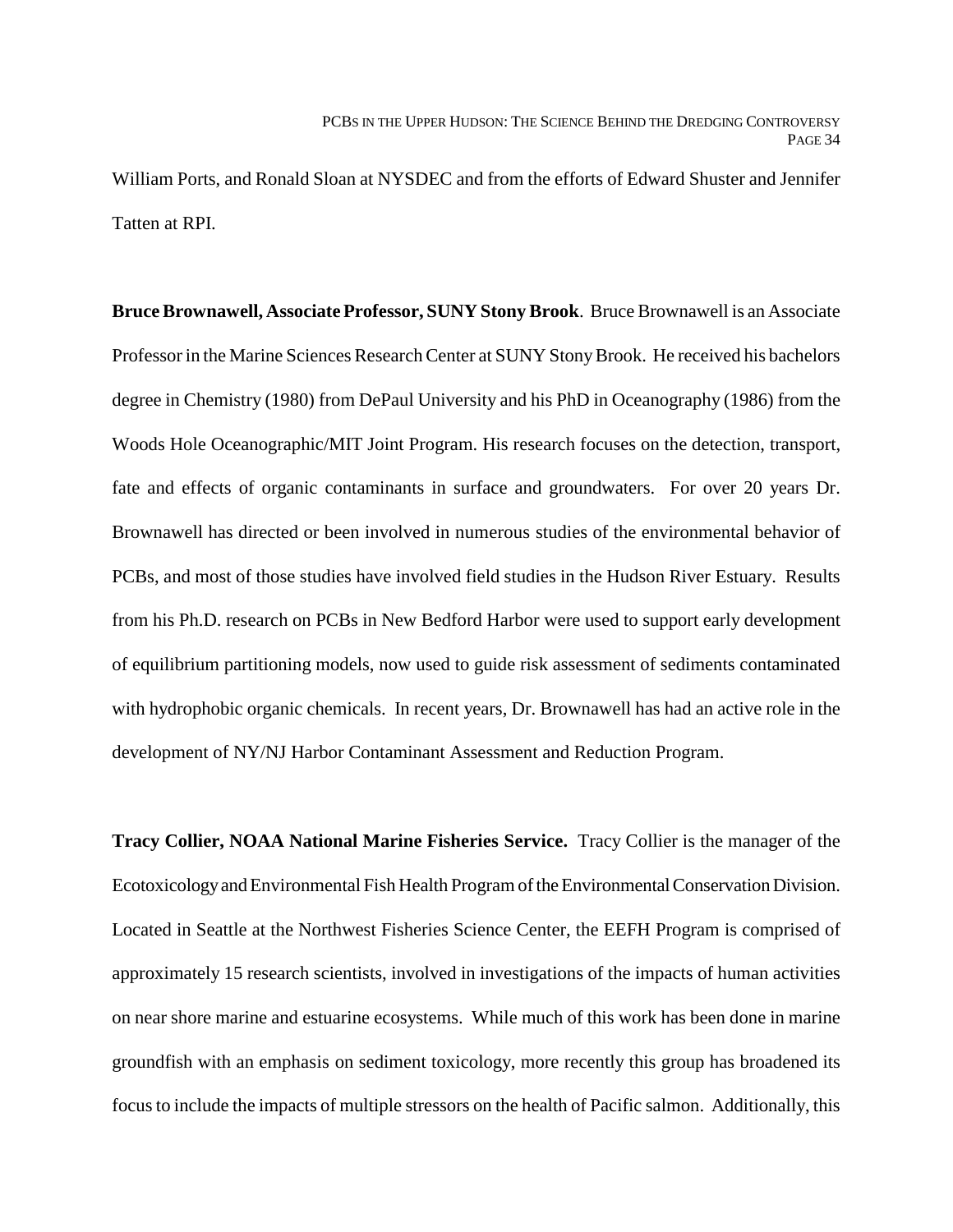group assesses the efficacy of restoration and remediation activities on fish health. He received his B.S., M.S., and Ph.D. degrees from the University of Washington in 1976, 1978, and 1988, respectively. He also serves as a National Research Council postdoctoral advisor, as the Habitat Science Coordinator for the NWFSC, and has co-authored more than 80 scientific publications in the area of aquatic toxicology.

**Kevin J. Farley, Associate Professor, Manhattan College.** Dr. Farley is an Associate Professor and Co-Chair of the Environmental Engineering Department at Manhattan College. He received his bachelors and masters degrees from Manhattan College (1975, 1977) and his doctorate from MIT (1984). Dr. Farley worked as an Assistant and Associate Professor at Clemson University (1987-95) and as a Senior Engineer for Tetra Tech, Inc. (1984-87). Dr. Farley's teaching and research focuses on water quality modeling, and the fate and bioaccumulation of toxic chemicals in aquatic systems. His current research includes projects on the fate and bioaccumulation of PCBs in the Hudson River and elsewhere, and the development of water-/sediment models and criteria for arsenic and chrome. Dr. Farley has recently served on the National Research Council Committee on Remediation of PCB-Contaminated Sediments, and is currently serving on the Model Evaluation Group for the Chesapeake Bay Program; the Lake Michigan Mass Balance Review Panel; and the Delaware River Toxics Model Evaluation Group.

**W. Rockwell Geyer, Senior Scientist and Chairman of the Applied Ocean Physics and Engineering Department at Woods Hole Oceanographic Institution.** Dr. Geyer received his Bachelor's degree in Geology at Dartmouth College in 1977 and his PhD in Physical Oceanography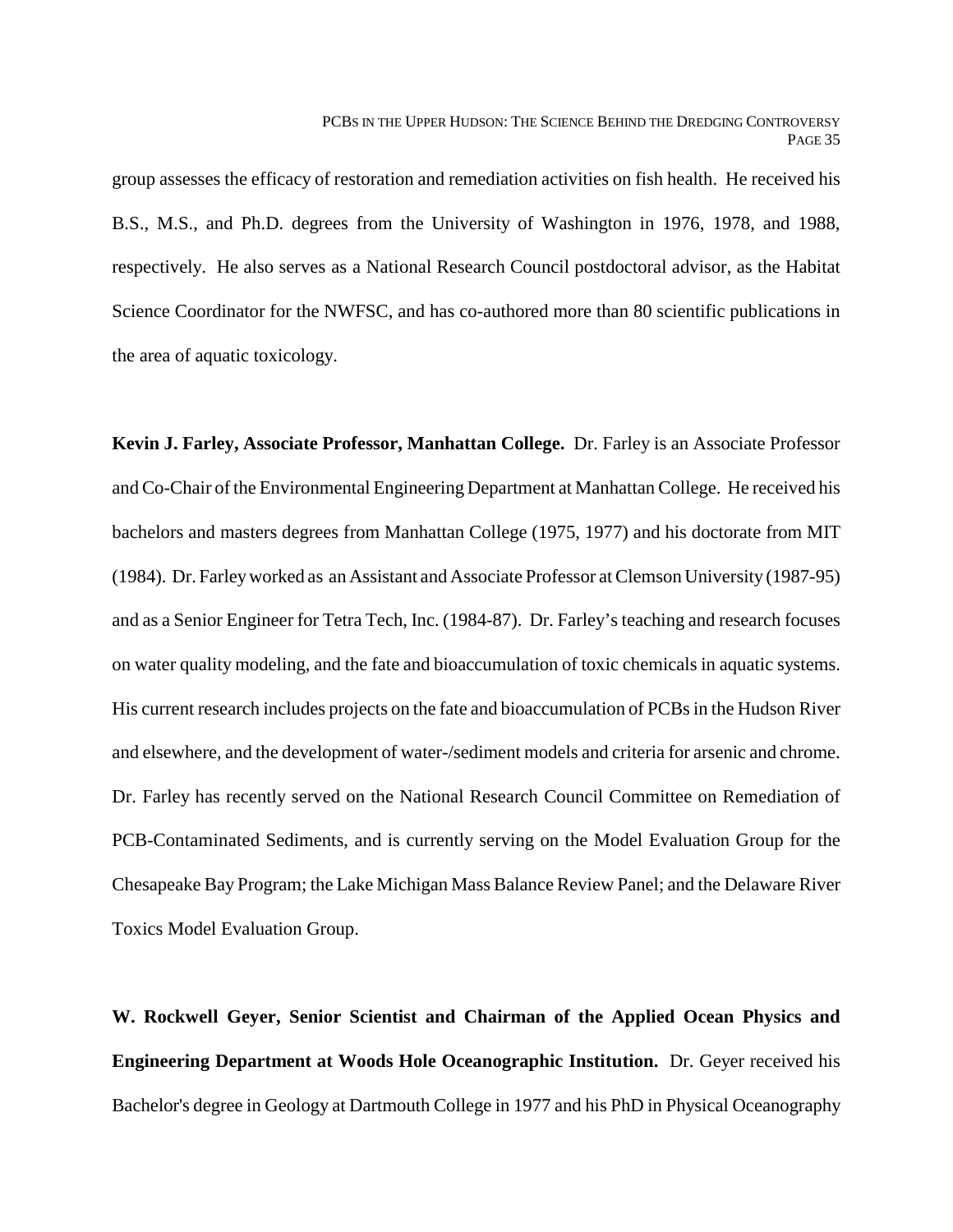at the University of Washington in 1985. He specializes in estuarine and coastal transport processes, particularly in context with the transport of sediment and contaminants. Geyer has studied the physical processes in the Hudson River for the last decade, focusing on the processes influencing the transport of sediment and contaminants in the estuary.

**Rob Nairn, Principal, Baird & Associates.** Dr. Nairn's expertise is in the transport of both cohesive and non-cohesive sediments in rivers, estuaries, lakes and the sea and the related morphodynamic response. He completed an undergraduate degree (1982) in Civil Engineering at Queen's University in Kingston, Ontario and a Master's (1984) in Coastal and River Engineering at Queen's. He completed his Ph.D. (1990) in Sediment Transport Processes at Imperial College, London, England. Dr. Nairn was the hydrodynamic and sediment transport modeling and process expert on the EPA Peer Review of the Revised Baseline Modeling Report for the Hudson River PCBs RI/FS. He has extensive experience in the implementation and interpretation of field data collection, laboratory experiments and numerical models related to the transport of fine and coarse grained sediments in rivers, estuaries and coasts to support PCB balance assessments including the Fox River and Sheboygan River Superfund sites in Wisconsin. Over the last three years he has managed many other projects to assess watershed and river sediment transport and fluvial geomorphic response including Nemadji River in Minnesota; Saginaw River, Michigan; Rio Loco, Puerto Rico; Choc River, St. Lucia; and the Baram River in Malaysia. Dr. Nairn also has extensive experience in dredging projects and the assessment of dredging impacts (including plume modeling) and has recently completed or is actively working on related projects for the Department of Fisheries and Oceans in Canada and the Minerals Management Service of the US Department of the Interior.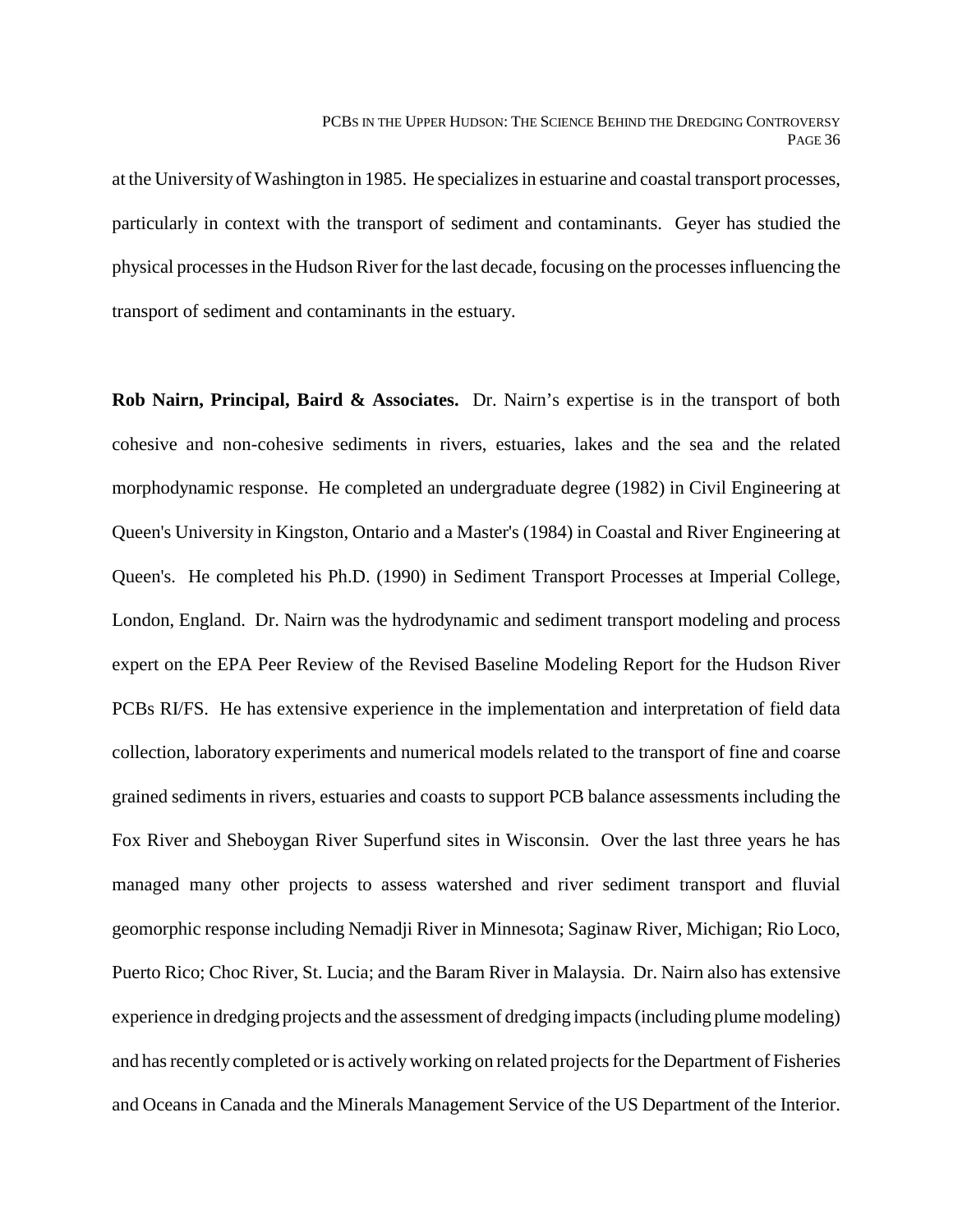### **Footnotes**

- 1. United States Environmental Protection Agency (2000) Hudson River PCB Superfund Site (New York) Superfund Proposed Plan, December.
- 2. National Research Council (2001) *A Risk-Management Strategy for PCB-Contaminated Sediments*, National Academy Press, Washington, D.C., 432 pages.
- 3. Bopp, R.F., H.J. Simpson, C.R. Olsen and N. Kostyk (1981) PCB's in sediments of tidal Hudson River, New York, *Environ. Sci. Technol.,* 15, 210-216.

Schroeder, R.A. and C.R. Barnes (1983) *Trends in Polychlorinated Biphenyl Concentrations in Hudson River Water Five Years After Elimination of Point Sources*. U.S. Geological Survey, Water Resources Investigations, Report 83-4206, 28 pp.

Thomann, R.V., J.A. Mueller, R.P. Winfield, and C.R. Huang (1989) *Mathematical Model of the Long-Term Behavior of PCBs in the Hudson River Estuary*. Report prepared for the Hudson River Foundation, June, 1989. Grant Nos. 007/87A/030 and 011/88A/030.

United States Environmental Protection Agency (1991), Phase 1 Report – Review Copy – Interim Characterization and Evaluation, Hudson River PCB Reassessment RI/FS. USEPA Work Assignment No. 013-2N84. Prepared for USEPA by TAMS Consultants, Inc. and Gradient Corporation, August 1991.

QEA (1999), *PCBs in the Upper Hudson River*, Report prepared for General Electric, Albany, NY, May, 1999.

United States Environmental Protection Agency (2000) *Further Site Characterization and Analysis, Revised Baseline Modeling Report (RBMR), Hudson River PCB Reassessment RI/FS*. Prepared for USEPA Region 2 and USACE Kansas City District by TAMS Consultants, Inc., Limno-Tech, Inc., Menzie-Cura & Associates, Inc., and Tetra-Tech, Inc., January, 2000.

- 4. New York State Department of Health (1998) *Health Consultation: Survey of Hudson River Anglers And an Estimate of Their Exposure to PCBs*.
- 5. Press Release, United States Environmental Protection Agency, *Whitman Decides To Dredge Hudson River*, 1 August 2001 (www.epa.gov/hudson/augpressrelease.pdf).
- 6. http://www.epa.gov/hudson/dbr-exsum.htm
- 7. See brief biographies of the authors at the end of this paper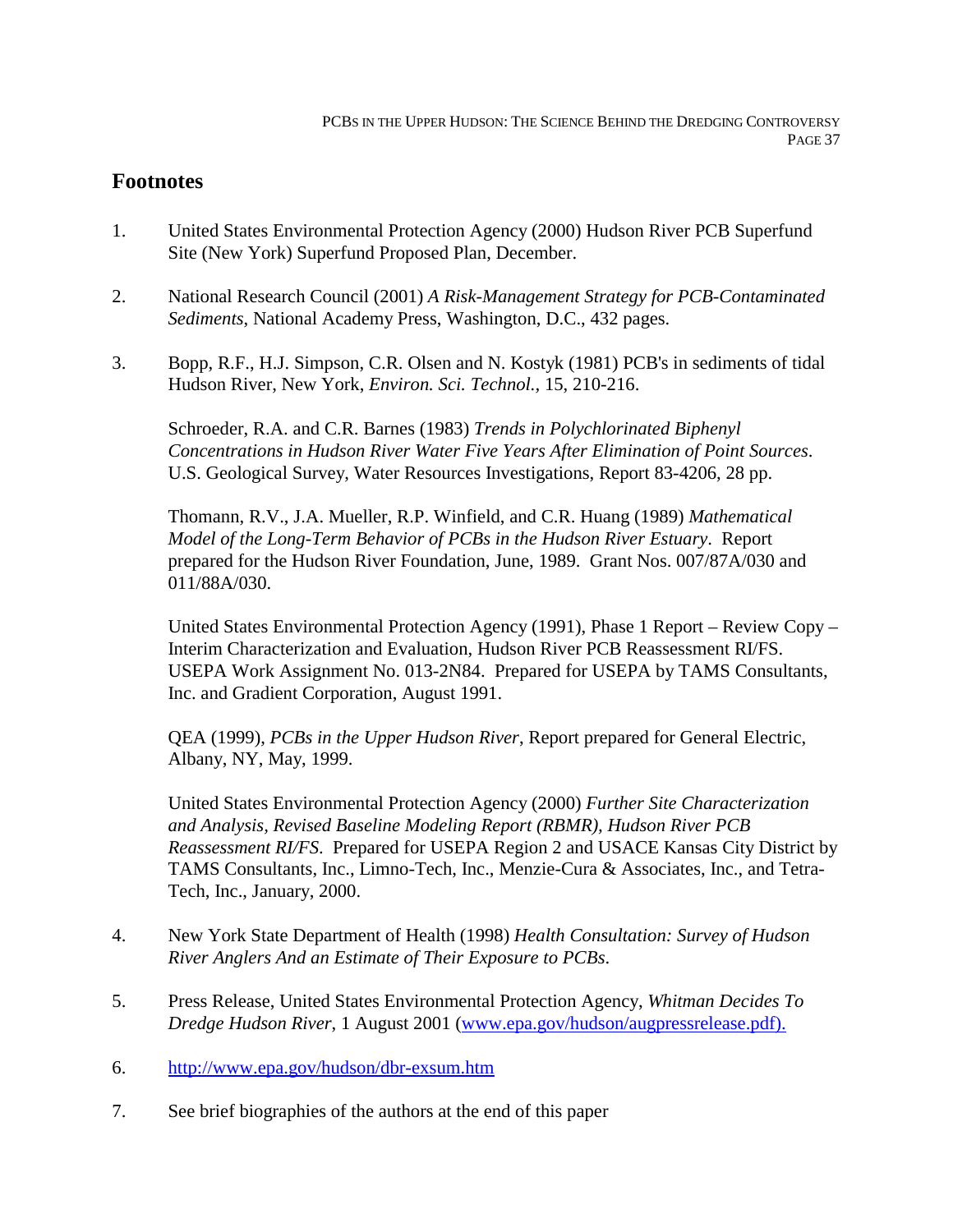- 8. Conclusion based on PCB levels greatly exceeding risk-based levels established by credible toxicological methods
- 9. Robertson, L.W. and L.G. Hansen, Eds. (2001) *PCBs: Recent Advances in the Environmental Toxicology and Health Effects*, The University Press of Kentucky, 416 pages.

Agency for Toxic Substances and Disease Registry (1999) *Public Health Implications of Exposure to Polychlorinated Biphenyls (PCBs)*, U.S. Public Health Service, http://www.epa.gov/ost/fish/pcb99.html

- 10. http://www.chem.unep.ch/pops/POPs\_Inc/dipcon/meetingdocs/conf-2/en/conf-2e.pdf
- 11. National Research Council (1983) *Risk Assessment in the Federal Government: Managing the Process*, National Academy Press, Washington, D.C., 191 pages.
- 12. Reinert, R.E., B.A. Knuth, M.A. Kamrin, and Q.J. Stober (1991) Risk assessment, risk management, and fish consumption advisories in the United States. *Fisheries*, 6, 5-12.
- 13. See http://www.epa.gov/waterscience/fish/ for most recent fish consumption advisories
- 14. See http://www.epa.gov/ost/fish/guidance.html for EPA's guidance to the states to set advisories
- 15. Great Lakes Sport Fish Advisory Task Force (1993) Protocol for a Uniform Great Lakes Sport Fish Consumption Advisory.
- 16. United States Environmental Protection Agency (2000) *Revised Baseline Ecological Risk Assessment, Hudson River PCB Reassessment*, Volume 2E, Table 1-1. http://www.epa.gov/hudson/revisedbera-tables.pdf.
- 17. United States Environmental Protection Agency Great Lakes Program Office, http://www.epa.gov/grtlakes/glindicators/fish/topfish/topfishb.html.
- 18. Ashley, J.T.F. (2001) A comparison of congeneric PCB patterns in American eels and striped bass from the Hudson and Delaware River estuaries. *Estuaries*, submitted.
- 19. Liebert, D., J.E. Baker, F.C. Ko, D. Connell, T. Burrell, C. Poukish, C. Luckett, Q. Foprest, W. Beaty, V. Burch, B. Fairall, J. McKay, W. Evans and D. Johnson (2001) Bioaccumulative toxic chemicals in fish from Maryland waters, Fall 2000. Final report to the Maryland Department of the Environment, University of Maryland Report [UMCES]CBL01-0133.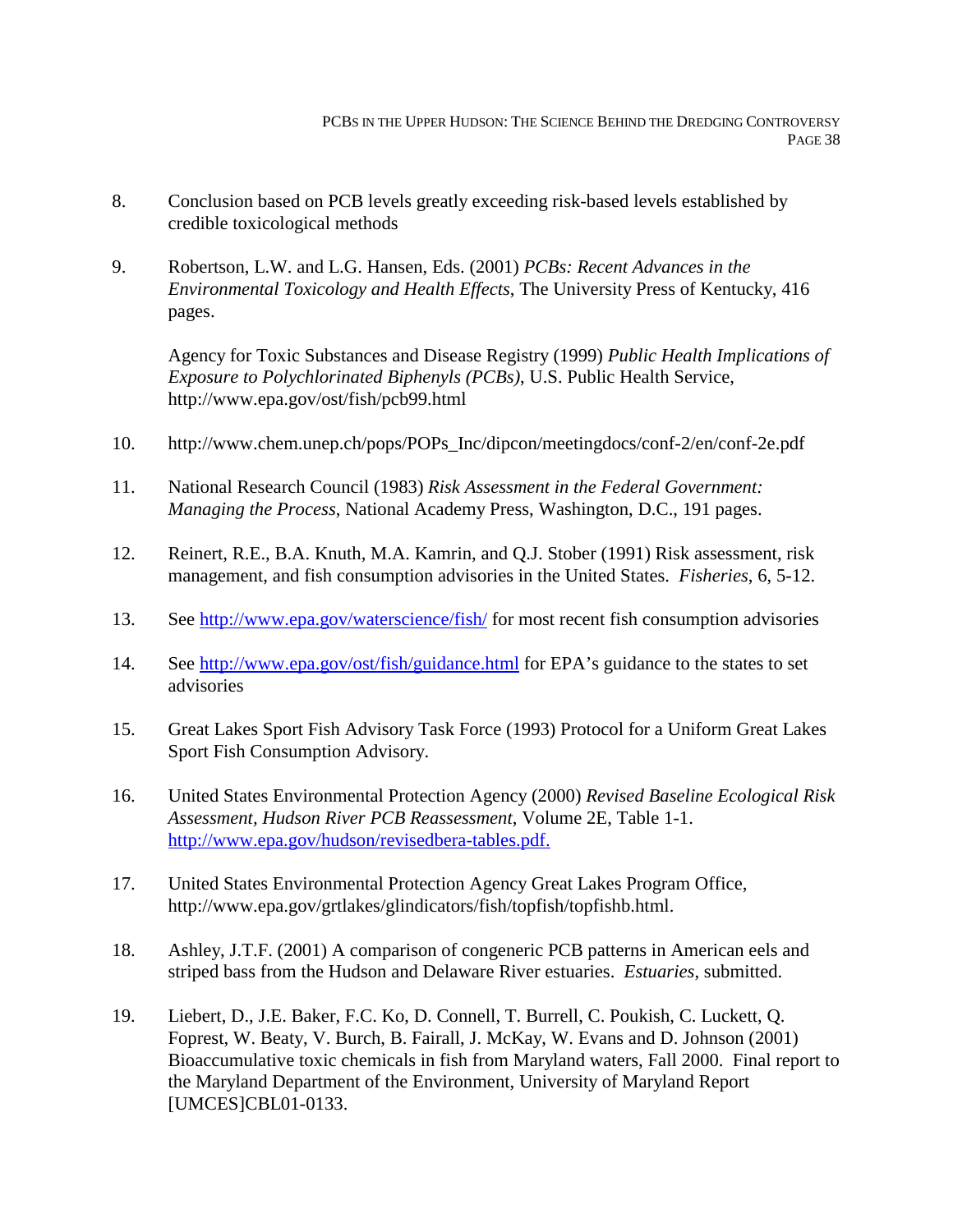20. New York State Department of Environmental Conservation (2001) *Injuries to Hudson River Fishery Resources: Fisheries Closures and Consumption Restrictions*. Hudson River Natural Resource Damage Assessment Final Report, http://www.dec.state.ny.us/website/dfwmr/habitat/nrd/index.htm.

New York State Department of Environmental Conservation (2001) Hudson River PCB Biota Database. Bureau of Habitat, Division of Fish, Wildlife and Marine Resources, Albany, NY, Updated 13 March 2001.

21. Eisler, R. (2000) Handbook of chemical risk assessment: health hazards to humans, plants, and animals. Vol. 1-3. Lewis Publishers, 1903 pp.

Giesy, J.P., D.A. Verbrugge, R.A. Othout, W.W. Bowerman, M.A. Mora, P.D. Jones, J.L. Newsted, C. Vandervoort, S.N. Heaton, R.J. Aulerich, S.J. Bursian, J.P. Ludwig, M. Ludwig, G.A. Dawson, T.J. Kubiak, D.A. Best, and D.E. Tillitt (1994) Contaminants in fishes from Great Lakes-influenced section and above dams of three Michigan rivers. I: Concentrations of organochlorine insecticides, polychlorinated biphenyls, dioxin equivalents, and mercury. *Arch. Environ. Contam. Toxicol.*, 27, 202-212.

Giesy, J.P., D.A. Verbrugge, R.A. Othout, W.W. Bowerman, M.A. Mora, P.D. Jones, J.L. Newsted, C. Vandervoort, S.N. Heaton, R.J. Aulerich, S.J. Bursian, J.P. Ludwig, M. Ludwig, G.A. Dawson, T.J. Kubiak, D.A. Best, and D.E. Tillitt (1994) Contaminants in fishes from Great Lakes-influenced section and above dams of three Michigan rivers. II: Implications for health of mink. *Arch. Environ. Contam. Toxicol.*, 27, 213-223.

Safe, S. (1994) Polychlorinated biphenyls (PCBs): environmental impact, biochemical and toxic responses, and implications for risk assessment. *Crit. Rev. Toxicol.*, 24(2), 87- 194.

Elliot, J.E., R.J. Norstrom, and G.E.J. Smith (1996)Patterns, trends, and toxicological significance of chlorinated hydrocarbon and mercury contaminants in bald eagle eggs from the Pacific Coast of Canada, 1990-1994. *Archiv. Environ. Contam, Toxicol.,* 31(3), 354-367.

Monosson, E. (2000) Reproductive and developmental effects of PCBs in fish: a synthesis of laboratory and field studies. *Reviews in Toxicology* 3, 25-75.

22. Comments on December 2000 Hudson River PCBs Reassessment RI/FS Phase 3 Report: Feasibility Study and the December 2000 Superfund Proposed Plan for the Hudson River PCBs Superfund Site. Letter from NOAA Coastal Resource Coordinator to U.S. EPA Region II, 17 April 2001. Numbers cited are rounded to two significant figures here.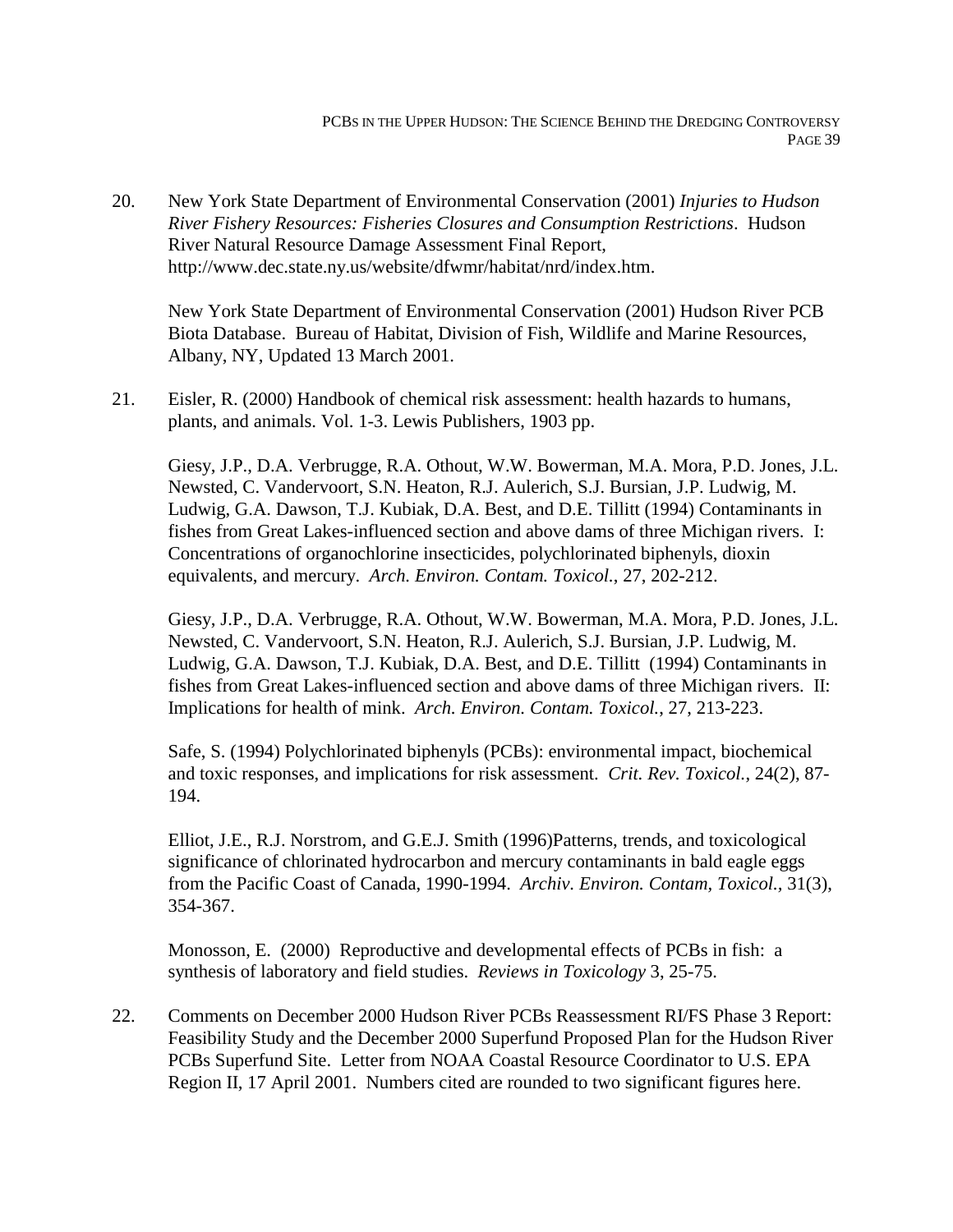- 23. New York State Department of Environmental Conservation (2001) Hudson River PCB Biota Database. Bureau of Habitat, Division of Fish, Wildlife and Marine Resources, Albany, NY, Updated 13 March 2001.
- 24. Secord, A.L., J.P. McCarty, K.R. Echols, J.C. Meadows, R.W. Gale and D.E. Tillitt (1999) Polychlorinated biphenyls and 2,3,7,8-tetrachlordibenzo-p-dioxin equivalents in tree swallows from the Upper Hudson River, New York State, USA. *Environ. Toxicol. Chem.* 18(11), 2519-2525.

Carty, J.P. and A.L. Secord (1999) Nest-building behavior in PCB-contaminated tree swallows. *Auk* 116(1), 55-63.

Secord, A.L. and J.P. McCarty (1997) Polychlorinated biphenyl contamination of tree swallows in the Upper Huson River Valley, New York. Effects on breeding biology and implications for other bird species, New York Field Office, USFWS, Cortland, New York, March 1997.

New York State Department of Environmental Conservation (2001) Press Release April 2, 2001 *DEC: Mammals, Soil Near Hudson River Have Elevated PCB Levels*. www.dec.state.ny.us/websites/press/pressrel/2001-52.html.

25. International Joint Commission (1989) *Revised Great Lakes Water Quality Agreement of 1978*. Office Consolidation, International Joint Commission, United States and Canada, September, 1989.

Newell, A.J., W. Johnson, and L.K. Allen (1987) *Niagra River Biota Contamination Project: Fish Flesh Criteria for Piscivorous Wildlife.* New York State Department of Environmental Conservation, Technical Report 87-3, Albany, NY.

Canadian Council of Ministers of the Environment (2001) Canadian Environmental Quality Guidelines. Canadian tissue residue guidelines for the protection of wildlife consumers of aquatic biota: Summary table. Winnipeg. (http://www.ec.gc.ca/ceqg-rcqe/tissue.htm).

26. Moore, DR.J., B.E. Sample, G.W. Suter, B.R. Parkhurst, and R.S. Teed (1999) A probabilistic risk assessment of the effects of methylmercury and PCBs on mink and kingfishers along East Fork Poplar Creek, Oak Ridge Tennessee, USA. *Environ. Toxicol. Chem.*, 18(12), 2941-2953.

Heaton, S.N., S.J. Bursian, J.P. Giesy, D.E. Tillitt, J.A. Render, P.D. Jones, D.A. Verbrugge, T.J. Kubiak, and R.J. Aulerich (1995) Dietary exposure of mink to carp from Saginaw Bay, Michigan. 1. Effects on reproduction and survival, and the potential risks to wild mink populations. *Arch Environ Contam Toxicol* 28, 334-343.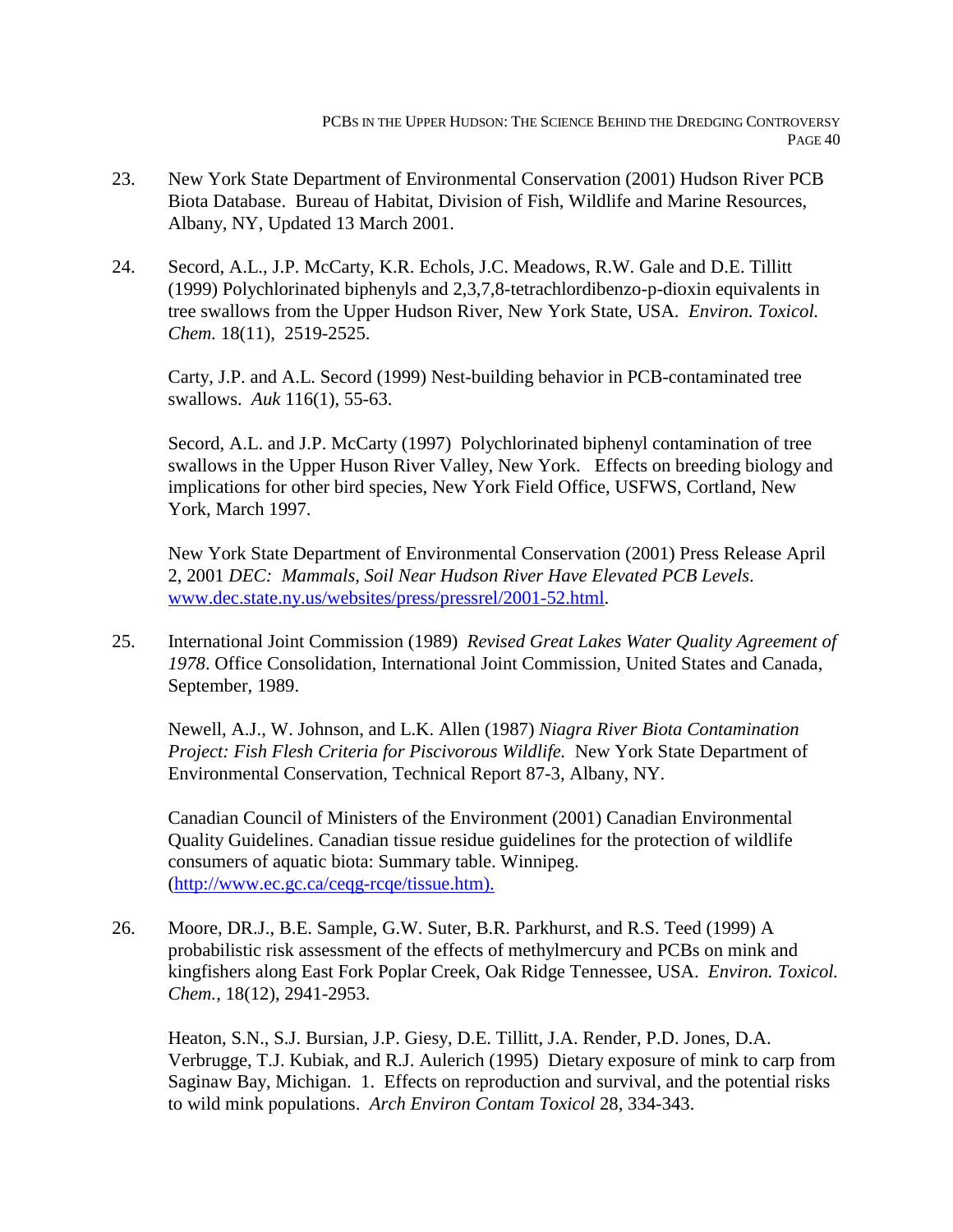Halbrook, R.S., R.J. Aulerich, S.J. Bursian and L. Lewis (1999) Ecological Risk Assessment in a large river-reservoir: 8. Experimental study on the effects of polychlorinated biphenyls on reproductive success in mink. *Environ. Toxicol. Chem.*, 18(4), 649-654.

Golub, MS, JM Donald, and JA Reyes (1991) Reproductive toxicity of commercial PCB mixtures: LOAELs and NOAELs from animal studies. *Environ Health Perspectives* 94, 245-253.

- 27. New York State Department of Environmental Conservation (2001) Press Release April 2, 2001 *DEC: Mammals, Soil Near Hudson River Have Elevated PCB Levels*. www.dec.state.ny.us/websites/press/pressrel/2001-52.html.
- 28. United States Environmental Protection Agency (2000) *Revised Baseline Ecological Risk Assessment, Hudson River PCB Reassessment*, Volume 2E, page 155. http://www.epa.gov/hudson/revisedbera.pdf.
- 29. Meador J.P., T.K. Collier and J.E. Stein JE. (2001) An analysis in support of tissue and sediment based threshold concentrations of polychlorinated biphenyls (PCBs) to protect juvenile salmonids listed by the Endangered Species Act. In review.
- 30. Monosson, E. (2000) Reproductive and developmental effects of PCBs in fish: a synthesis of laboratory and field studies. *Reviews in Toxicology* 3, 25-75.
- 31. United States Environmental Protection Agency (2000) *Revised Baseline Modeling Report, Hudson River PCB Reassessment*, Volume 2D, http://www.epa.gov/hudson/rbmr-bk1&2-chpt1-5.pdf

QEA (1999) *PCBs in the Upper Hudson River, Executive Summary*, Report prepared for the General Electric Corporation. http://www.hudsonvoice.com/PDF/Executive\_Summary.pdf

32. RPI (2001) *Analysis of Hudson River Water Column PCB Data and 100-Year Flood Estimate*. Task 3 Final Report to NYSDEC, Contract C003844, Hudson River Sediment Consultation, Richard Bopp, Project Director. July, 2001.

O'Brien & Gere Engineers (1998) *Fort Edward Dam PCB Remnant Containment, 1997 Post-Construction Remnant Deposit Monitoring Program, Summary Report.* Monitoring performed pursuant to Consent Decree 1990; 90-CV-575 between the United States and General Electric Company. Report prepared for General Electric Company, Albany, NY, November, 1998.

QEA (2000) *Hudson River Monitoring Program, Final 1998 Summary Report*.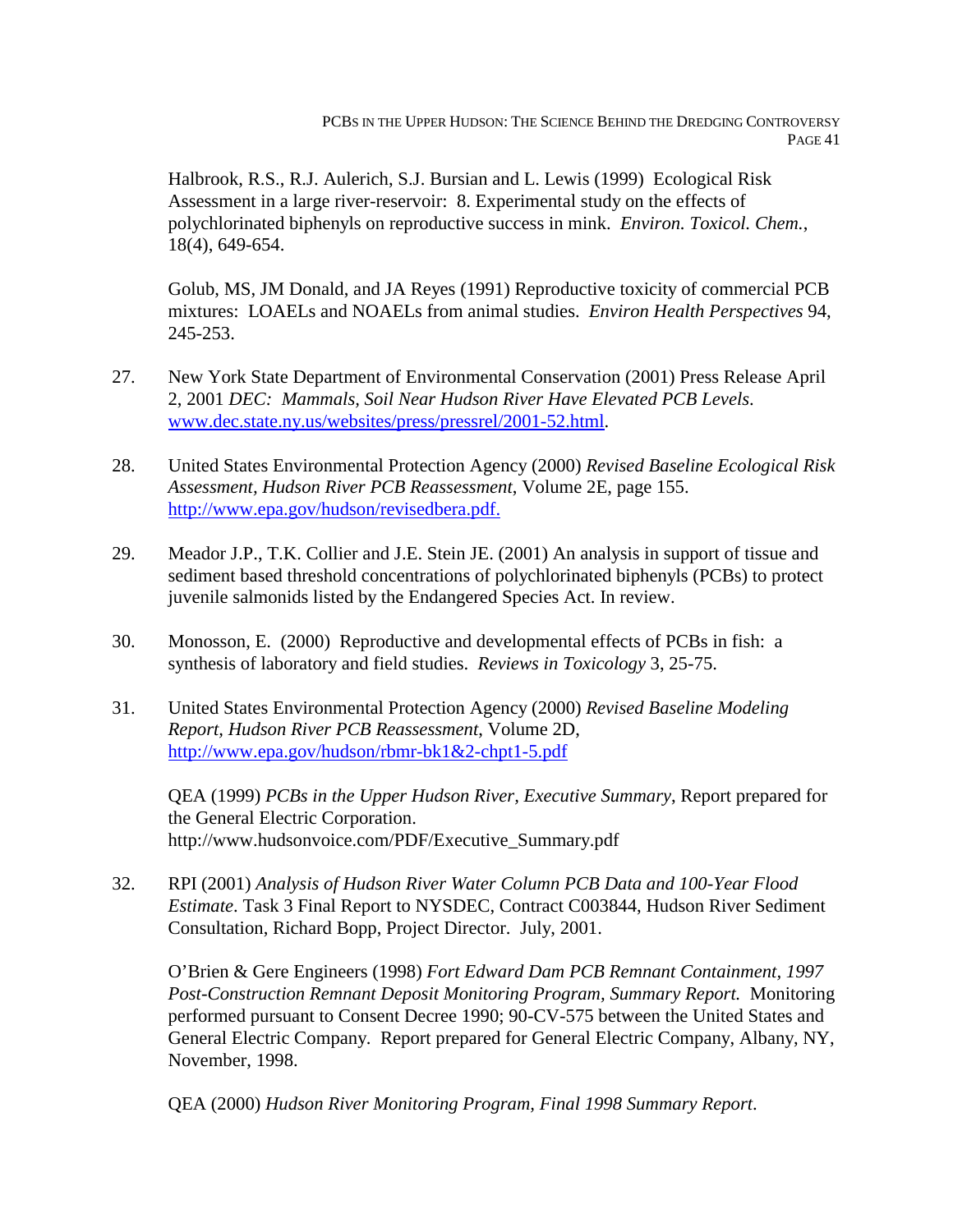Monitoring performed pursuant to Consent Decree 1990; 90-CV-575 between the United States and General Electric Company. Report prepared for General Electric Company, Albany, NY, February, 2000.

QEA (2001) *Hudson River Monitoring Program, Final 1998 Summary Report*. Monitoring performed pursuant to Consent Decree 1990; 90-CV-575 between the United States and General Electric Company. Report prepared for General Electric Company, Albany, NY, January, 2001.

- 33. Weekly PCB mass loadings were calculated as the product of measured PCB concentrations (nanograms/liter x  $10^{12}$  nanograms/kilogram = kg PCB/liter) and the corresponding total flow for the period (usually weekly; cubic feet/second converted to liters/week). The annual mass loading of PCBs was calculated as the sum of weekly loadings.
- 34. See QEA (1999) *PCBs in the Upper Hudson River, Executive Summary*, Report prepared for the General Electric Corporation. http://www.hudsonvoice.com/PDF/Executive\_Summary.pdf

For a narrative description of General Electric's interpretation of their model projections, see http://www.hudsonvoice.com.

35. Bopp, R.F., H.J. Simpson, and B.L. Deck (1985) *Release of Polychlorinated Biphenyls from Contaminated Hudson River Sediments*. Final report prepared for NYS Department of Environmental Conservation, contract NYS C00708, June, 1985.

United States Environmental Protection Agency (1997) *Phase 2 Report, Further Site Characterization and Analysis*, Volume 2C – Data Evaluation and Interpretation Report (DEIR), Hudson River PCBs RI/FS. Prepared for USEPA Region 2 and USACE by TAMS Consultants, Inc., the Cadmus Group, Inc., and Gradient Corporation. February, 1997.

O'Brien & Gere Engineers, Inc. (1999) *1998 Upper Hudson Sediment Coring Program*. Final report prepared for General Electric Company Corporate Environmental Programs, Albany, NY, January, 1999.

- 36. For a side-by-side comparison of the USEPA and GE models, see pages 143-145 in National Research Council (1983) *Risk Assessment in the Federal Government: Managing the Process*, National Academy Press, Washington, D.C.
- 37. QEA (1999) *PCBs in the Upper Hudson River*, Report prepared for General Electric, Albany, NY, May, 1999.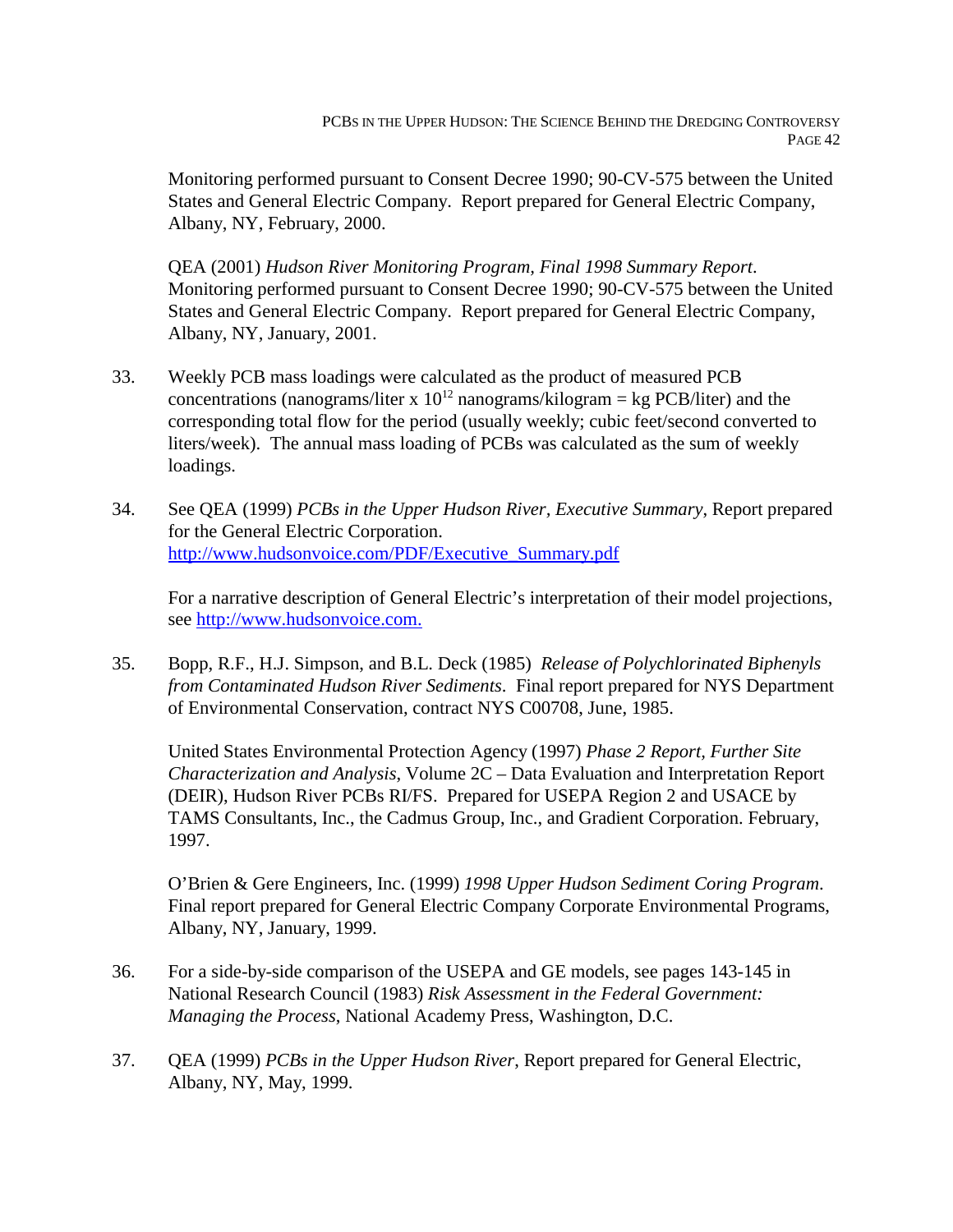United States Environmental Protection Agency (2000) *Further Site Characterization and Analysis, Revised Baseline Modeling Report (RBMR), Hudson River PCB Reassessment RI/FS.* Prepared for USEPA Region 2 and USACE Kansas City District by TAMS Consultants, Inc., Limno-Tech, Inc., Menzie-Cura & Associates, Inc., and Tetra-Tech, Inc., January, 2000.

- 38. United States Environmental Protection Agency (2000) *Revised Baseline Modeling Report, Hudson River PCB Reassessment*, Volume 2D, page 35. http://www.epa.gov/hudson/rbmr-bk1&2-chpt1-5.pdf
- 39. QEA (1999) *PCBs in the Upper Hudson River, Executive Summary*, Report prepared for the General Electric Corporation, page 3-55. http://www.hudsonvoice.com/PDF/Executive\_Summary.pdf
- 40. River flow data have been recorded daily since 1907 at the Sacandaga River at Stewarts Bridge near Hadley, NY (USGS Station 01325000).
- 41. Bucciferro, M.M. (2000) Floods in Glens Falls Led to Push for Dam. The Post-Star, Glens Falls, NY May 29, 2000, p. A3.
- 42. United States Fish and Wildlife Service and National Oceanic and Atmospheric Administration (1999) Letter to the U.S. EPA from the Commencement Bay Trustees.

Weiner, K.S. (1991) Commencement Bay Near shore/Tidal flats Superfund Completion Report. Report for St. Paul Waterway Sediment Remedial Action. Submitted to the U.S. Environmental Protection Agency for Simpson Tacoma Kraft Company and Champion International Corporation.

- 43. See the Major Contaminated Sediments Sites (MASS) Database, a joint effort of the General Electric Co., Applied Environmental Management, Inc., and Blasland, Bouck & Lee, Inc. at http://www.hudsonvoice.com/mcss/index.html for details on specific contaminated sediment sites in the North America.
- 44. General Electric (2000) *Environmental Dredging: An Evaluation of its Effectiveness in Controlling Risk*, General Electric Company Corporate Environmental Program, Albany, New York.
- 45. Bremle, G. and P. Larsson (1998) PCB in Eman river ecosystem. *Ambio*, 27 (5): 384-392.

Bremle, G., L. Okla, and P. Larsson (1998) PCB in water and sediment of a lake after remediation of contaminated sediment. *Ambio*, 27 (5): 398-403.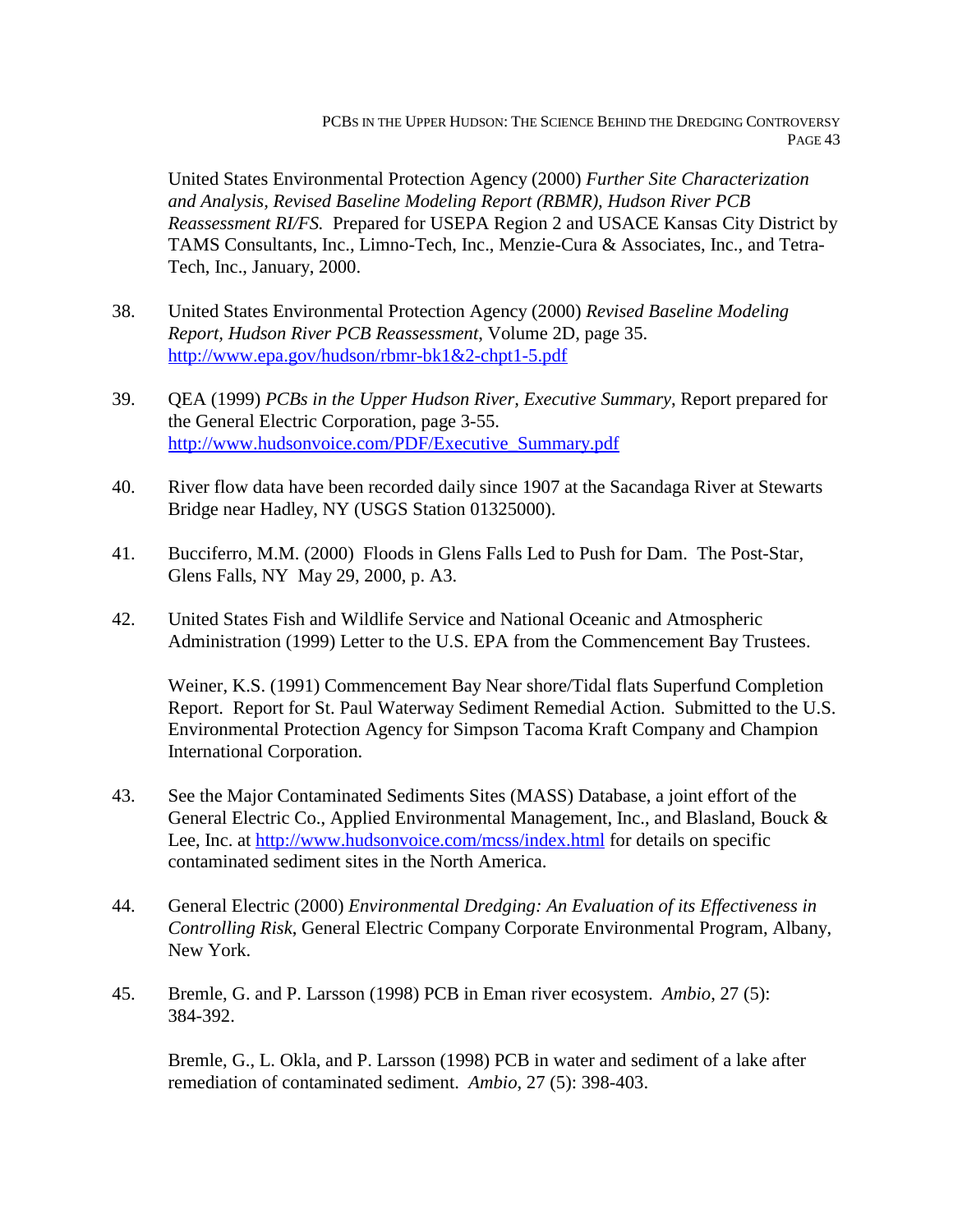Bremle, G. and P. Larsson (1998) PCB concentration in fish in a river system after remediation of contaminated sediment. *Environ. Sci. Technol.*, 32 (22): 3491-3495.

- 46. R. Sloan, New York Department of Environmental Conservation, personal communication. New York State Department of Environmental Conservation (2001) Hudson River PCB Biota Database. Bureau of Habitat, Division of Fish, Wildlife and Marine Resources, Albany, NY, Updated 13 March 2001.
- 47. See http://life.bio.sunysb.edu/marinebio/foundryframe.html for a history of the Foundry Cove site at Cold Spring, NY.
- 48. Baumann, P.C. and J.C. Harshbarger (1998) Long term trends in liver neoplasm epizootics of brown bullhead in the Black River, Ohio. *Environ. Monitor. Assess.*, 53 (1), 213-223.

Baumann, P.C. and J.C. Harshbarger (1995) Decline in liver neoplasms in wild brown bullhead catfish after coking plant closes and environmental PAHs plummet. *Environ. Health Perspect.* 103 (2), 168-170.

- 49. Baumann, P., V. Blazer and J.C. Harshbarger (2001) Bullhead tumor prevalence as affected by point source closure and remedial dredging in the Black River, OH. in *Coastal Zone 01. Proceedings of the 12 Biennial Coastal Zone Conference, Cleveland, OH, July 15-19, 2001.* published by U.S. National Oceanic and Atmospheric Administration. NOAA/CSC/20120-CD. CD-ROM. Charleston, SC: NOAA Coastal Services Center.
- 50. Myers, M.S., B.F. Anulacion, B.L. French, T. Hom, W.L. Reichert, J. Buzitis, and T.K. Collier (2001) Biomarker and histopathologic responses in flatfish after site remediation in Eagle Harbor, Washington, USA. Puget Sound Research 2001, Abstract Book.
- 51. Steuer (2000) A mass-balance approach for assessing PCB movement during remediation of a PCB-contaminated deposit on the Fox River, Wisconsin. USGS Water-Resources Investigations Report 00-4245.
- 52. This estimate of 180 kilograms of PCBs per year potentially released from the dredging operation was calculated as follows. Approximately 100,000 pounds of PCBs are to be dredged from the Upper Hudson River over a 5 year period (equal to about 9,100 kg/year). If 2% of this is released, 180 kg/year (9,100 kg/year dredged times 2% released) could be released.
- 53. National Research Council (2001) *Compensating for Wetlands Losses Under the Clean Water Act*, National Academy Press, Washington, D.C., 320 pages.